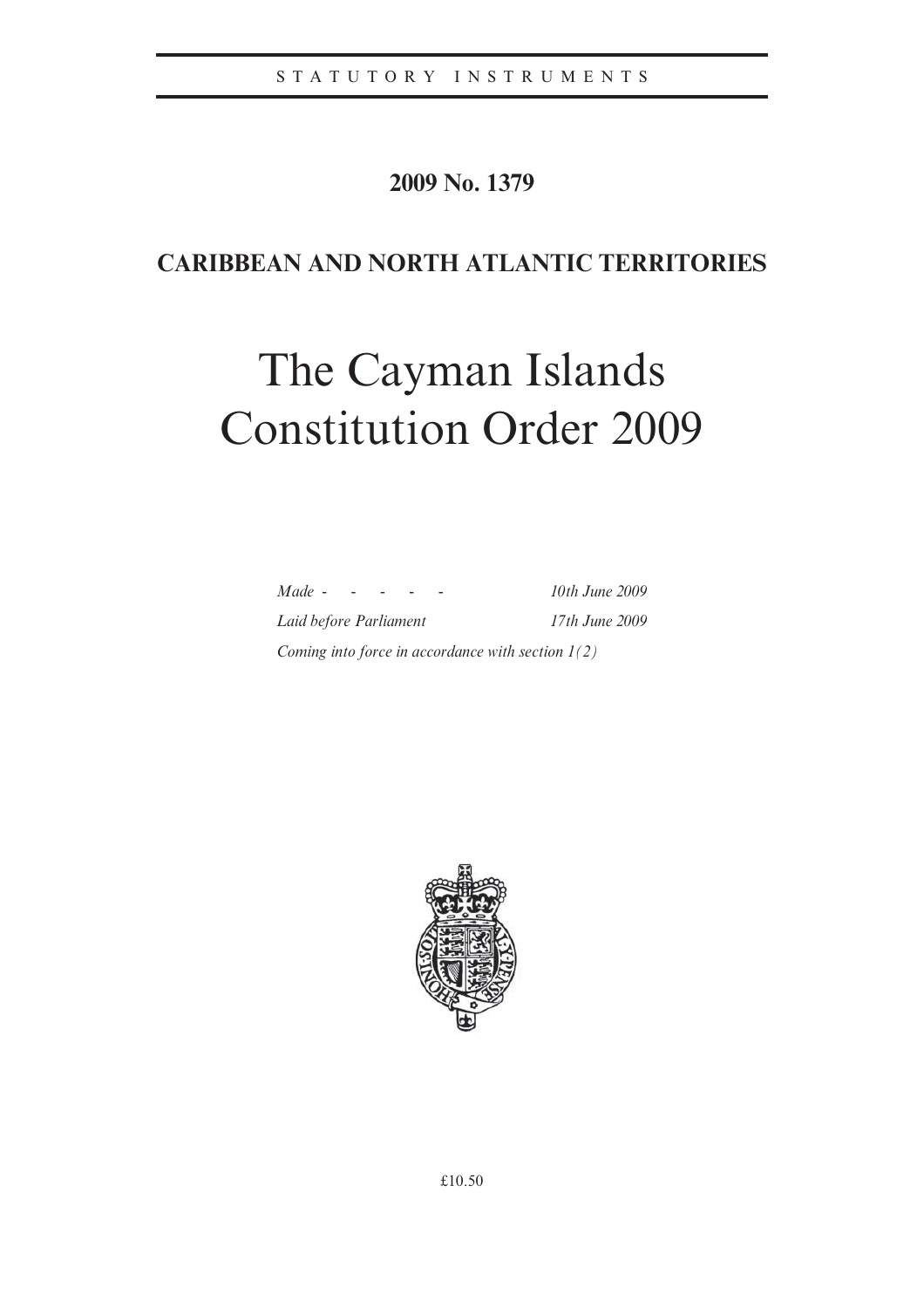## **2009 No. 1379**

## **CARIBBEAN AND NORTH ATLANTIC TERRITORIES**

## The Cayman Islands Constitution Order 2009

*Made - - - - 10th June 2009 Laid before Parliament 17th June 2009 Coming into force in accordance with section 1(2)* 

At the Court at Buckingham Palace, the 10th day of June 2009

Present,

The Queen's Most Excellent Majesty in Council

Her Majesty, in exercise of the powers conferred upon Her by sections 5 and 7 of the West Indies Act 1962(**a**) and of all other powers enabling Her to do so, is pleased, by and with the advice of Her Privy Council, to order, and it is ordered, as follows:

#### **Citation and commencement**

**1.**—(1) This Order may be cited as the Cayman Islands Constitution Order 2009.

(2) This Order shall come into force on such day as the Governor, acting in his or her discretion, shall appoint by proclamation published in a Government Notice.

#### **Interpretation**

**2.**—(1) In this Order—

"the appointed day" means the day appointed by the Governor under section 1(2);

"the Constitution" means the Constitution set out in Schedule 2;

"the former Constitution" means the Constitution established by the Cayman Islands (Constitution) Order 1972(**b**);

"the Legislative Assembly" means the Legislative Assembly established by the Constitution;

"the former Legislative Assembly" means the Legislative Assembly established by the former Constitution.

(2) Section 124 of the Constitution shall apply for the purposes of interpreting sections 1 to 9 of this Order and otherwise in relation to them as it applies for the purposes of interpreting and in relation to the Constitution.

 $\overline{a}$ 

<sup>(</sup>**a**) 1962 c.19.

<sup>(</sup>**b**) S.I. 1972/1101, amended by S.I. 1984/126, 1987/2199, 1992/226, 1993/3143, 2003/1515, 2004/2029, 2004/2673, 2008/3127.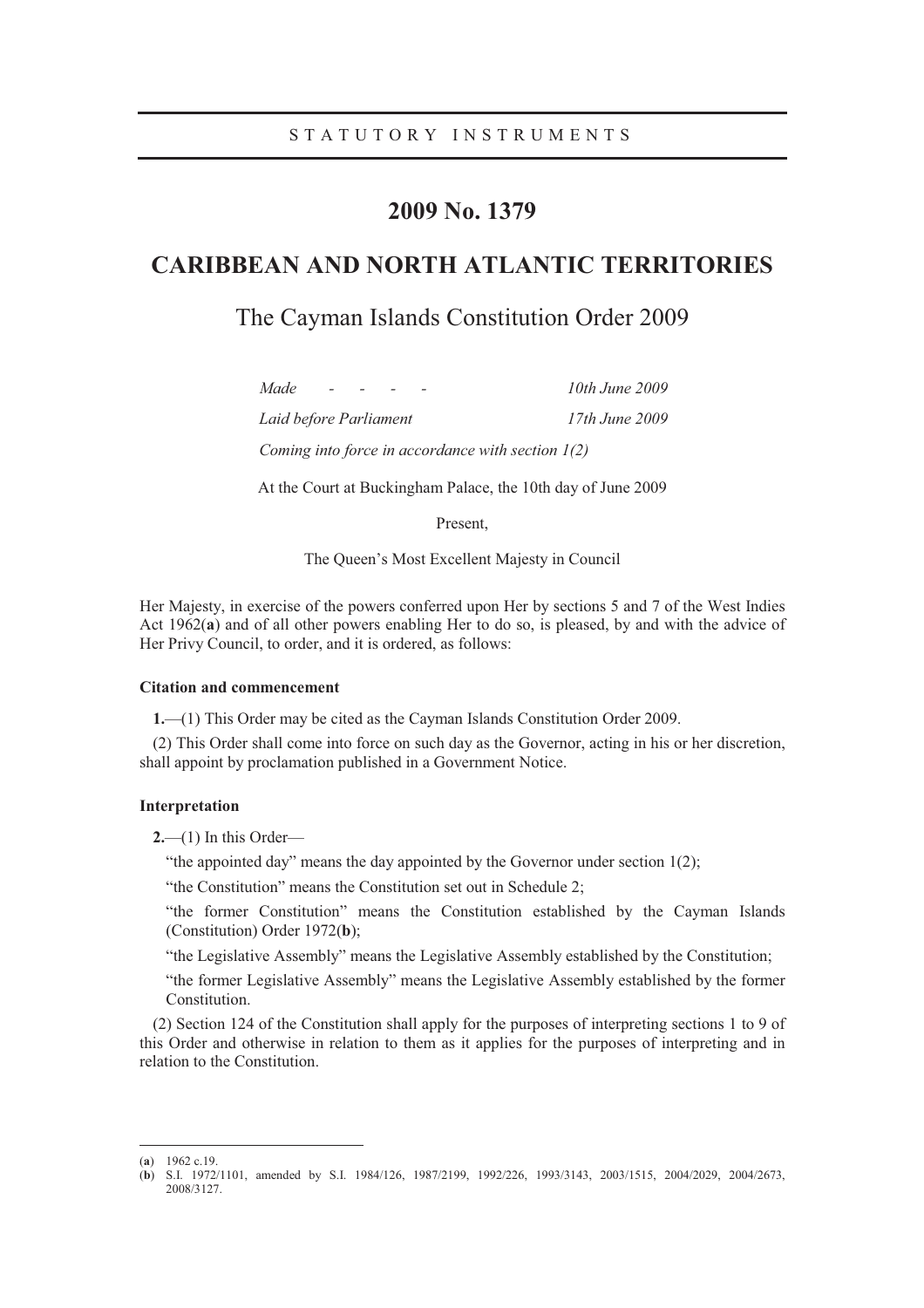#### **Revocations**

**3.** The instruments specified in Schedule 1 are revoked with effect from the appointed day.

#### **Establishment of Constitution**

**4.**—(1) Subject to subsections (2), (3), (4) and (5), Schedule 2 shall have effect as the Constitution of the Cayman Islands from the appointed day.

(2) Part I of the Constitution shall have effect from the day three years after the appointed day; but section 6(2) and (3) of the Constitution shall have effect from the day four years after the appointed day.

(3) Until the Legislative Assembly is next dissolved after the appointed day—

- (a) section 44(1)(b) of the Constitution shall have effect as if the reference to "six other Ministers" were a reference to "four other Ministers":
- (b) section 44(2) of the Constitution shall have no effect;
- (c) section  $60(1)(b)$  of the Constitution shall have effect as if the reference to "eighteen" elected members" were a reference to "fifteen elected members":
- (d) section 60(2) of the Constitution shall have no effect.

(4) Until the Judicial and Legal Services Commission has been constituted in accordance with section 105 of the Constitution, power to make appointments to the offices to which section 106 of the Constitution applies shall vest in the Governor, acting in his or her discretion.

(5) Until a person has been appointed to the office of Director of Public Prosecutions in accordance with section 106 of the Constitution or subsection (4) of this section, section 57 of the Constitution shall have effect as if the references to the Director of Public Prosecutions were references to the Attorney General.

#### **Existing laws**

**5.**—(1) Subject to this section, the existing laws shall have effect on and after the appointed day as if they had been made in pursuance of the Constitution and shall be read and construed with such modifications, adaptations, qualifications and exceptions as may be necessary to bring them into conformity with the Constitution.

(2) The Legislature may by law make such amendments to any existing law as appear to it to be necessary or expedient for bringing that law into conformity with the Constitution or otherwise for giving effect to the Constitution; and any existing law shall have effect accordingly from such day, not being earlier than the appointed day, as may be specified in the law made by the Legislature.

(3) In this section "existing laws" means laws and instruments (other than Acts of Parliament of the United Kingdom and instruments made under them) having effect as part of the law of the Cayman Islands immediately before the appointed day.

#### **Existing offices and officers**

**6.**—(1) Any office (except that of Chief Secretary) established by or under the former Constitution and existing immediately before the appointed day shall on and after that day, so far as is consistent with the Constitution, continue as if it had been established by or under the Constitution.

(2) Any person who immediately before the appointed day holds or is acting in any office continued by virtue of subsection (1) shall, on and after that day, continue to hold or act in that office as if he or she had been appointed to hold or act in it in accordance with or under the Constitution.

(3) Any person to whom subsection (2) applies who, before the appointed day, has made any oath required to be made before assuming the functions of his or her office shall be deemed to have made any like oath so required by the Constitution or any other law.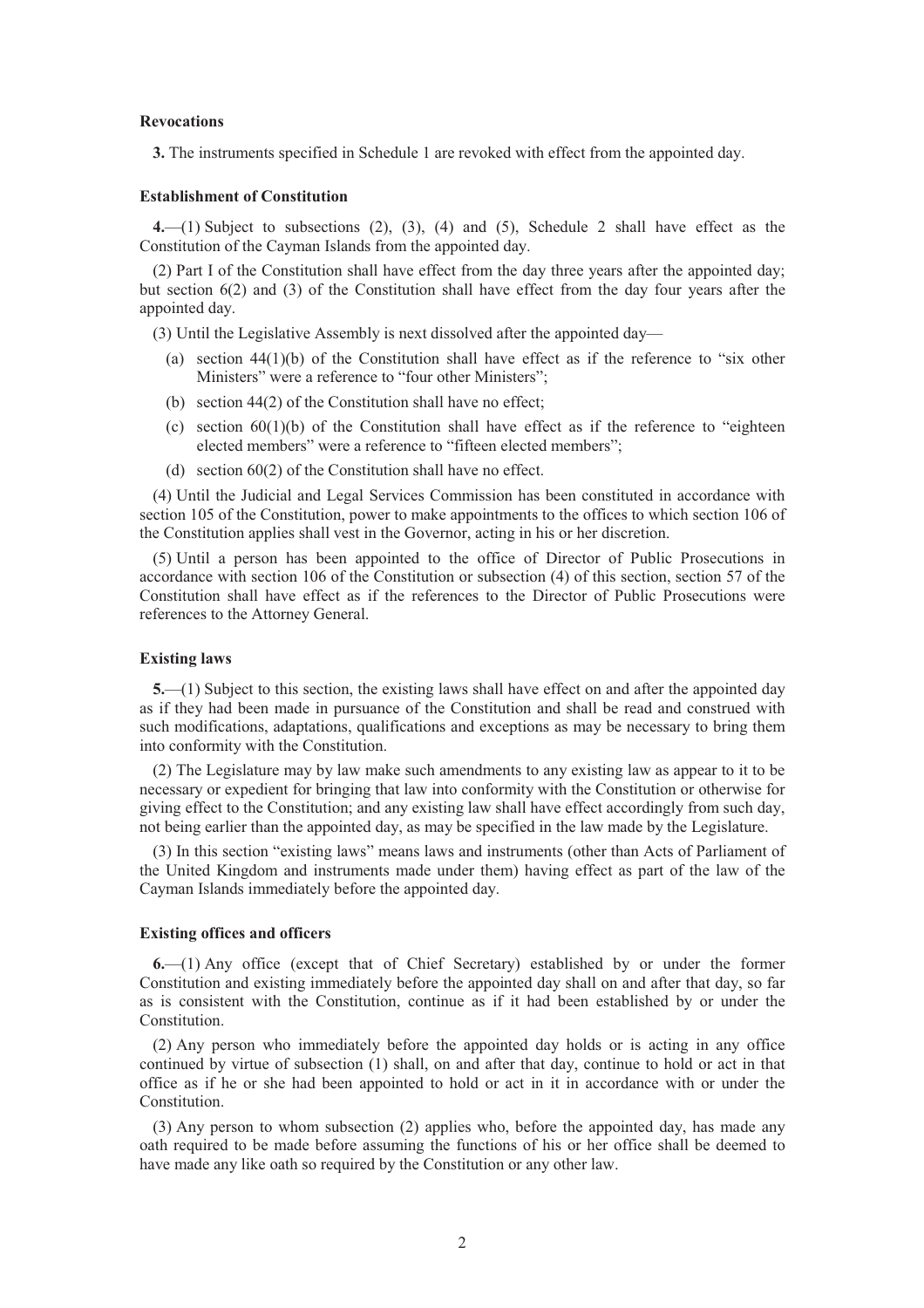(4) The person who, immediately before the appointed day, holds the office of Leader of Government Business shall, on and after that day, hold the office of Premier in accordance with the Constitution.

#### **Legislative Assembly**

**7.**—(1) Any person (except the Chief Secretary and the Financial Secretary) who immediately before the appointed day is a member of the former Legislative Assembly shall on that day become a member of the Legislative Assembly, shall be deemed to have complied with section 60(3) of the Constitution, and shall hold his or her seat in accordance with the Constitution.

(2) The Standing Orders of the former Legislative Assembly as in force immediately before the appointed day shall, except as may be otherwise provided under section 71 of the Constitution, have effect on and after that day as if they had been made under that section, but they shall be read and construed with such modifications, adaptations, qualifications and exceptions as may be necessary to bring them into conformity with the Constitution.

(3) The Governor shall dissolve the Legislative Assembly not later than the expiration of four years from the date when the former Legislative Assembly first met after the last general election before the appointed day.

#### **Electoral districts**

**8.**—(1) As soon as practicable after the appointed day, and before the Legislative Assembly is dissolved in accordance with section 7(3), the Governor shall appoint an Electoral Boundary Commission in accordance with section 88 of the Constitution.

(2) The Commission so appointed shall, as soon as practicable and in accordance with section 89 of the Constitution, review the electoral district boundaries and submit a report to the Governor and the Legislative Assembly containing its recommendations for changes in the boundaries of the electoral districts with a view to the Legislative Assembly consisting of eighteen elected members.

#### **Pending legal proceedings**

**9.**—(1) Any cause, matter or appeal pending before the Grand Court or any appeal or application pending before the Court of Appeal immediately before the appointed day may, on and after that day, be continued, determined or appealed against as if such cause, matter or appeal had been instituted or was pending before the Grand Court, or such appeal or application made to the Court of Appeal, as the case may be, as those courts are respectively constituted by the Constitution.

(2) Any decree or order of the Grand Court or the Court of Appeal given or made before the appointed day, in so far as it has not been fully executed or enforced, may be executed or enforced on or after that day as if it were a decree or order of the Grand Court or the Court of Appeal, as the case may be, as those courts are respectively constituted by the Constitution.

(3) Any matter pending immediately before the appointed day before a tribunal appointed under section 49J(4) of the former Constitution may, on and after that day, be continued and reported upon as if the former Constitution were still in force, and after the tribunal has reported, section 96 of the Constitution shall have effect as if the matter had been referred to and considered by the Judicial and Legal Services Commission and as if the report of the tribunal were a report of the Judicial and Legal Services Commission under that section.

(4) Any judge of the Grand Court who immediately before the appointed day is suspended pursuant to section 49J(6) of the former Constitution shall, on and after that day, remain suspended from performing the functions of his or her office unless the Governor, acting in his or her discretion, revokes the suspension; but the suspension shall in any case cease to have effect-

(a) if the tribunal appointed under section 49J(4) of the former Constitution advises the Governor that he or she should not request that the question of the removal of the judge be referred by Her Majesty to the Judicial Committee of Her Majesty's Privy Council; or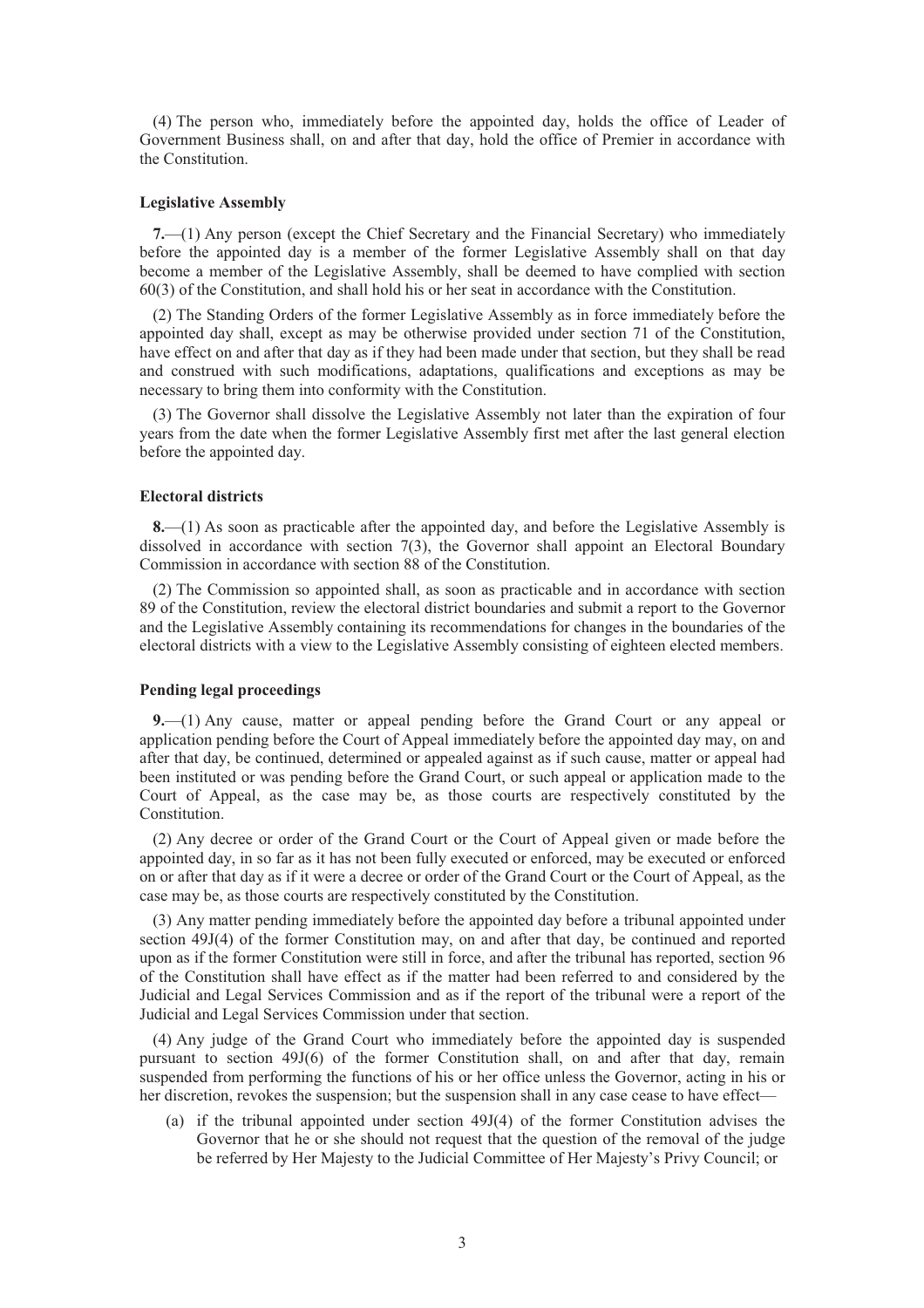(b) if the Judicial Committee advises Her Majesty that the judge ought not to be removed from office.

> *Judith Simpson* Clerk of the Privy Council

## SCHEDULE 1

## Revocations

The Cayman Islands (Constitution) Order 1972 (S.I. 1972/1101)

The Cayman Islands (Constitution) (Amendment) Order 1984 (S.I.1984/126)

The Cayman Islands (Constitution) (Amendment) Order 1987 (S.I. 1987/2199)

The Cayman Islands (Constitution) (Amendment) Order 1992 (S.I. 1992/226)

The Cayman Islands (Constitution) (Amendment) Order 1993 (S.I. 1993/3143)

The Cayman Islands (Constitution) (Amendment) Order 2003 (S.I. 2003/1515)

The Cayman Islands (Constitution) (Amendment) Order 2004 (S.I. 2004/2029)

The Cayman Islands (Constitution) (Amendment No.2) Order 2004 (S.I. 2004/2673)

The Cayman Islands (Constitution) (Amendment) Order 2008 (S.I. 2008/3127)

The Instructions issued under the Royal Sign Manual and Signet to the Governor of the Cayman Islands on 26th July 1972

## SCHEDULE 2

## The Constitution of the Cayman Islands

## **CONTENTS**

#### PART I

#### BILL OF RIGHTS, FREEDOMS AND RESPONSIBILITIES

- 1. Guarantee of Rights, Freedoms and Responsibilities
- 2. Life
- 3. Torture and inhuman treatment
- 4. Slavery or forced or compulsory labour
- 5. Personal liberty
- 6. Treatment of prisoners
- 7. Fair trial
- 8. No punishment without law
- 9. Private and family life
- 10. Conscience and religion
- 11. Expression
- 12. Assembly and association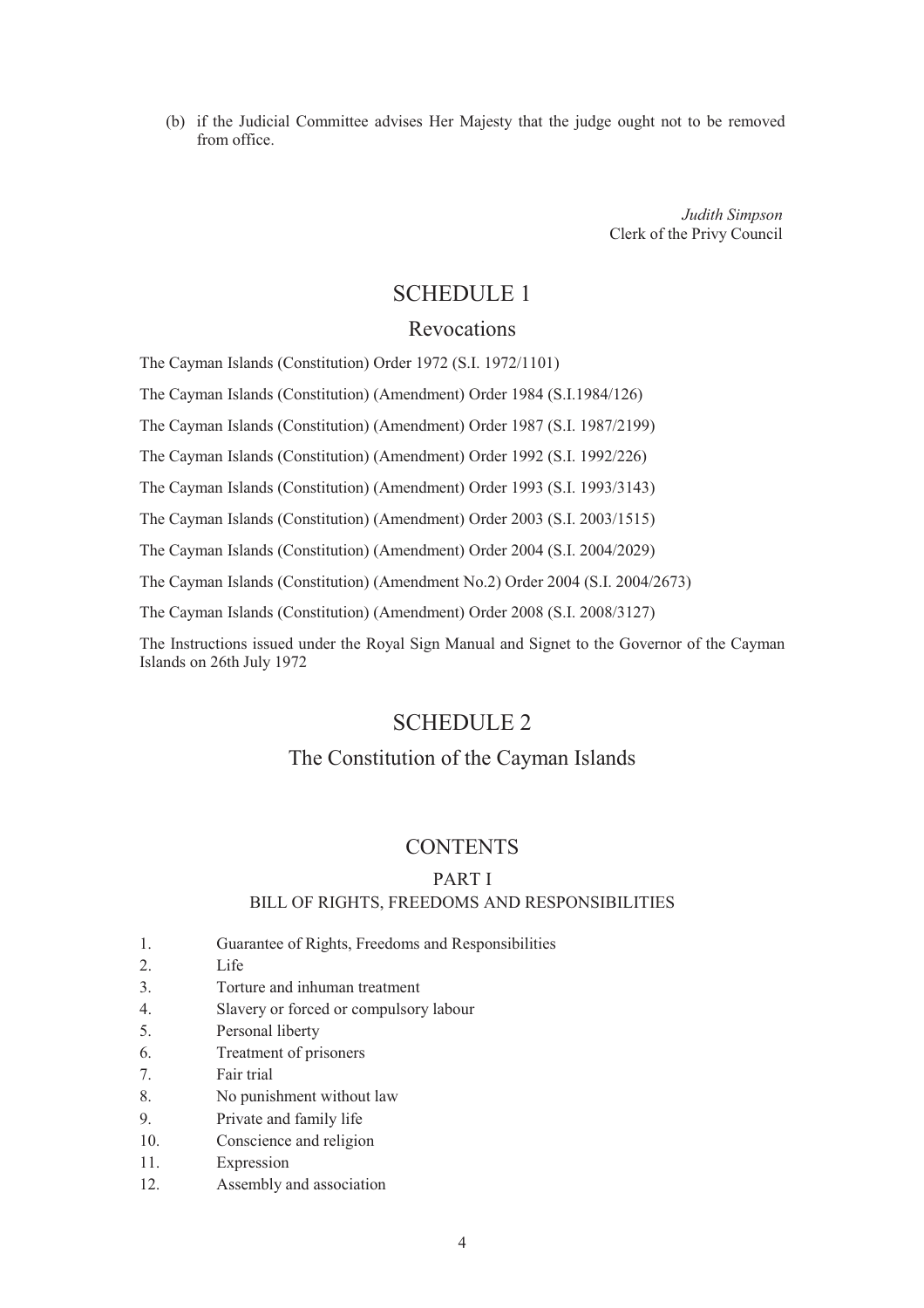- 13. Movement
- 14. Marriage
- 15. Property
- 16. Non-discrimination
- 17. Protection of children
- 18. Protection of the environment
- 19. Lawful administrative action
- 20. Education
- 21. Public emergencies
- 22. Protection of persons detained under emergency laws
- 23. Declaration of incompatibility
- 24. Duty of public officials
- 25. Interpretive obligation
- 26. Enforcement of rights and freedoms
- 27. Remedies
- 28. Interpretation of the Bill of Rights

## PART II

## THE GOVERNOR

- 29. The office of Governor
- 30. Oaths to be taken by the Governor
- 31. Functions of the Governor
- 32. Exercise of the Governor's functions
- 33. The Governor may act contrary to the advice of the Cabinet
- 34. The office of Deputy Governor
- 35. Acting Governor
- 36. Temporary exercise of certain functions of the Governor
- 37. Emoluments, personal staff and expenditure of the Governor
- 38. Powers to dispose of land
- 39. Powers of pardon, etc.
- 40. Advisory Committee on the Prerogative of Mercy
- 41. Public seal
- 42. Constitution of offices

## PART III

## THE EXECUTIVE

- 43. Executive authority
- 44. The Cabinet
- 45. Meetings of the Cabinet
- 46. Proceedings in and quorum of the Cabinet
- 47. Attendance of persons at meetings
- 48. Cabinet Secretary
- 49. Appointment of the Premier and other Ministers
- 50. Functions of the Premier
- 51. Tenure of office of the Premier
- 52. Tenure of office of Ministers
- 53. Performance of functions of Ministers in certain events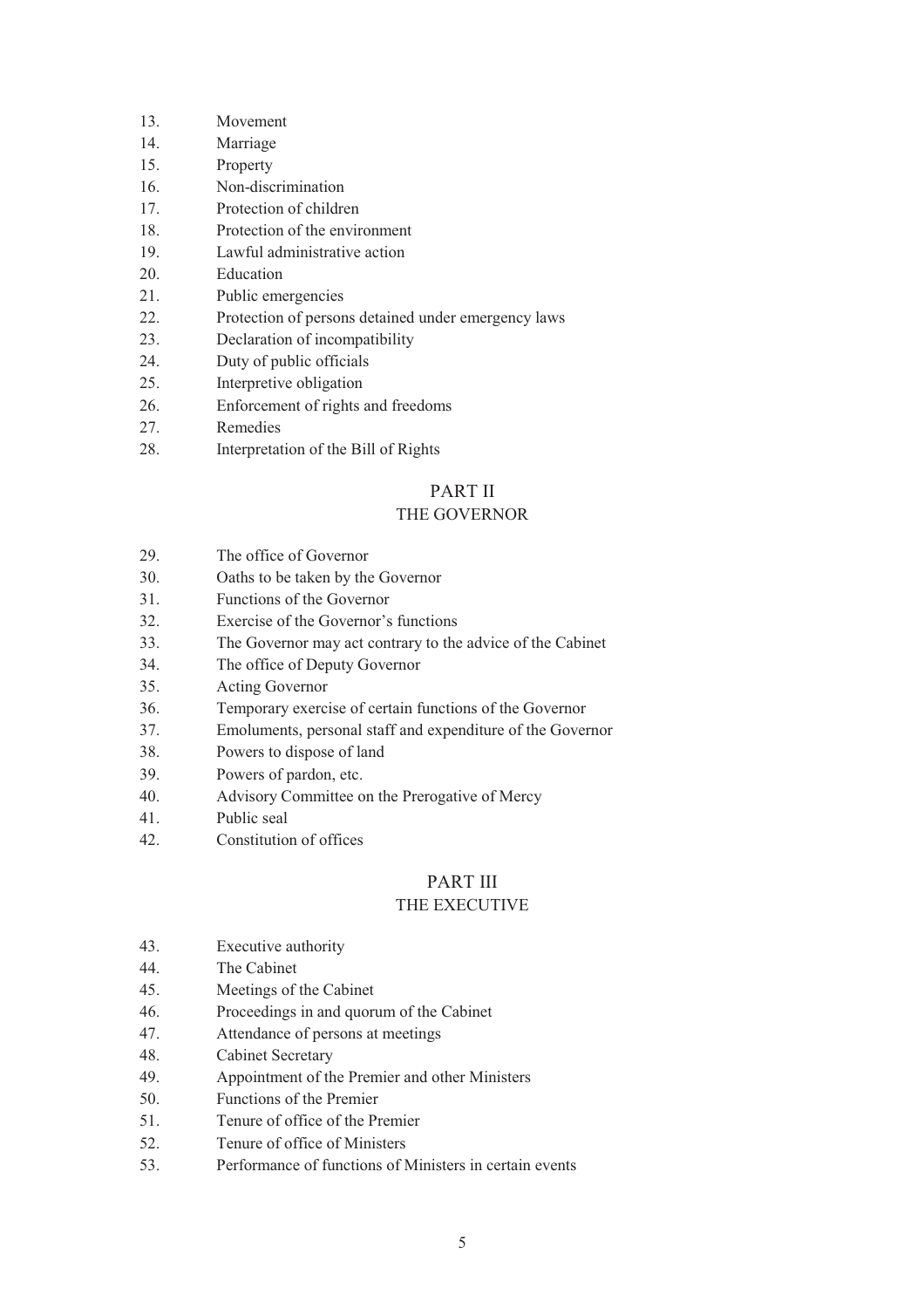- 54. Allocation of responsibilities to Ministers
- 55. Special responsibilities of the Governor
- 56. Attorney General
- 57. Director of Public Prosecutions
- 58. National Security Council

## PART IV

## THE LEGISLATURE

- 59. Composition of the Legislature and power to make laws
- 60. The Legislative Assembly
- 61. Qualifications for elected membership of the Legislative Assembly
- 62. Disqualifications for elected membership
- 63. Tenure of office of elected members
- 64. Delay in vacation of seat to allow for an appeal
- 65. Speaker and Deputy Speaker
- 66. Determination of questions as to membership of the Legislative Assembly
- 67. Penalty for sitting or voting in the Legislative Assembly when unqualified
- 68. Leader of the Opposition
- 69. Power to provide for a referendum
- 70. People-initiated referendums
- 71. Standing Orders and committees
- 72. Presiding in the Legislative Assembly
- 73. The Legislative Assembly may transact business notwithstanding vacancies
- 74. Quorum
- 75. Voting
- 76. Summoning of persons to assist the Legislative Assembly
- 77. Introduction of Bills
- 78. Assent to Bills
- 79. Return of Bills by the Governor
- 80. Disallowance of laws
- 81. Governor's reserved power
- 82. Privileges of the Legislative Assembly and its members
- 83. Sessions of the Legislative Assembly
- 84. Prorogation and dissolution
- 85. Recalling dissolved Legislative Assembly
- 86. General elections and bye-elections
- 87. Public Accounts Committee
- 88. Electoral Boundary Commission
- 89. Review and alteration of electoral district boundaries
- 90. Qualifications of electors
- 91. Disqualifications of electors
- 92. Right to vote at elections
- 93. Law as to elections

## PART V

#### THE JUDICATURE

#### The Grand Court

94. Constitution and jurisdiction of the Grand Court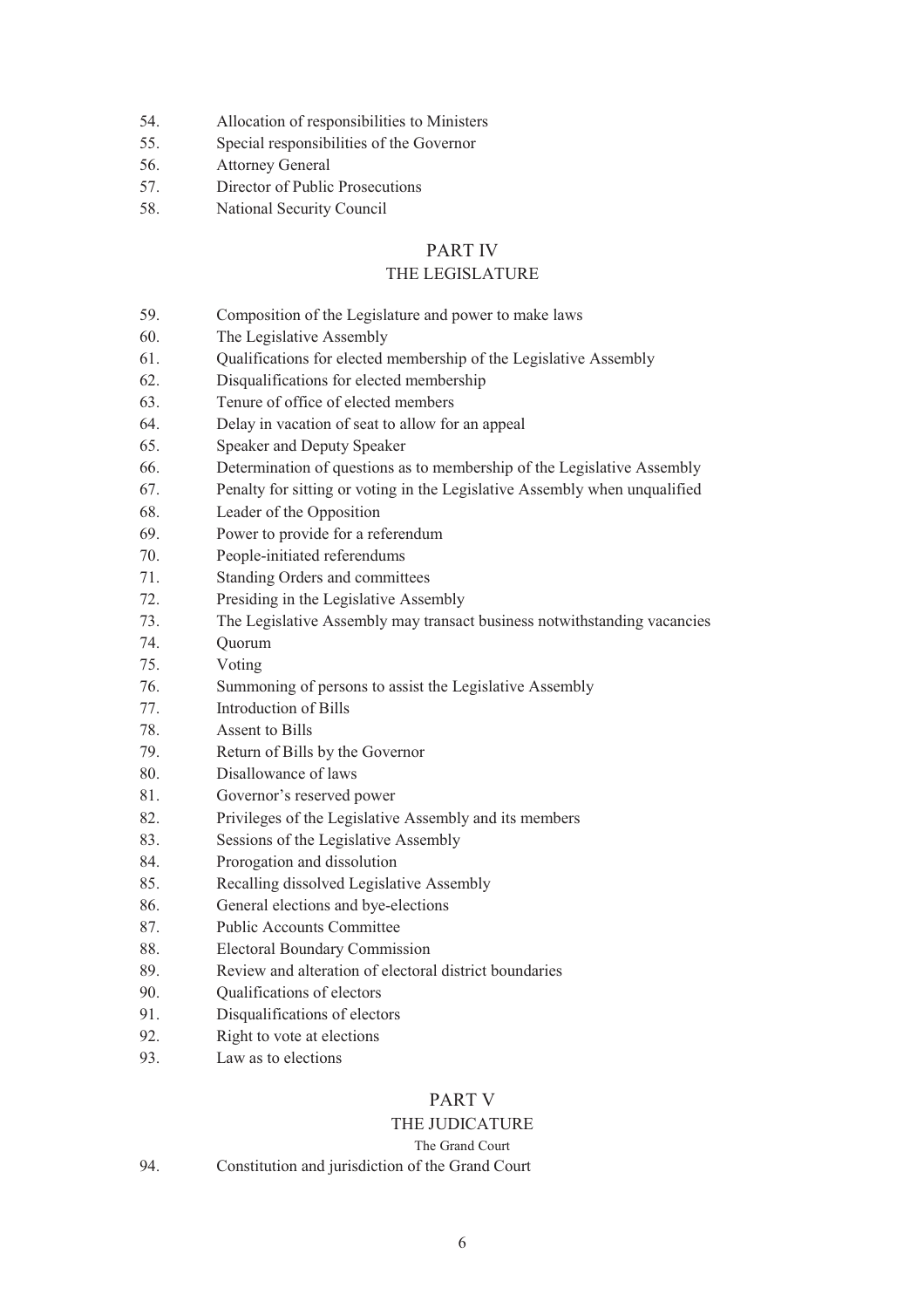- 95. Composition of the Grand Court
- 96. Tenure of office of judges of the Grand Court
- 97. Acting judges of the Grand Court
- 98. Oaths to be taken by judges of the Grand Court
- The Court of Appeal
- 99. Constitution and jurisdiction of the Court of Appeal
- 100. Composition of the Court of Appeal
- 101. Tenure of office of judges of the Court of Appeal
- 102. Acting judges of the Court of Appeal
- 103. Oaths to be taken by judges of the Court of Appeal

#### Other matters

- 104. Subordinate courts
- 105. Judicial and Legal Services Commission
- 106. Functions of Judicial and Legal Services Commission
- 107. Judicial administration

## PART VI

## THE PUBLIC SERVICE

- 108. Overriding duty of public officers
- 109. Appointment, etc., of public officers
- 110. Applicability of pensions law

## PART VII

## FINANCE

- 111. Revenue and Expenditure
- 112. Reporting
- 113. Public debt
- 114. Auditor General
- 115. Financial Secretary

## PART VIII

## INSTITUTIONS SUPPORTING DEMOCRACY

- 116. Human Rights Commission
- 117. Commission for Standards in Public Life
- 118. Constitutional Commission
- 119. Advisory District Councils
- 120. Complaints Commissioner
- 121. Register of Interests
- 122. Freedom of information

## PART IX

## **MISCELLANEOUS**

- 123. Official language of the Cayman Islands
- 124. Interpretation
- 125. Power reserved to Her Majesty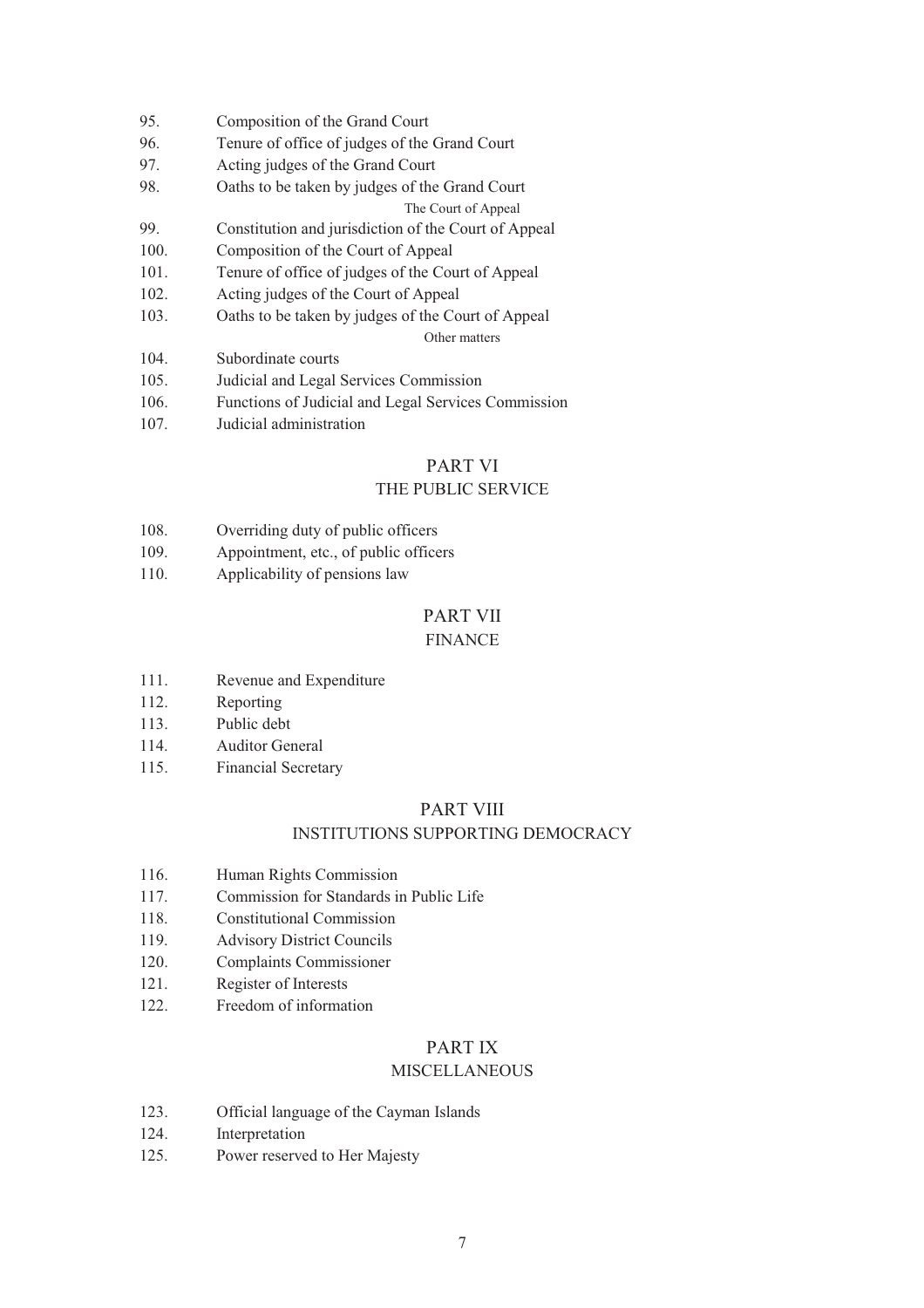## SCHEDULE TO THE CONSTITUTION FORMS OF OATHS AND AFFIRMATIONS

## THE CONSTITUTION OF THE CAYMAN ISLANDS

The people of the Cayman Islands, recalling the events that have shaped their history and made them what they are, and acknowledging their distinct history, culture and Christian heritage and its enduring influence and contribution in shaping the spiritual, moral and social values that have guided their development and brought peace, prosperity and stability to those islands, through the vision, forbearance, and leadership of their people, who are loyal to Her Majesty the Queen;

Affirm their intention to be—

- x A God-fearing country based on traditional Christian values, tolerant of other religions and beliefs.
- A country with open, responsible and accountable government, that includes a working partnership with the private sector and continuing beneficial ties with the United Kingdom.
- $\bullet$  A country in which religion finds its expression in moral living and social justice.
- A caring community based on mutual respect for all individuals and their basic human rights.
- A country committed to the democratic values of human dignity, equality and freedom.
- A community that practises honest and open dialogue to ensure mutual understanding and social harmony.
- A safe, secure and law-abiding community.
- A country that is free from crime and drug abuse.
- A country with an education system that identifies and develops on a continuing basis the abilities of each person, allowing them to reach their full potential and productivity.
- A community that encourages and prepares young people to assume leadership roles.
- A country that provides a comprehensive healthcare system.
- x A community protective of traditional Caymanian heritage and the family unit.
- A country that honours the sacrifice of its seafaring men who left the shores of the Islands to enhance the quality of life of their people, and in doing so established themselves amongst the finest within the global maritime community of that time and through their remittances, endeavours and experiences built the foundations of the Cayman Islands' modern economy.
- A country that honours and acknowledges the important contribution of Caymanian women who during the absence of the seafaring men of the Islands managed the affairs of their homes, businesses and communities and passed on the values and traditions of the Islands' people.
- A country with a vibrant diversified economy, which provides full employment.
- A country that makes optimal use of modern technology.
- A country that manages growth and maintains prosperity, while protecting its social and natural environment.
- x A country that respects, protects and defends its environment and natural resources as the basis of its existence.
- A country that fosters the highest standards of integrity in the dealings of the private and public sectors.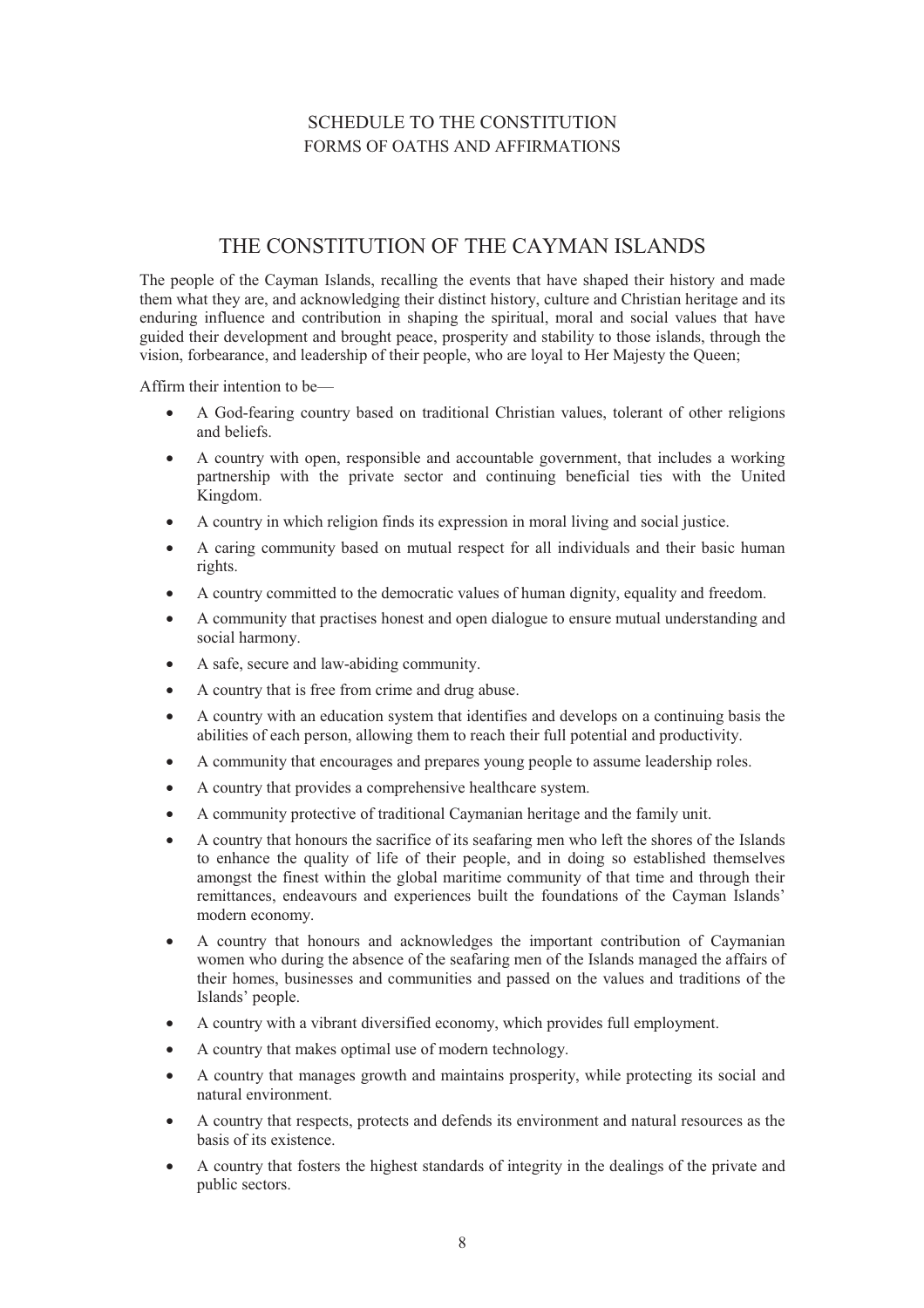- A country with an immigration system that protects Caymanians, gives security to longterm residents and welcomes legitimate visitors and workers.
- $\bullet$  A country that plays its full part in the region and in the international community.

Now, therefore, the following provisions shall have effect as the Constitution of the Cayman Islands.

## PART I

## BILL OF RIGHTS, FREEDOMS AND RESPONSIBILITIES

#### **Guarantee of Rights, Freedoms and Responsibilities**

Whereas all peoples have the right of self-determination and by virtue of that right they freely determine their political status and freely pursue their economic, social and cultural development and may, for their own ends, freely dispose of their natural wealth and resources without prejudice to any obligations arising out of international economic co-operation, based upon the principle of mutual benefit and international law;

**1.**—(1) This Bill of Rights, Freedoms and Responsibilities is a cornerstone of democracy in the Cayman Islands.

(2) This Part of the Constitution—

- (a) recognises the distinct history, culture, Christian values and socio-economic framework of the Cayman Islands and it affirms the rule of law and the democratic values of human dignity, equality and freedom;
- (b) confirms or creates certain responsibilities of the government and corresponding rights of every person against the government; and
- (c) does not affect, directly or indirectly, rights against anyone other than the government except as expressly stated.

(3) In this Part "government" shall include public officials (as defined in section 28) and the Legislature, but shall not include the courts (except in respect of sections 5, 7, 19 and 23 to 27 inclusive).

#### **Life**

**2.**—(1) Everyone's right to life shall be protected by law.

(2) No person shall intentionally be deprived of his or her life.

(3) A person shall not be regarded as having been deprived of his or her life in contravention of this section if he or she dies as a result of the use, to such extent and in such circumstances as are permitted by law, of such force as is absolutely necessary—

- (a) for the defence of any person from violence;
- (b) in order to effect a lawful arrest or to prevent the escape of a person lawfully detained;
- (c) for the purpose of suppressing a riot, insurrection or mutiny;

or if he or she dies as a result of a lawful act of war.

#### **Torture and inhuman treatment**

**3.** No person shall be subjected to torture or inhuman or degrading treatment or punishment.

#### **Slavery or forced or compulsory labour**

**4.**—(1) No person shall be held in slavery or servitude.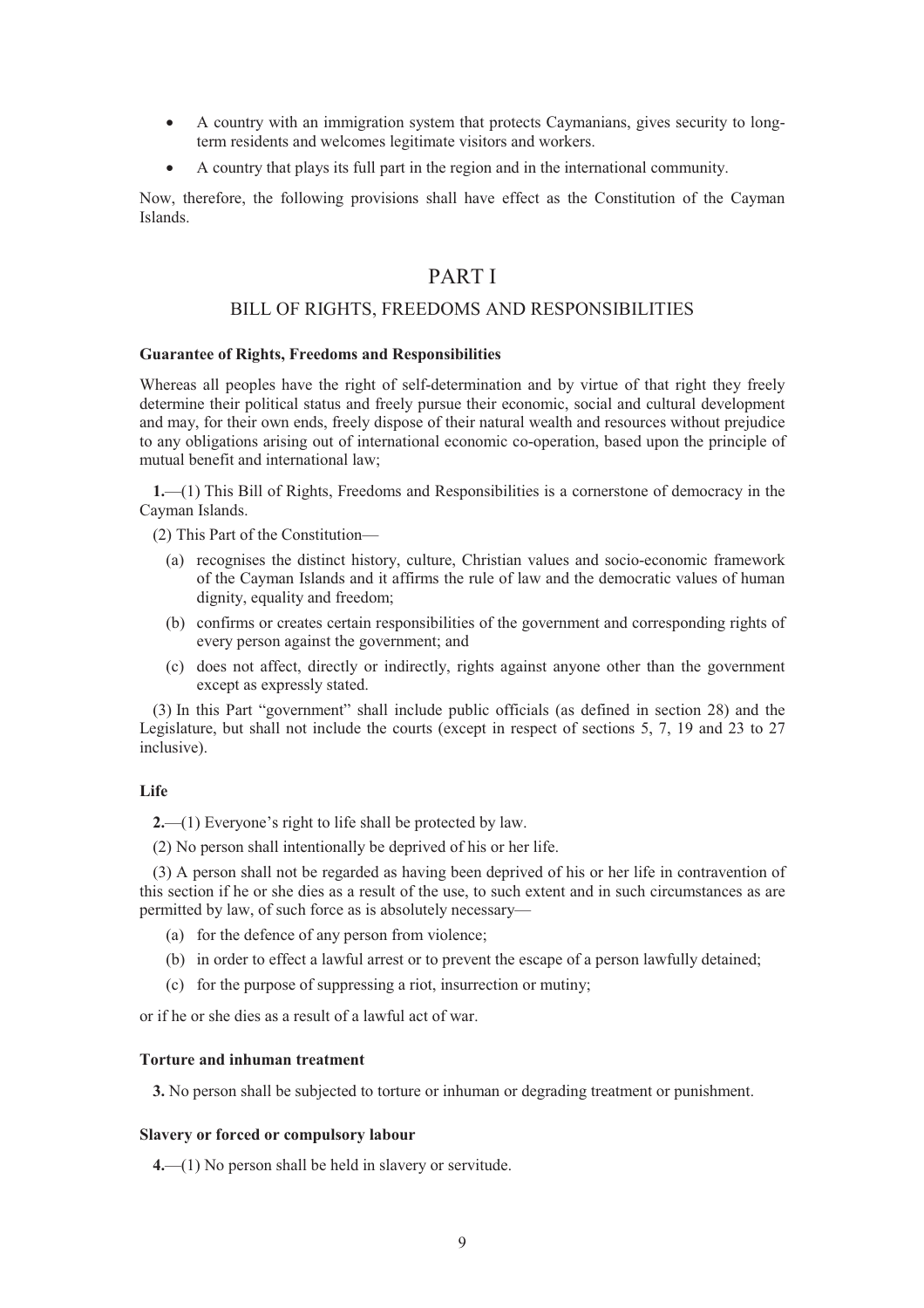(2) No person shall be required to perform forced or compulsory labour.

(3) For the purposes of this section, forced or compulsory labour does not include—

- (a) any labour required in consequence of the sentence or order of a court;
- (b) any labour required of a member of a disciplined force in pursuance of his or her duties as such or, in the case of conscientious objectors, labour that they are required to perform in place of such service;
- (c) labour required of any person while he or she is lawfully detained that is reasonably necessary in the interests of hygiene or for the maintenance of the place in which he or she is detained; or
- (d) any labour required during a period of public emergency or in the event of any other emergency or calamity that threatens the life or well-being of the community, to the extent that the requiring of such labour is reasonably justifiable, in the circumstances of any situation arising or existing during that period or as a result of that other emergency or calamity, for the purpose of dealing with that situation.

#### **Personal liberty**

**5.**—(1) No one shall be deprived by government of liberty and security of the person.

(2) The right to liberty does not extend to the following measures taken in relation to a person in accordance with a procedure prescribed by law—

- (a) in execution of the sentence or order of a court, whether in the Cayman Islands or elsewhere, in respect of a criminal offence under any law of which he or she has been convicted or in consequence of his or her unfitness to plead to a criminal charge;
- (b) in execution of an order of a court punishing him or her for contempt of that court or of another court;
- (c) in execution of the order of a court made in order to secure the fulfilment of any obligation imposed on him or her by law; but no person shall be deprived of his or her liberty merely on the ground of inability to fulfil a contractual obligation;
- (d) for the purpose of bringing him or her before a court in execution of the order of a court;
- (e) on reasonable suspicion that he or she has committed, is committing or is about to commit a criminal offence under any law;
- (f) in the case of a minor, under the order of a court or with the consent of his or her parent or guardian, for the purpose of his or her education or welfare;
- (g) for the purpose of preventing the spread of an infectious or contagious disease;
- (h) in the case of a person who is, or is reasonably suspected to be, of unsound mind, addicted to drugs or alcohol, or a vagrant, for the purpose of his or her care or treatment or the protection of the community;
- (i) for the purpose of preventing the unlawful entry of that person into the Cayman Islands, or for the purpose of effecting the expulsion, extradition or other lawful removal of that person from the Cayman Islands, or for the purpose of restricting that person while he or she is being conveyed through the Cayman Islands in the course of his or her extradition or removal as a convicted person from one country to another;
- (j) in execution of the order of a court detaining a person charged with a criminal offence in respect of whom a special verdict has been returned that he or she was guilty of the act or omission charged but was insane when he or she did the act or made the omission.

(3) Any person who is arrested or detained has the right to remain silent and shall be informed promptly, in a language that he or she understands, of the reason for his or her arrest or detention.

(4) Any person who is arrested or detained shall have the right, at any stage and at his or her own expense, to retain and instruct without delay a legal practitioner of his or her own choice, and to hold private communication with him or her, and in the case of a minor he or she shall also be afforded a reasonable opportunity of communication with his or her parents or guardian; but when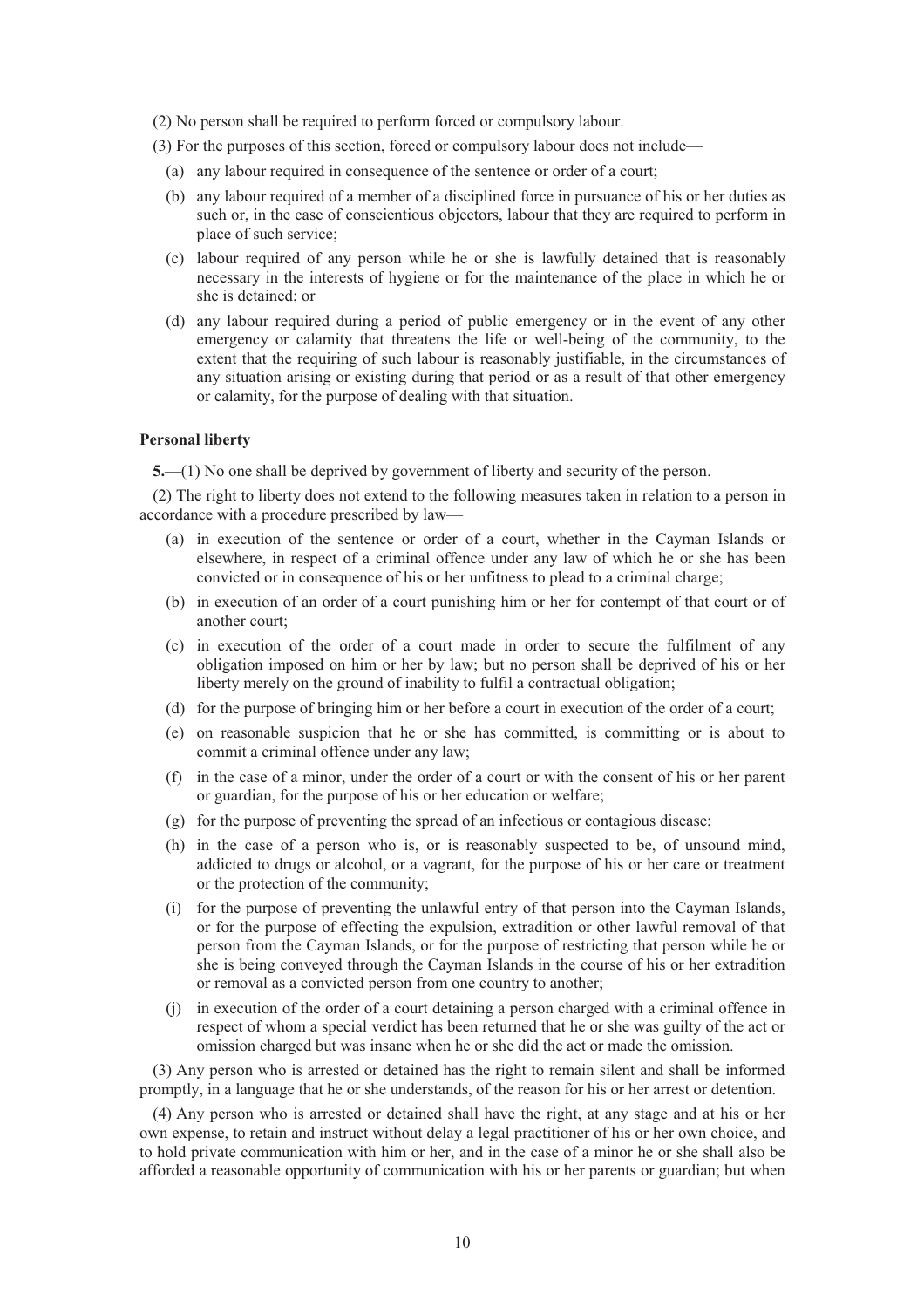a person arrested or detained is unable to retain a legal practitioner of his or her own choice or be represented by a legal practitioner at the public expense in accordance with section  $7(2)(d)$ , he or she may be represented, and hold private communication with, such person as the court may approve.

(5) Any person who is arrested or detained—

- (a) for the purpose of bringing him or her before a court in the execution of the order of a court; or
- (b) on reasonable suspicion of his or her having committed, or being about to commit, a criminal offence,

and who is not released, shall be brought promptly before a court; and if any person arrested or detained in such a case as in mentioned in subsection (2)(e) is not tried within a reasonable time he or she shall (without prejudice to any further proceedings that may be brought against him or her) be released either unconditionally or on reasonable conditions, including in particular such conditions as are reasonably necessary to ensure that he or she appears at a later date for trial or for proceedings preliminary to trial, and such conditions may include bail.

(6) Any person who is deprived of his or her liberty by arrest or detention shall be entitled to take proceedings by which the lawfulness of his or her detention shall be decided speedily by a court and his or her release ordered if the detention is not lawful, and he or she shall be entitled to compensation if unlawfully arrested or detained; but a judicial officer or an officer of a court or a police officer acting in pursuance of the order of a judicial officer shall not be personally liable to pay compensation under this subsection in respect of anything done by him or her in good faith in the discharge of the functions of his or her office, and any liability to pay any such compensation in respect of that thing shall be a liability of the Crown.

#### **Treatment of prisoners**

**6.**—(1) All persons deprived of their liberty (in this section referred to as "prisoners") have the right to be treated with humanity and with respect for the inherent dignity of the human person.

(2) Save where the interests of defence, public safety, public order, public morality, public health or the administration of justice otherwise require, unconvicted prisoners shall be segregated from convicted prisoners; and every unconvicted prisoner shall be entitled to be treated in a manner appropriate as an unconvicted person.

(3) Juvenile prisoners shall be segregated from adult prisoners and every juvenile prisoner shall be treated in a manner appropriate to his or her age and legal status and, if he or she is an unconvicted prisoner and unless he or she is earlier released, shall have any criminal proceedings against him or her pursued with the greatest possible expedition.

#### **Fair trial**

**7.**—(1) Everyone has the right to a fair and public hearing in the determination of his or her legal rights and obligations by an independent and impartial court within a reasonable time.

(2) Everyone charged with a criminal offence has the following minimum rights—

- (a) to be presumed innocent until proved guilty according to law;
- (b) to be informed promptly, in a language which he or she understands and in detail, of the nature and cause of the accusation against him or her;
- (c) to have adequate time and the facilities for the preparation of his or her defence;
- (d) to defend himself or herself in person or through legal assistance of his or her own choosing or, if he or she has not sufficient means to pay for legal assistance and the interests of justice so require, through a legal representative at public expense provided through an established public legal aid scheme as prescribed by law;
- (e) to examine or have examined witnesses against him or her and to obtain the attendance and examination of witnesses on his or her behalf under the same conditions as witnesses against him or her;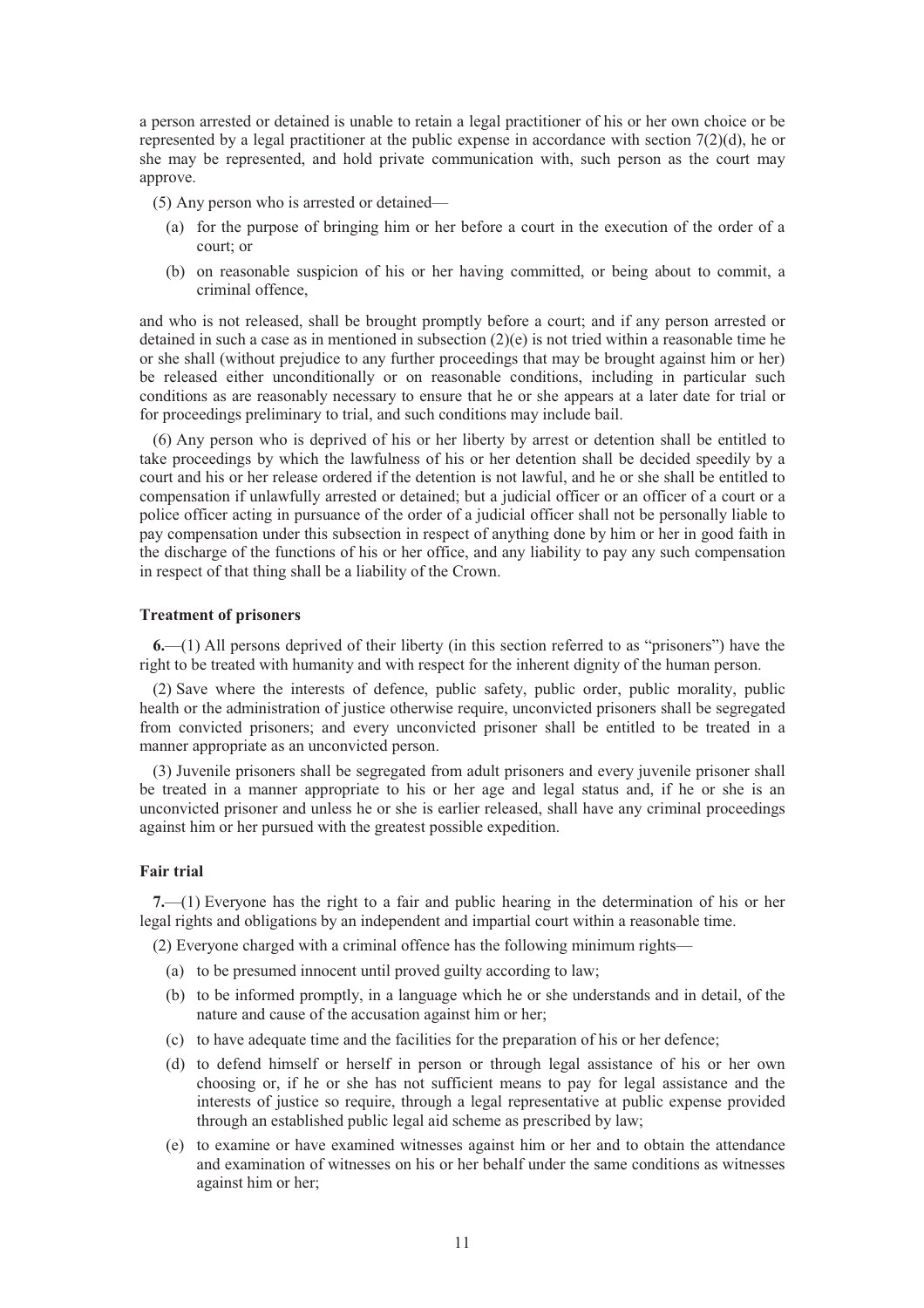(f) to have the free assistance of an interpreter if he or she cannot understand or speak the language used in court;

and, except with his or her own consent, the trial shall not take place in his or her absence, unless he or she so behaves in the court as to render the continuance of the proceedings in his or her presence impracticable and the court has ordered him or her to be removed and the trial to proceed in his or her absence, or unless, having had reasonable notice of the hearing and of the nature of the offence charged, he or she is voluntarily absent from the proceedings.

(3) When a person is tried for any criminal offence, the accused person or any person authorised by him or her shall, if he or she so requires and subject to payment of such reasonable fee as may be prescribed by law, be given within a reasonable time after judgment a copy for the use of the accused person of any record of the proceedings made by or on behalf of the court.

(4) No person who shows that he or she has been tried by a competent court for a criminal offence and either convicted or acquitted shall again be tried for that offence or for any other criminal offence of which he or she could have been convicted at the trial for that offence, save on the order of a superior court in the course of appeal or review proceedings relating to the conviction or acquittal.

(5) No person shall be tried for a criminal offence if he or she shows that he or she has been lawfully pardoned for that offence.

(6) No person who is tried for a criminal offence shall be compelled to give evidence at the trial.

(7) Every person who has been convicted by a court of a criminal offence shall have the right to appeal to a superior court against his or her conviction or his or her sentence or both as may be prescribed by law; but—

- (a) nothing in any law shall be held to contravene this subsection—
	- (i) to the extent that it precludes an appeal by a person against his or her conviction of an offence if he or she pleaded guilty to that offence at his or her trial; or
	- (ii) to the extent that it makes reasonable provision with respect to the grounds on which any such appeal may be made or with respect to the practice and procedure to be observed in relation to the making, hearing and disposal of any such appeal; and
- (b) this subsection shall not apply in relation to the conviction of a person by a superior court, or in relation to his or her sentence on such conviction, if he or she was convicted by that court on an appeal against his or her acquittal by a lower court.

(8) When a person has, by a final decision of a court, been convicted of a criminal offence and, subsequently, on the ground that a newly-disclosed fact shows that there has been a miscarriage of justice his or her conviction has been quashed or he or she has been pardoned, he or she shall be compensated out of public funds for any punishment that he or she has suffered as a result of the conviction unless it is proved that the non-disclosure in time of that fact was wholly or partly his or her fault.

(9) All proceedings instituted in any court for the determination of the existence or extent of any civil right or obligation, including the announcement of the decision of the court, shall be held in public.

(10) Nothing in subsection (1) or (9) shall prevent the court from excluding from the proceedings persons other than the parties to them and their legal representatives to such extent as the court—

- (a) may be empowered by law to do and may consider necessary or expedient in circumstances where publicity would prejudice the interests of justice, or in interlocutory proceedings, or in the interests of public morality, the welfare of minors or the protection of commercial confidence or of the private lives of persons concerned in the proceedings; or
- (b) may be empowered or required by law to do in the interests of defence, public safety, or public order.
- (11) Nothing in any law or done under its authority shall be held to contravene—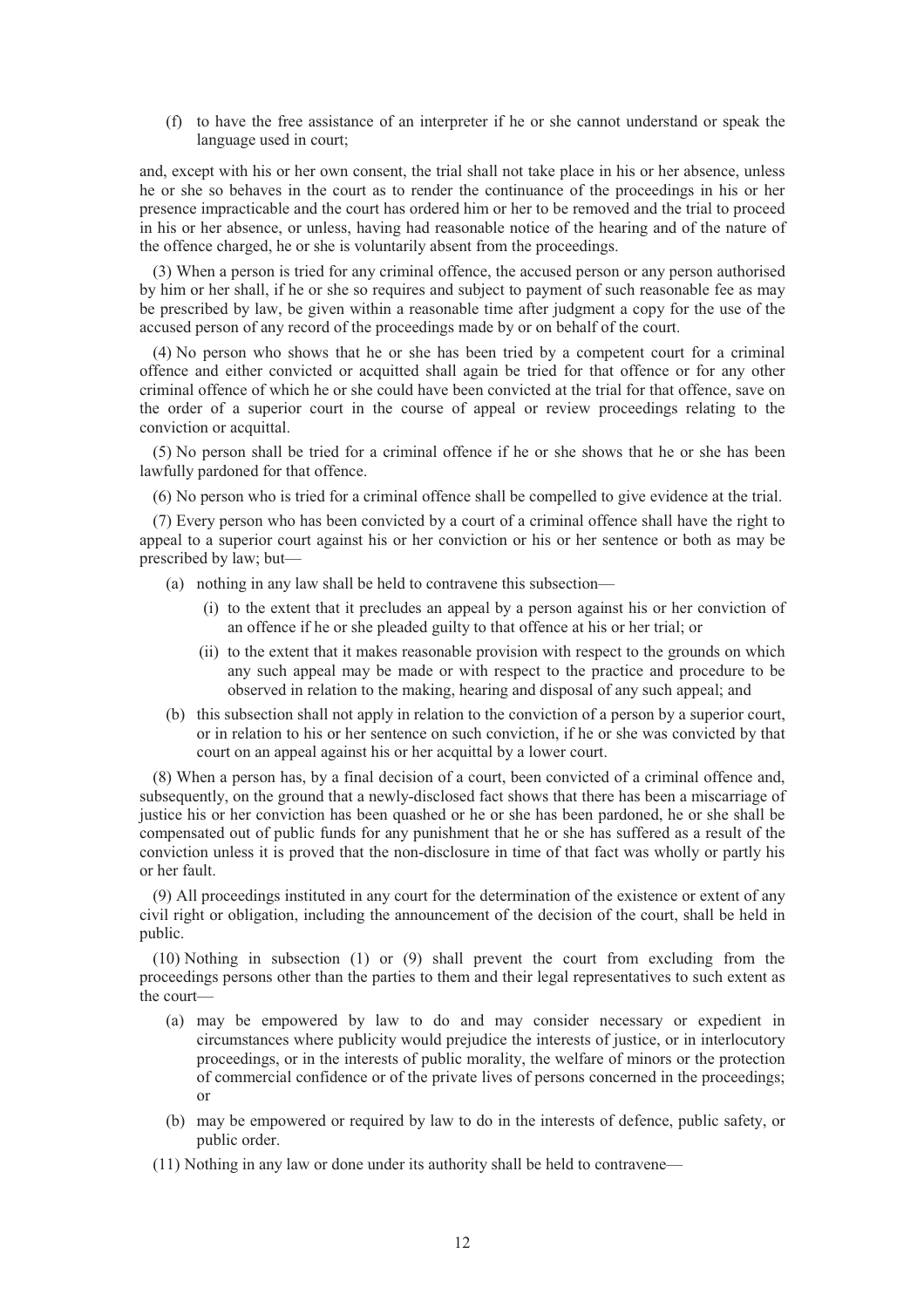- (a) subsection (2)(a), to the extent that the law in question imposes on any person charged with a criminal offence the burden of proving particular facts;
- (b) subsection  $(2)(e)$ , to the extent that the law in question imposes conditions that must be satisfied if witnesses called to testify on behalf of an accused person are to be paid their expenses out of public funds;
- (c) subsection (4), to the extent that the law in question authorises a court to try a member of a disciplined force for a criminal offence notwithstanding any trial and conviction or acquittal of that member under the disciplinary law of that force, save that any court so trying such a member and convicting him or her shall in sentencing him or her to any punishment take into account any punishment imposed on him or her under that disciplinary law.

(12) In this section, "legal representative" means a person entitled to practise in the Cayman Islands as an attorney-at-law.

#### **No punishment without law**

**8.**—(1) No one shall be held guilty of any criminal offence on account of any act or omission which did not constitute a criminal offence under national or international law at the time when it was committed; nor shall a heavier penalty be imposed than the one that was applicable at the time the criminal offence was committed.

(2) This section shall not prejudice the trial and punishment of any person for any act or omission which, at the time when it was committed, was criminal according to the general principles of law recognised by civilised nations.

#### **Private and family life**

**9.**—(1) Government shall respect every person's private and family life, his or her home and his or her correspondence.

(2) Except with his or her own consent or as permitted under subsection (3), no person shall be subjected to the search of his or her person or his or her property or the entry of persons on his or her premises.

(3) Nothing in any law or done under its authority shall be held to contravene this section to the extent that it is reasonably justifiable in a democratic society—

- (a) in the interests of defence, public safety, public order, public morality, public health, town and country planning, or the development or utilisation of any other property in such a manner as to promote the public benefit;
- (b) for the purpose of protecting the rights and freedoms of other persons;
- (c) to enable an agent of the Government or a public body established by law to enter on the premises of any person in order to inspect those premises or anything on them for the purpose of any tax, rate or due or in order to carry out work connected with any property that is lawfully on those premises and that belongs to the Government or that public body;
- (d) to authorise, for the purpose of enforcing the judgment or order of a court, the search of any person or property by order of a court or the entry on any premises by such order; or
- (e) to regulate the right to enter or remain in the Cayman Islands.

#### **Conscience and religion**

**10.**—(1) No person shall be hindered by government in the enjoyment of his or her freedom of conscience.

(2) Freedom of conscience includes freedom of thought and of religion or religious denomination; freedom to change his or her religion, religious denomination or belief; and freedom, either alone or in community with others, both in public and in private, to manifest and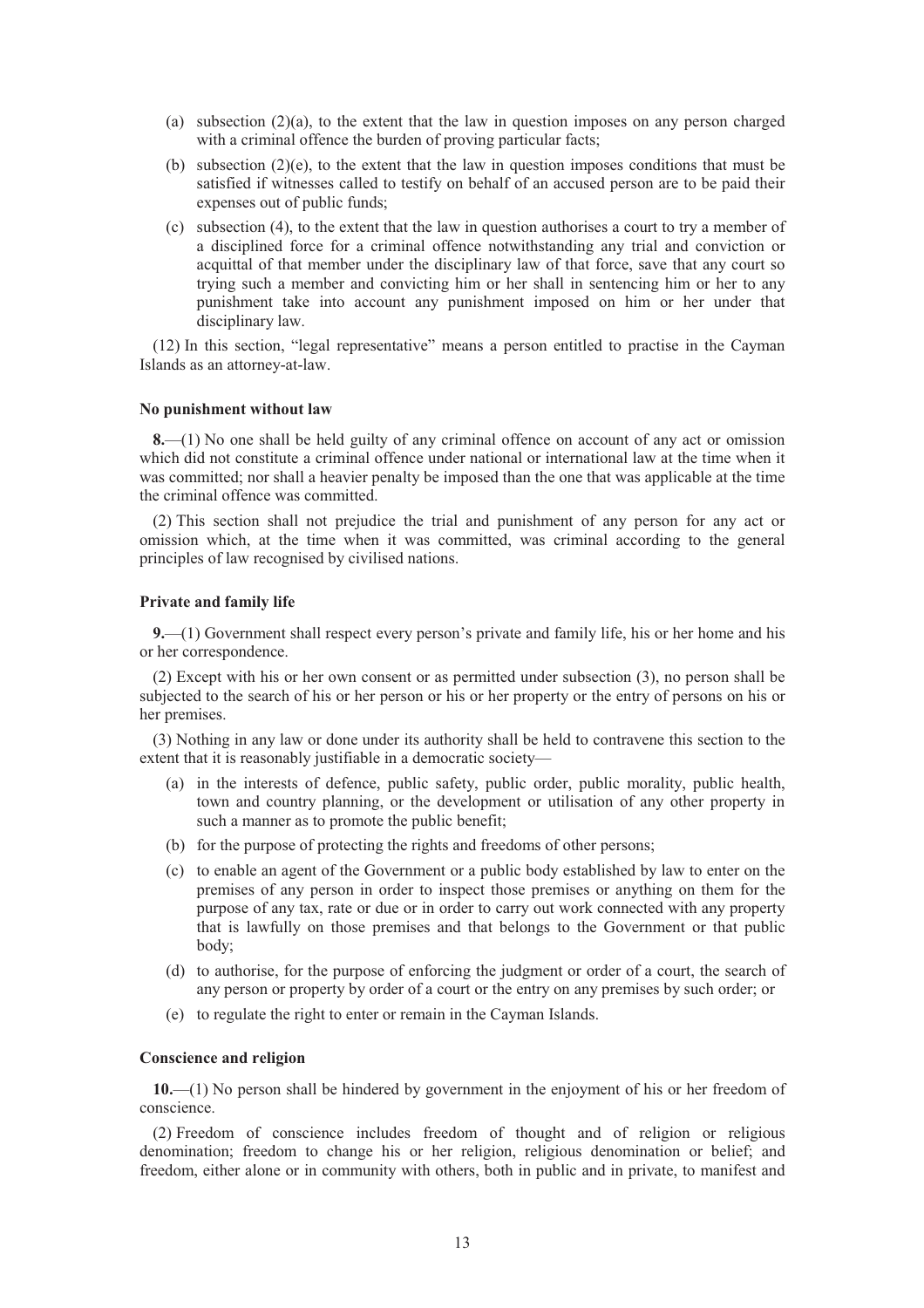propagate his or her religion or belief in worship, teaching, practice, observance and day of worship.

(3) Except with his or her consent or, in the case of a minor, the consent of his or her parent or guardian, no person attending any place of education shall be required to receive religious instruction or to take part in or attend any religious ceremony or observance that relates to a religion other than his or her own.

(4) No religious community or denomination shall be prevented from or hindered in providing religious instruction for persons of that community or denomination in the course of any education provided by that community or denomination whether or not that community or denomination is in receipt of any government subsidy, grant or other form of financial assistance designed to meet, in whole or in part, the cost of such education; and this right includes the right of any school or community educational institution to impose requirements on employment, admission or curriculum-design necessary to maintain the religious ethos of that school or institution, subject to applicable employment laws in force.

(5) No person shall be compelled to take any oath which is contrary to his or her religion or belief or to take any oath in a manner which is contrary to his or her religion or belief.

(6) Nothing in any law or done under its authority shall be held to contravene this section to the extent that it is reasonably justifiable in a democratic society—

- (a) in the interests of defence, public safety, public order, public morality or public health; or
- (b) for the purpose of protecting the rights and freedoms of other persons, including the right to observe and practise any religion or belief without the unsolicited intervention of adherents of any other religion or belief.

(7) If a court's determination of any question arising under this Part might affect the exercise by a religious organisation (itself or its members collectively) of the right to freedom of conscience as protected by this section, it must have particular regard to the importance of that right.

#### **Expression**

**11.**—(1) No person shall be hindered by government in the enjoyment of his or her freedom of expression, which includes freedom to hold opinions and to receive and impart ideas and information without interference, and freedom from interference with his or her correspondence or other means of communication.

(2) Nothing in any law or done under its authority shall be held to contravene this section to the extent that it is reasonably justifiable in a democratic society—

- (a) in the interests of defence, public safety, public order, public morality or public health;
- (b) for the purpose of protecting the rights, reputations and freedoms of other persons or the private lives of persons concerned in legal proceedings, preventing the disclosure of information received in confidence, maintaining the authority and independence of the courts, or regulating telecommunications, posts, broadcasting or other means of communication, or public shows or entertainments; or
- (c) for the imposition of restrictions on public officers in the interests of the proper performance of their functions.

#### **Assembly and association**

**12.**—(1) No person shall be hindered by government in the enjoyment of his or her freedom of peaceful assembly and association, that is to say, his or her right to assemble freely and associate with other persons and in particular to form or belong to political parties or to form or belong to trade unions or other associations for the protection of his or her interests.

(2) Nothing in any law or done under its authority shall be held to contravene this section to the extent that it is reasonably justifiable in a democratic society—

- (a) in the interests of defence, public safety, public order, public morality or public health;
- (b) for the purpose of protecting the rights and freedoms of other persons; or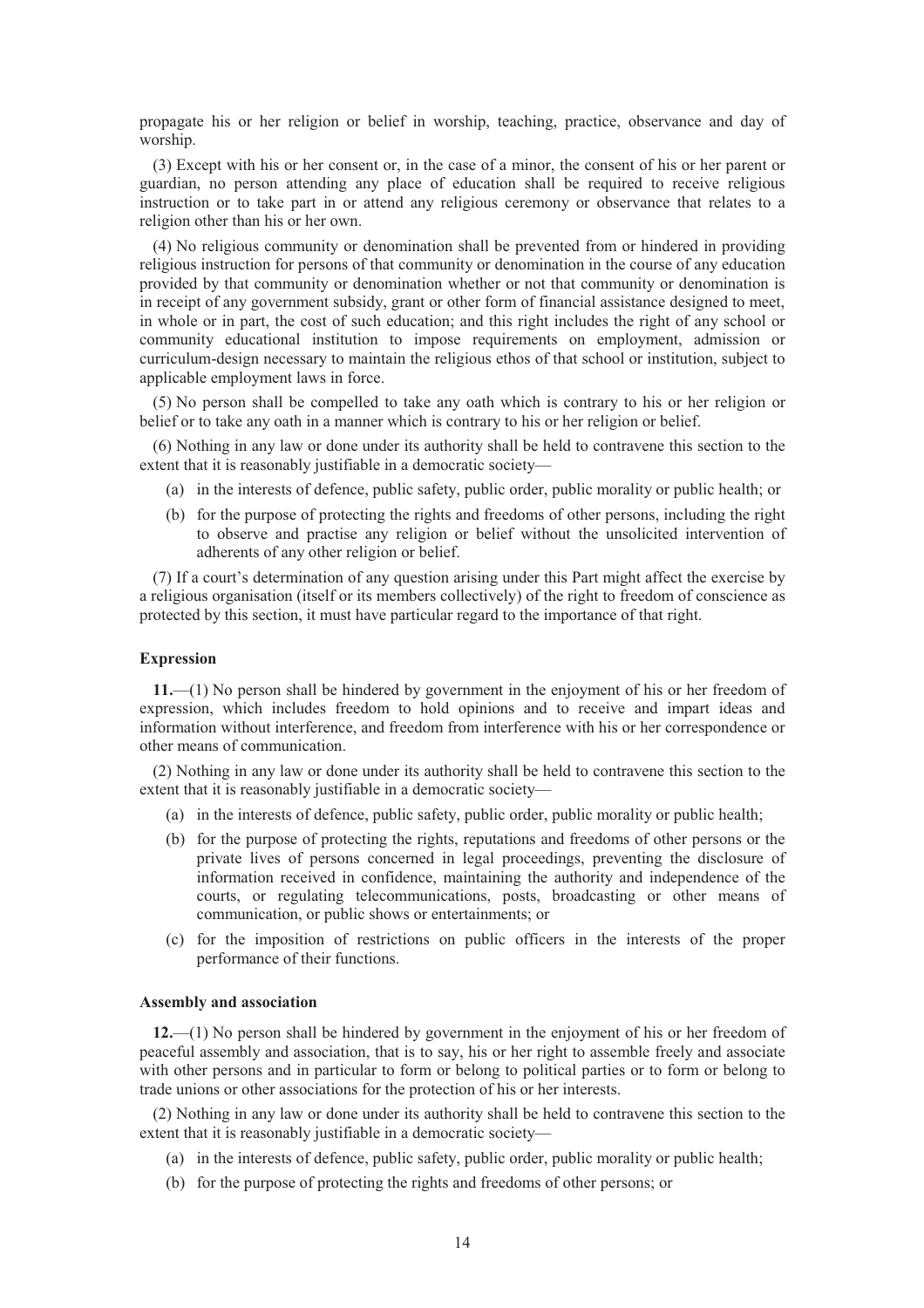(c) for the imposition of restrictions on public officers in the interests of the proper performance of their functions.

#### **Movement**

**13.**—(1) No person shall be hindered by government in the enjoyment of his or her freedom of movement, that is to say, the right to move freely throughout the Cayman Islands, the right to reside in any part of the Cayman Islands, the right to enter the Cayman Islands, the right to leave the Cayman Islands and immunity from expulsion from the Cayman Islands.

(2) Nothing in any law or done under its authority shall be held to contravene this section to the extent that the law in question makes provision—

- (a) for the imposition of restrictions on the movement or residence within the Cayman Islands or on the right to leave the Cayman Islands of persons generally or any class of persons that are reasonably justifiable in a democratic society—
	- (i) in the interests of defence, public safety, public order, public morality or public health; or
	- (ii) for the purpose of protecting the rights and freedoms of other persons;
- (b) for the removal of a person from the Cayman Islands to be tried or punished in some other country for a criminal offence under the law of that country or to undergo imprisonment in some other country in execution of the sentence of a court in respect of a criminal offence under the law of the Cayman Islands of which he or she has been convicted;
- (c) for the imposition of restrictions on the movement or residence within the Cayman Islands or the right to leave the Cayman Islands of public officers that are reasonably required for the purpose of ensuring the proper performance of their functions;
- (d) for the imposition of restrictions on any person who is not a Caymanian or a permanent resident; but—
	- (i) no restriction may be imposed by virtue only of this paragraph on the right of any such person, so long as he or she is lawfully present in the Cayman Islands, to move freely throughout the Cayman Islands and to reside anywhere in the Cayman Islands;
	- (ii) no restriction may be imposed by virtue only of this paragraph on the right of any such person to leave the Cayman Islands; and
	- (iii) no such person shall be liable, by virtue only of this paragraph, to be expelled from the Cayman Islands unless the requirements specified in subsection (3) are satisfied;
- (e) for the imposition of restrictions on the acquisition or use by any person of land or other property in the Cayman Islands;
- (f) for the imposition of restrictions, by order of a court, on the movement or residence within the Cayman Islands of any person or on any person's right to leave the Cayman Islands either in consequence of his or her having been found guilty of a criminal offence under the law of the Cayman Islands or for the purpose of ensuring a fair trial or that he or she appears before a court at a later date for trial or for proceedings relating to his or her extradition or lawful removal from the Cayman Islands; or
- (g) for the imposition of restrictions on the right of any person to leave the Cayman Islands that are reasonably justifiable in a democratic society in order to secure the fulfilment of any obligation imposed on that person by law.
- (3) The requirements to be satisfied for the purposes of subsection  $(2)(d)(iii)$  are as follows—
	- (a) the decision to expel that person is taken by an authority, in a manner and on grounds prescribed by law;
	- (b) that person has the right to submit reasons against his or her expulsion to a competent authority prescribed by law;
	- (c) that person has the right, save where a court has recommended his or her deportation, to have his or her case reviewed by a competent authority prescribed by law; and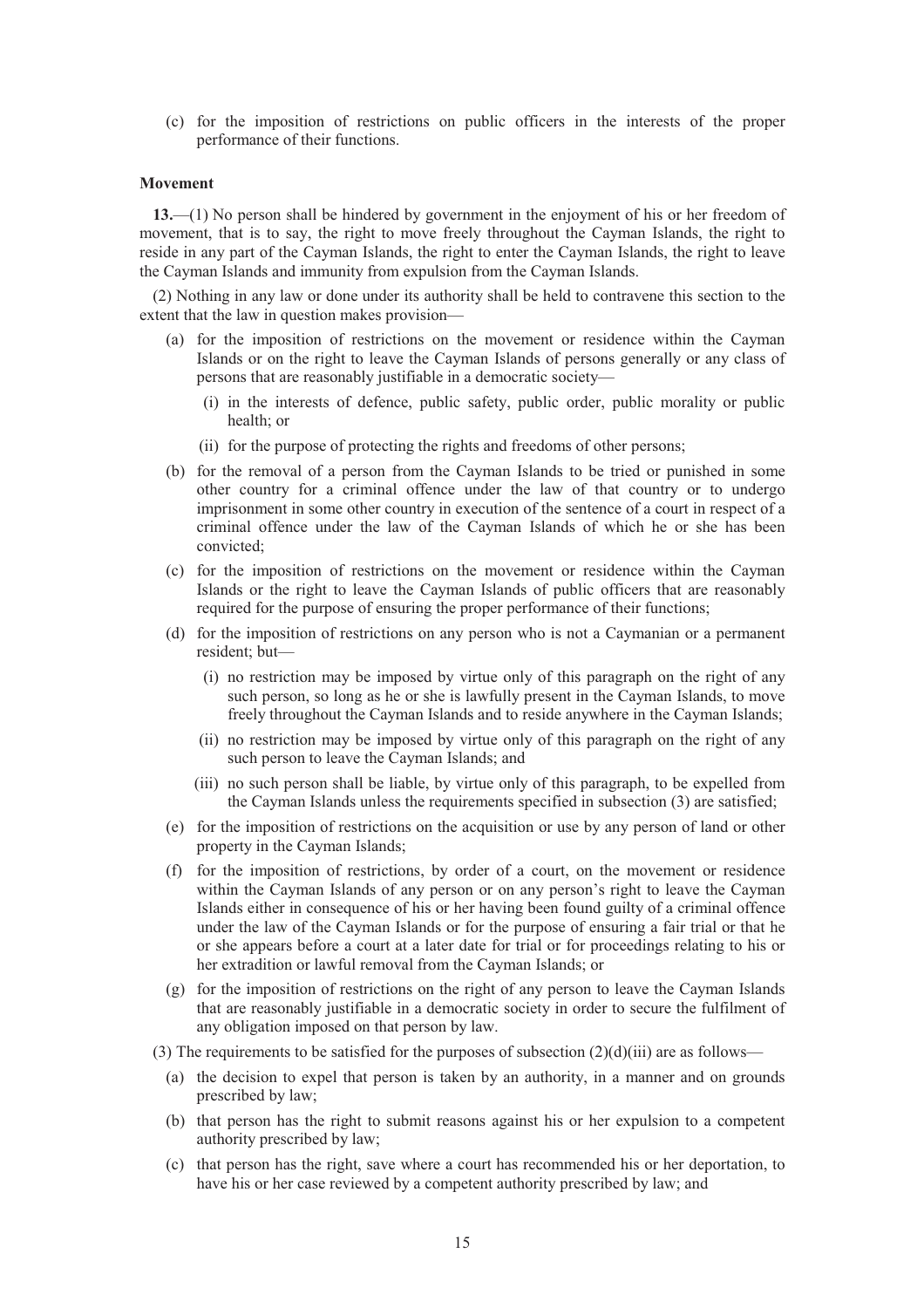(d) that person has the right to be represented for the purposes of paragraphs (b) and (c) before the competent authority or some other person or authority designated by the competent authority;

but paragraphs (b), (c) and (d) shall not apply where the interests of defence, public safety or public order so require.

(4) Any restriction on a person's freedom of movement which is involved in his or her lawful detention shall not be held to contravene this section.

(5) In this section "permanent resident" has the meaning ascribed to it in the laws of the Cayman Islands for the time being in force.

#### **Marriage**

**14.**—(1) Government shall respect the right of every unmarried man and woman of marriageable age (as determined by law) freely to marry a person of the opposite sex and found a family.

(2) No person shall be compelled to marry without his or her free and full consent.

(3) Nothing in any law or done under its authority shall be held to contravene subsection (1) to the extent that the law makes provision that is reasonably justifiable in a democratic society—

- (a) in the interests of public order, public morality or public health;
- (b) for regulating, in the public interest, the procedures and modalities of marriage; or
- (c) for protecting the rights and freedoms of others.

(4) Spouses shall be entitled to equal rights and shall be subject to equal responsibilities as between themselves and as regards their children both during and after marriage, but this equality of rights and responsibilities shall be subject to such arrangements or measures as may be agreed, or as may be ordered by a court, in the interests of their children.

#### **Property**

**15.**—(1) Government shall not interfere in the peaceful enjoyment of any person's property and shall not compulsorily take possession of any person's property, or compulsorily acquire an interest in or right over any person's property of any description, except in accordance with law and where—

- (a) the interference, taking of possession or acquisition is necessary or expedient in the interests of defence, public safety, public order, public morality, public health, town and country planning or the development or utilisation of any property in such manner as to promote the public benefit or the economic well-being of the community; and
- (b) there is reasonable justification for the causing of any hardship that may result to any person having an interest in or right over the property; and
- (c) provision is made by a law applicable to that interference, taking of possession or acquisition—
	- (i) for the prompt payment of adequate compensation; and
	- (ii) securing to any person having an interest in or right over the property a right of access to the Grand Court, whether direct or on appeal from any other authority, for the determination of his or her interest or right, the legality of the interference with, taking of possession or acquisition of the property, interest or right, and the amount of any compensation to which he or she is entitled, and for the purpose of obtaining prompt payment of that compensation; and
	- (iii) giving to any party to proceedings in the Grand Court relating to such a claim the same rights of appeal as are accorded generally to parties to civil proceedings in that Court sitting as a court of original jurisdiction.
- (2) Nothing in any law or done under its authority shall be held to contravene subsection  $(1)$ —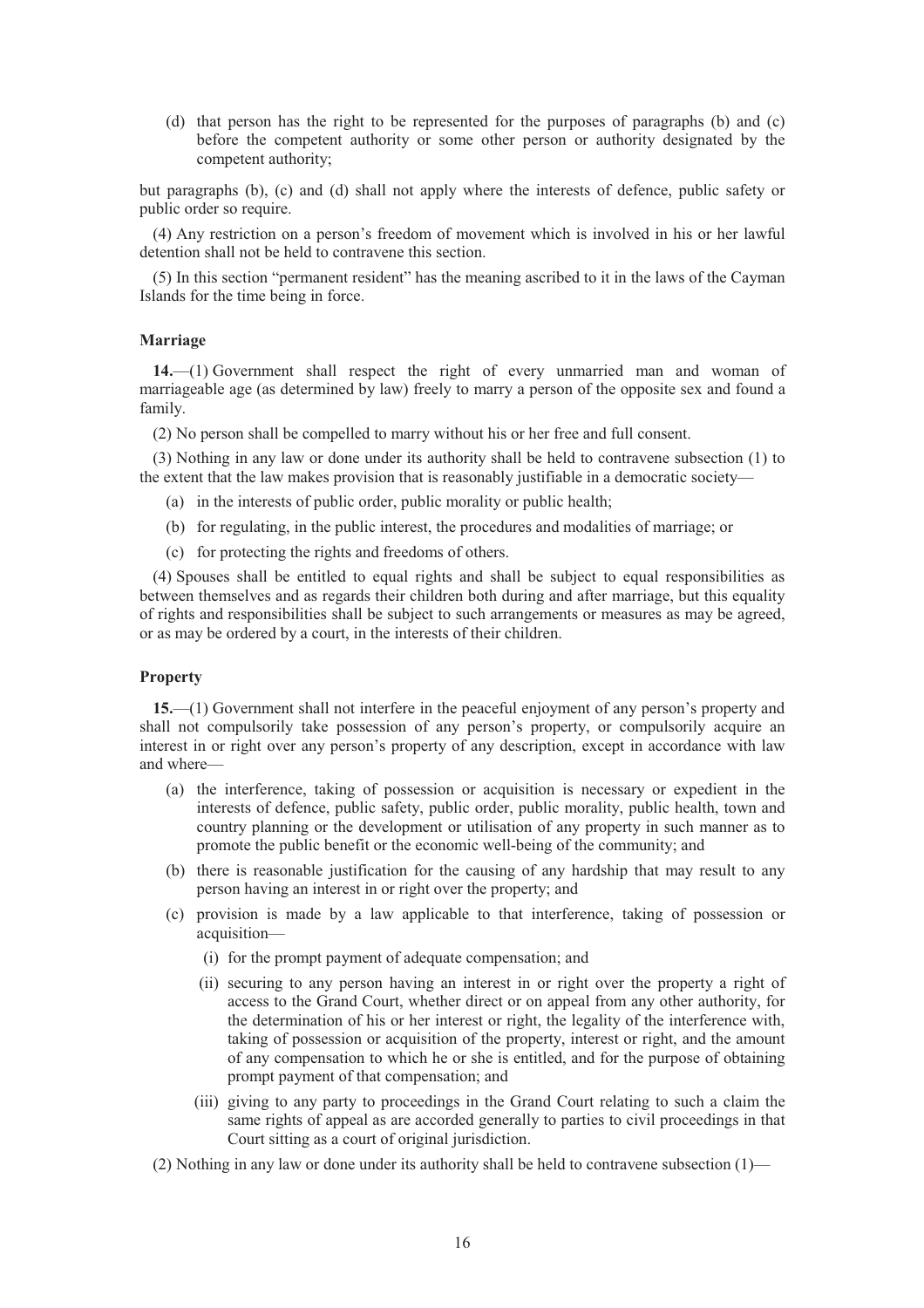- (a) to the extent that the law in question makes provision for the interference with, taking of possession or acquisition of any property, interest or right—
	- (i) in satisfaction of any tax, rate or due;
	- (ii) by way of penalty for breach of any law or forfeiture in consequence of a breach of any law;
	- (iii) as an incident of a lease, tenancy, mortgage, charge, bill of sale, pledge or contract;
	- (iv) by way of taking of a sample for the purposes of any law;
	- (v) where the property consists of an animal, on its being found trespassing or straying;
	- (vi) in the execution of judgments or orders of a court;
	- (vii) by reason of its being in a dilapidated or dangerous state or injurious to the health of human beings, animals or plants;
	- (viii) in consequence of any law with respect to prescription or the limitation of actions; or
		- (ix) for so long only as may be necessary for the purposes of any examination, investigation, trial or inquiry, or, in the case of land, for the purposes of carrying out on it work of reclamation, drainage, soil conservation or the conservation of other natural resources or work relating to agricultural development or improvement (being work relating to such development or improvement that the owner or occupier of the land has been required, and has, without reasonable and lawful excuse, refused or failed to carry out),

except so far as that provision of law or, as the case may be, the thing done under its authority is shown not to be reasonably justifiable in a democratic society; or

- (b) to the extent that the law in question makes provision for the taking of possession or acquisition of any of the following property (including an interest in or right over property), that is to say—
	- (i) enemy property;
	- (ii) property of a person who has died, a person of unsound mind or a minor, for the purpose of its administration for the benefit of the persons entitled to the beneficial interest in it;
	- (iii) property of a person adjudged bankrupt or a body corporate in liquidation, for the purpose of its administration for the benefit of the creditors of the bankrupt or body corporate and, subject thereto, for the benefit of other persons entitled to the beneficial interest in the property; or
	- (iv) property subject to a trust, for the purpose of vesting the property in persons appointed as trustees under the instrument creating the trust or by a court or, by order of a court, for the purpose of giving effect to the trust.

(3) Nothing in any law or done under its authority shall be held to contravene subsection (1) to the extent that the law in question makes provision for the interference with or compulsory taking of possession in the public interest of any property, or the compulsory acquisition in the public interest of any interest in or right over property, where that property, interest or right is held by a body corporate established by law for public purposes in which no moneys have been invested other than moneys provided from public funds.

#### **Non-discrimination**

**16.**—(1) Subject to subsections (3), (4), (5) and (6), government shall not treat any person in a discriminatory manner in respect of the rights under this Part of the Constitution.

(2) In this section, "discriminatory" means affording different and unjustifiable treatment to different persons on any ground such as sex, race, colour, language, religion, political or other opinion, national or social origin, association with a national minority, age, mental or physical disability, property, birth or other status.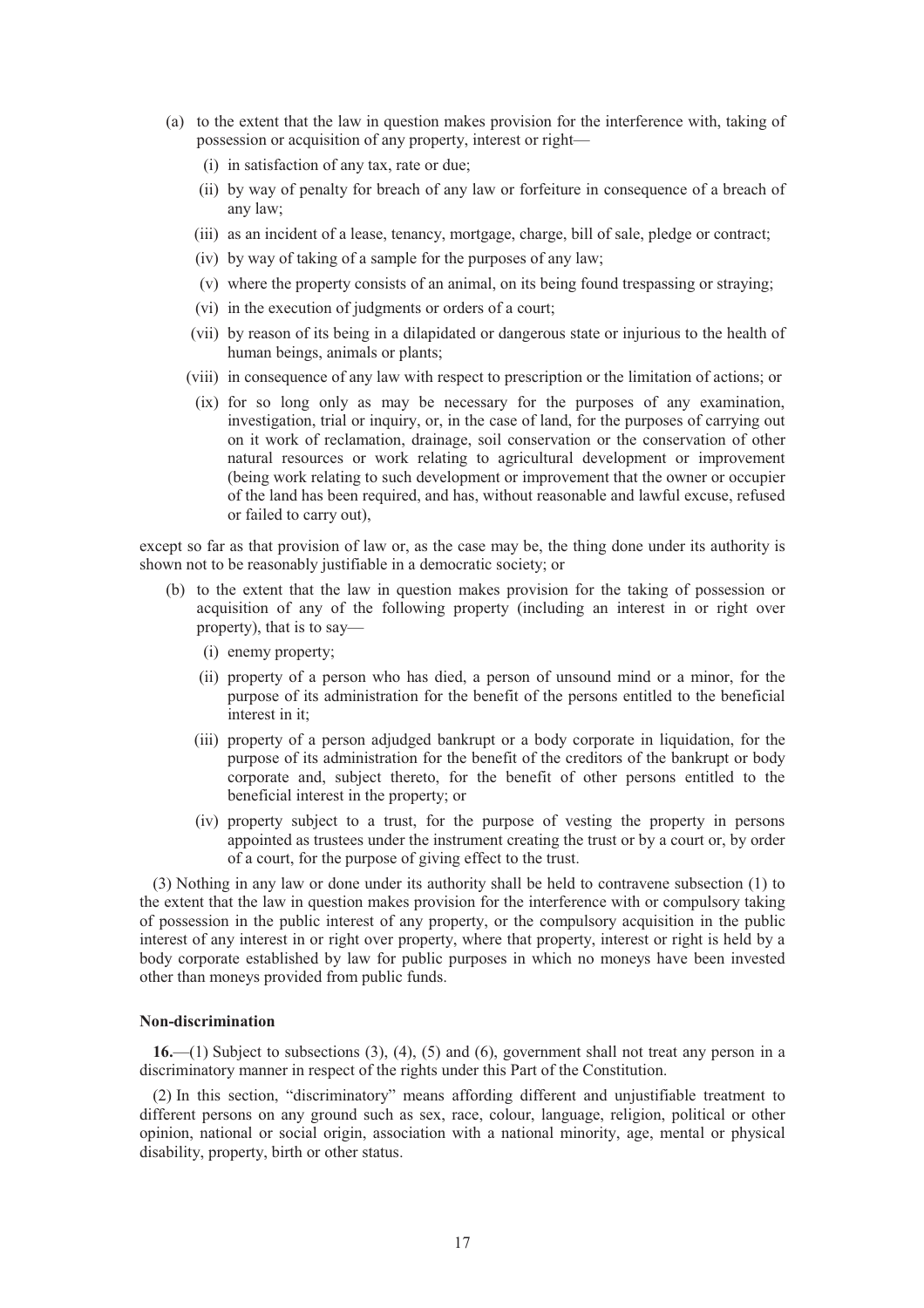(3) No law or decision of any public official shall contravene this section if it has an objective and reasonable justification and is reasonably proportionate to its aim in the interests of defence, public safety, public order, public morality or public health.

(4) Subsection (1) shall not apply to any law so far as that law makes provision—

- (a) for the appropriation of revenues or other funds of the Cayman Islands or for the imposition of taxation (including the levying of fees for the grants of licences);
- (b) with respect to the entry into or exclusion from, or the employment, engaging in any business or profession, movement or residence within, the Cayman Islands of persons who are not Caymanian;
- (c) for the application, in the case of persons of any such description of grounds as is mentioned in subsection (2) (or of persons connected with such persons), of the law with respect to adoption, marriage, divorce, burial, devolution of property on death or other like matters that is the personal law applicable to persons of that description; or
- (d) whereby persons of any such description of grounds as is mentioned in subsection (2) may be subjected to any disability or restriction or may be accorded any privilege or advantage which, having regard to its nature and to special circumstances pertaining to those persons or to persons of any other such description, is objectively and reasonably justifiable in a democratic society and there is a reasonable proportionality between the means employed and the purpose sought to be realised.

(5) Nothing in any law shall be held to contravene subsection (1) to the extent that it requires a person to be a Caymanian, or to possess any other qualification (not being a qualification specifically relating to any such description of grounds as is mentioned in subsection (2)) in order to be eligible for appointment to any office in the public service or in a disciplined force or any office in the service of a local government authority or of a body corporate established directly by any law for public purposes.

(6) Subsection (1) shall not apply to anything which is expressly or by necessary implication authorised to be done by any such provision of law as is referred to in subsection (3), (4) or (5).

(7) Subsection (1) is without prejudice to any restriction on the rights and freedoms guaranteed by section 9, 10, 11, 12, 13 or 14 if that restriction would, in accordance with that section, be a restriction authorised for the purposes of that section on the ground that—

- (a) the provision by or under which it is imposed is reasonably required in the interests of a matter, or for the purpose, specified in that section; and
- (b) the provision and the restriction imposed under it are reasonably justifiable in a democratic society.

#### **Protection of children**

**17.**—(1) In addition to the provisions of this Part which afford protection to children, the Legislature shall enact laws to provide every child and young person under the age of eighteen (referred to in this section as a "child") with such facilities as would aid their growth and development, and to ensure that every child has the right—

- (a) to a name from birth;
- (b) to family care or parental care, or to appropriate alternative care when removed from the family environment;
- (c) to basic nutrition, shelter, basic health care services and social services;
- (d) to be protected from maltreatment, neglect, abuse or degradation;
- (e) to be protected from exploitative labour practices;
- (f) not to be required or permitted to perform work or provide services that—
	- (i) are inappropriate for a child of that age; or
	- (ii) place at risk the child's well-being, education, physical or mental health or spiritual, moral or social development;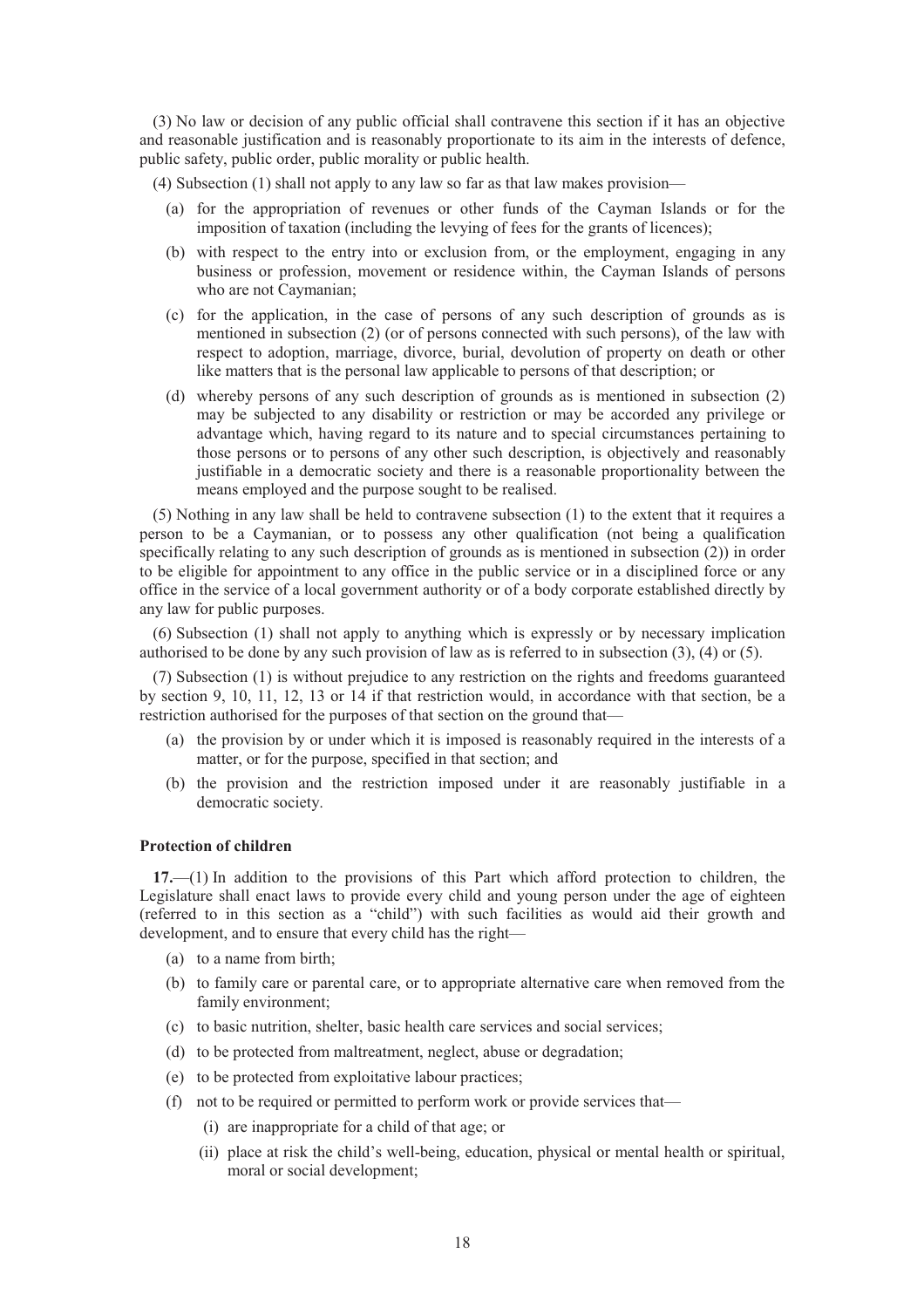- (g) not to be detained except as a measure of last resort, in which case, in addition to the rights a child enjoys under sections 5 and 22, the child may be detained only for the shortest appropriate period of time, and shall be treated in a manner and kept in conditions that take account of his or her age;
- (h) to have a legal practitioner assigned to the child by the Government, and at public expense, in civil proceedings affecting the child, if substantial injustice would result; and
- (i) not to be used directly in armed conflict, and to be protected in times of armed conflict.

(2) In implementing subsection (1), the Legislature shall proceed on the basis that a child's best interests are of paramount importance in every matter concerning the child.

#### **Protection of the environment**

**18.**—(1) Government shall, in all its decisions, have due regard to the need to foster and protect an environment that is not harmful to the health or well-being of present and future generations, while promoting justifiable economic and social development.

(2) To this end government should adopt reasonable legislative and other measures to protect the heritage and wildlife and the land and sea biodiversity of the Cayman Islands that—

- (a) limit pollution and ecological degradation;
- (b) promote conservation and biodiversity; and
- (c) secure ecologically sustainable development and use of natural resources.

#### **Lawful administrative action**

**19.**—(1) All decisions and acts of public officials must be lawful, rational, proportionate and procedurally fair.

(2) Every person whose interests have been adversely affected by such a decision or act has the right to request and be given written reasons for that decision or act.

#### **Education**

**20.**—(1) This section is without prejudice to section 10.

(2) Government shall seek reasonably to achieve the progressive realisation, within available resources, of providing every child with primary and secondary education which shall, subject to subsection (3), be free.

(3) Every person who is the parent or legal guardian of a child shall be entitled to have his or her child (of whatever age) educated, at his or her own expense unless a law otherwise provides, in a private school (that is to say, a school other than one established by a public authority) and, in such a school, to ensure the religious and moral education of his or her child in accordance with his or her own convictions.

(4) Nothing contained in any law or done under its authority shall be held to contravene subsection (3) to the extent that it is reasonably justifiable in a democratic society and to the extent that the law makes provision requiring private schools, as a condition of their being allowed to operate and on terms no more onerous than are applicable to schools established by a public authority, to satisfy—

- (a) such minimum educational standards (including standards relating to the qualifications of teaching staff and other staff) as may be prescribed by or under any law; and
- (b) such minimum standards imposed in the interests of public order, public morality or public health as may be so prescribed.

#### **Public emergencies**

**21.**—(1) A period of public emergency may be declared by the Governor, by proclamation published in the manner provided in subsection (2), when—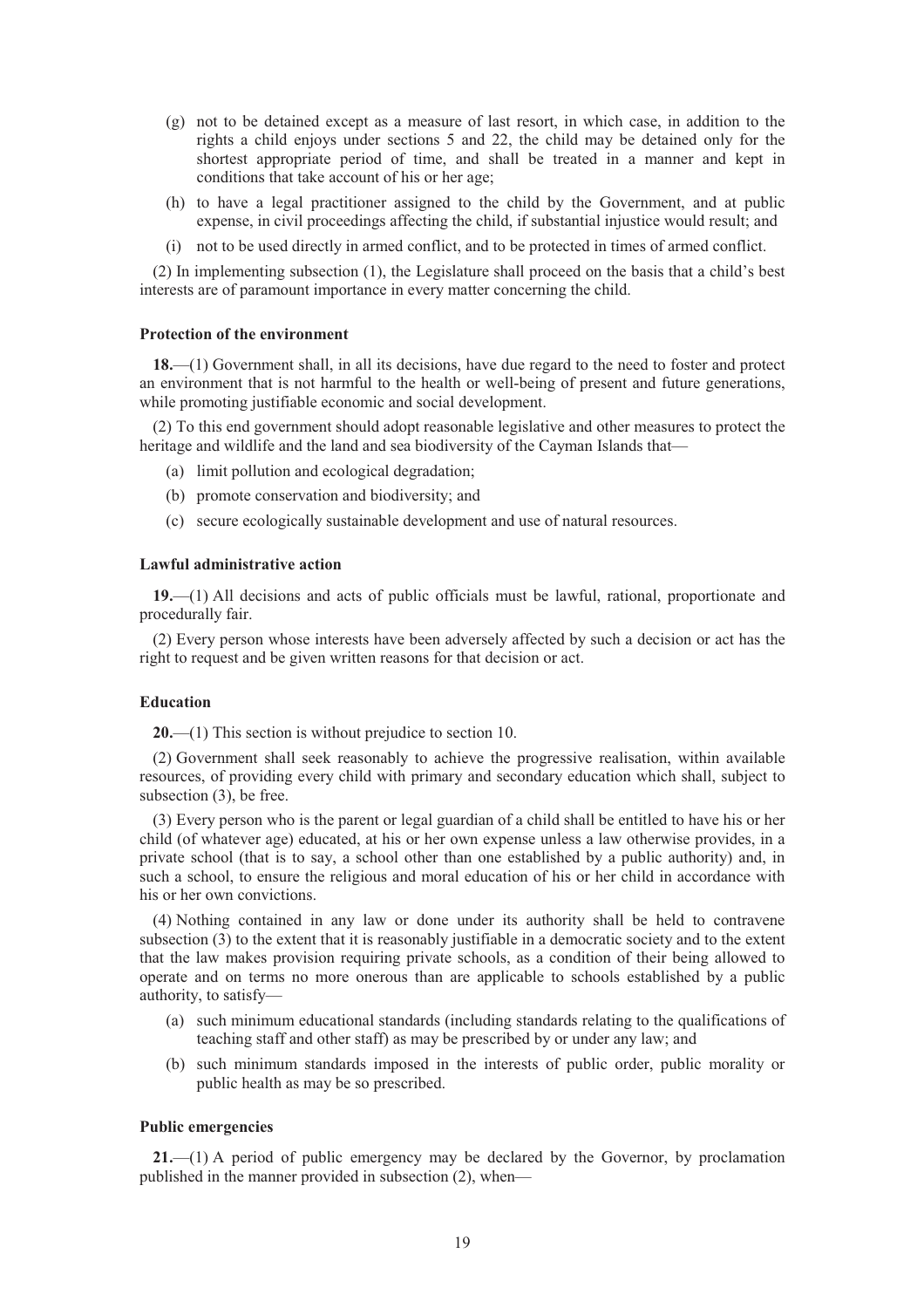- (a) the well-being or security of the Cayman Islands is threatened by war, invasion, general insurrection, public disorder, natural disaster or other public emergency; and
- (b) the declaration is considered necessary by the Governor to maintain or restore peace and order.

(2) A proclamation shall be taken to be published if it is published in a Government Notice or in a newspaper published in the Cayman Islands, or if it is posted in prominent public places or announced on the radio.

(3) Without prejudice to the power of the Legislature to make laws under this Constitution, during a period of public emergency the Governor may make such regulations for the Cayman Islands as appear to him or her to be necessary or expedient for securing the public safety, the defence of the Cayman Islands or the maintenance of public order, or for maintaining supplies and services essential to the life of the community.

(4) Regulations made under subsection (3) shall—

- (a) have effect only prospectively;
- (b) have effect, subject to this section, notwithstanding the provisions of any other law in force in the Cayman Islands or any rule of law having effect in the Islands;
- (c) unless previously revoked, expire at the end of the period of public emergency during which they were made unless provision for their continuance in force (with or without modification) is made by the Legislature.

(5) Nothing in any law or done under its authority shall be held to be inconsistent with or in contravention of section 5, section 7 or any provision of sections 9 to 16 (inclusive) to the extent that the law in question authorises the taking during any period of public emergency of measures that are reasonably justifiable for dealing with the situation that exists in the Cayman Islands during that period.

(6) Before exercising any function under subsection (1) or (3) or under any law enacted by the Legislature to like effect, the Governor shall consult the Cabinet or, if that is not practicable in the circumstances, the Premier; but if in the judgement of the Governor it is impracticable for him or her to consult either the Cabinet or the Premier, the function shall be exercised by the Governor acting in his or her discretion.

(7) Where the Governor has consulted the Cabinet or the Premier under subsection (6), the Governor shall not be obliged to act in accordance with any advice given to him or her.

(8) Where any proclamation of emergency has been made by the Governor under subsection (1), a copy of the proclamation shall as soon as practicable be laid before and debated in the Legislative Assembly; and if the Assembly is not due to meet within five days of the making of that proclamation it shall meet within that period or as soon as practicable thereafter.

(9) A proclamation of emergency shall, unless it is sooner revoked by the Governor, cease to be in force at the expiration of a period of fourteen days beginning on the date on which it was made or such longer period as may be provided under subsection (10), but without prejudice to the making of another proclamation of emergency at or before the end of that period.

(10) If at any time while a proclamation of emergency is in force (including any time while it is in force by virtue of this subsection) a resolution is passed by the Legislative Assembly approving its continuation in force for a further period not exceeding three months, beginning on the date on which it would otherwise expire, the proclamation shall, if not sooner revoked, continue in force for that further period.

(11) Nothing in this section or in any emergency regulations shall be construed to preclude the Legislative Assembly from—

- (a) meeting whenever practicable in accordance with its Standing Orders; and
- (b) directing that reports relating to the emergency, including the implementation of any emergency regulations, be prepared and presented in such manner and within such periods to the Legislative Assembly as the Assembly may determine.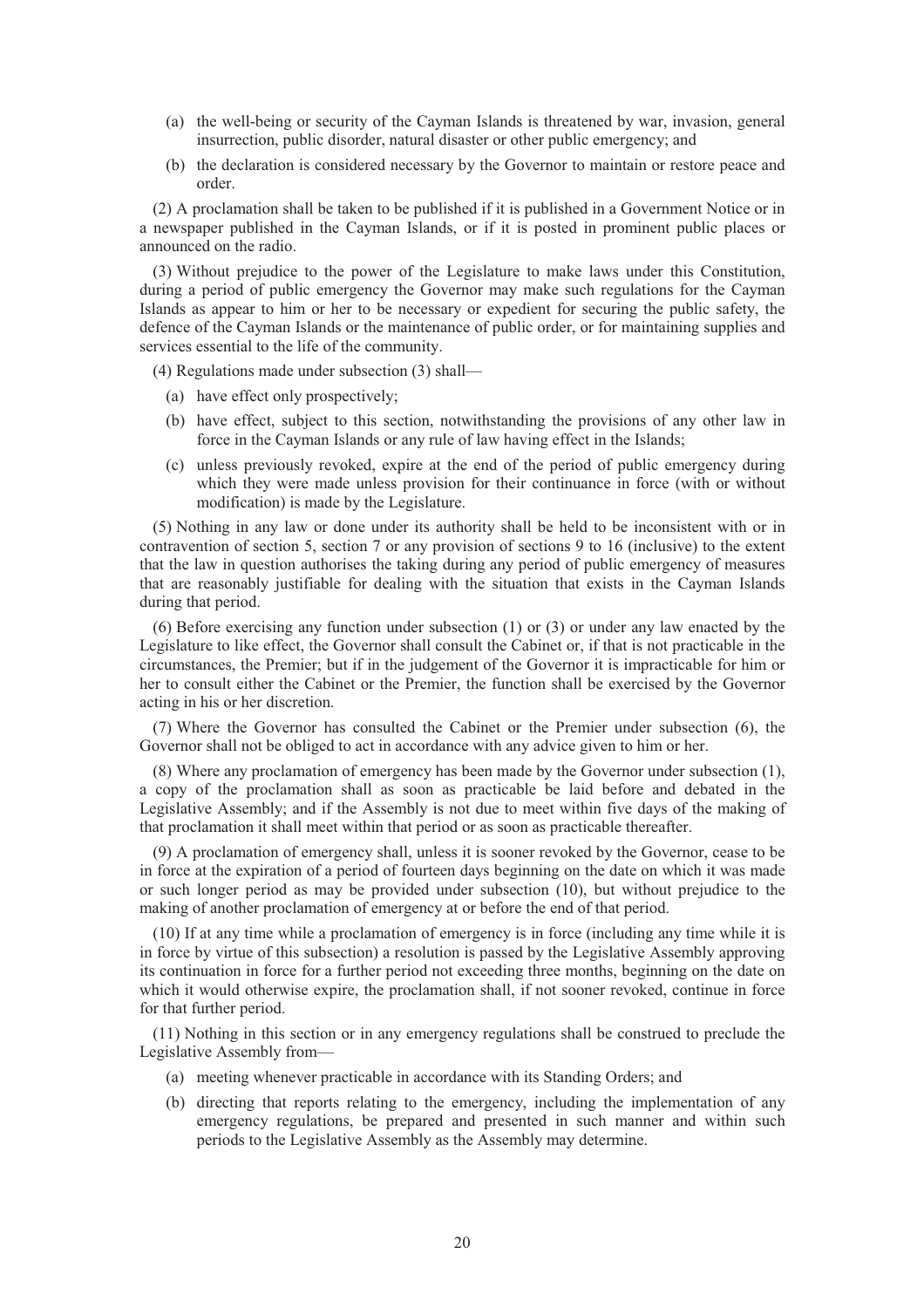#### **Protection of persons detained under emergency laws**

**22.**—(1) When a person is detained by virtue of any law in relation to a period of public emergency the following provisions shall apply—

- (a) notification shall, not more than ten days after the commencement of his or her detention, be published in a public place (and thereafter as soon as possible in a Government Notice) stating that he or she has been detained and giving particulars of the provision of law by virtue of which his or her detention is authorised;
- (b) he or she shall (if not sooner released), as soon as reasonably practicable and in any case not more than four days after the commencement of his or her detention, be informed, in a language that he or she understands, of the grounds on which he or she is detained and furnished with a written statement:
- (c) his or her case shall, not more than 30 days after the commencement of his or her detention and thereafter during the detention at intervals of not more than three months, be reviewed by an independent and impartial tribunal established by law and presided over by a person appointed by the Chief Justice;
- (d) he or she shall be afforded reasonable opportunity to consult a legal practitioner of his or her own choice and to hold private communication with him or her; and
- (e) he or she shall, at the hearing of his or her case by the tribunal appointed for its review, be permitted to appear in person or by a legal practitioner of his or her own choice.

(2) For the purposes of subsection (1)(d) and (e), if the detained person is unable to retain a legal practitioner of his or her own choice, the tribunal may approve such person as it deems fit to make representations to it; but nothing in subsection  $(1)(d)$  or  $(e)$  shall be construed as entitling a detained person to legal representation at public expense.

(3) On any review by a tribunal of the case of a detained person under this section, the tribunal may make recommendations concerning the necessity or expediency of continuing his or her detention to the authority by which it was ordered but, unless it is otherwise provided by law, that authority shall not be obliged to act in accordance with any such recommendations.

#### **Declaration of incompatibility**

**23.**—(1) If in any legal proceedings primary legislation is found to be incompatible with this Part, the court must make a declaration recording that the legislation is incompatible with the relevant section or sections of the Bill of Rights and the nature of that incompatibility.

(2) A declaration of incompatibility made under subsection (1) shall not constitute repugnancy to this Order and shall not affect the continuation in force and operation of the legislation or section or sections in question.

(3) In the event of a declaration of incompatibility made under subsection (1), the Legislature shall decide how to remedy the incompatibility.

#### **Duty of public officials**

**24.** It is unlawful for a public official to make a decision or to act in a way that is incompatible with the Bill of Rights unless the public official is required or authorised to do so by primary legislation, in which case the legislation shall be declared incompatible with the Bill of Rights and the nature of that incompatibility shall be specified.

#### **Interpretive obligation**

**25.** In any case where the compatibility of primary or subordinate legislation with the Bill of Rights is unclear or ambiguous, such legislation must, so far as it is possible to do so, be read and given effect in a way which is compatible with the rights set out in this Part.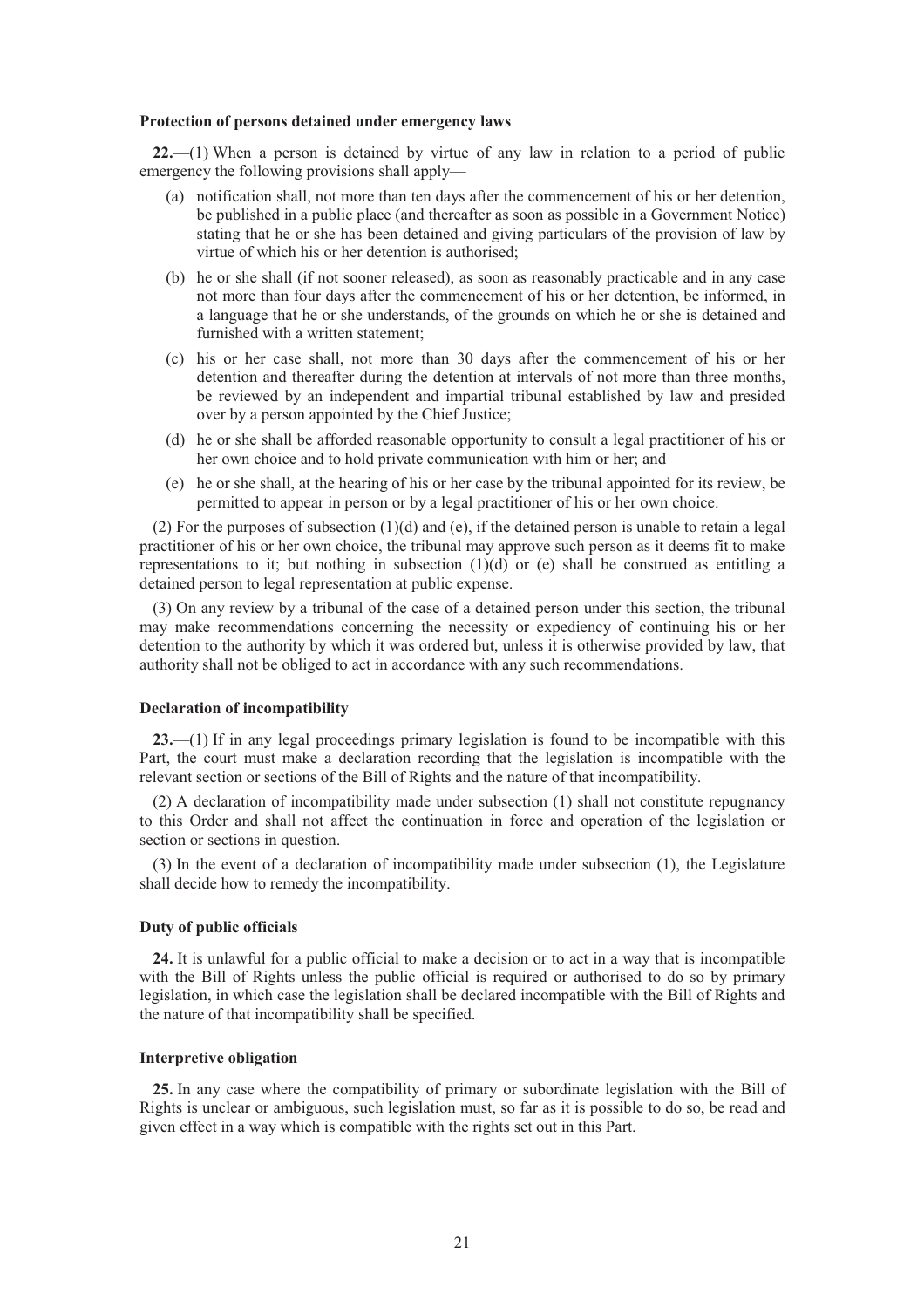#### **Enforcement of rights and freedoms**

**26.**—(1) Any person may apply to the Grand Court to claim that government has breached or threatened his or her rights and freedoms under the Bill of Rights and the Grand Court shall determine such an application fairly and within a reasonable time.

(2) If, in any proceedings in any court established in the Cayman Islands other than the Grand Court or the Court of Appeal, any issue arises as to the interpretation of the Bill of Rights, the court in which the question has arisen shall refer the question to the Grand Court if it is in its opinion necessary for the issue to be determined.

(3) An appeal shall lie as of right to the Court of Appeal from any final determination of any issue by the Grand Court under the Bill of Rights, and an appeal shall lie as of right from the Court of Appeal to Her Majesty in Council; but no appeal shall lie from a determination by the Grand Court under this section dismissing an application on the ground that it is frivolous or vexatious.

(4) Proceedings under subsection (1) shall be commenced within one year of the decision or act that is claimed to breach the Bill of Rights, or from the date on which such decision or act could reasonably have been known to the complainant; but the Grand Court shall extend time on application by the complainant where such an extension would in the opinion of the Court be in the interests of justice.

(5) Nothing in this section adversely affects the ability of courts to manage their own procedure to ensure that cases are dealt with justly, fairly and expeditiously, including their ability to dismiss applications that are vexatious or unreasonable.

#### **Remedies**

**27.**—(1) In relation to any decision or act of a public official which the court finds is (or would be) unlawful, it may grant such relief or remedy, or make such order, within its powers as it considers just and appropriate.

(2) No award of damages is to be made unless, taking account of all the circumstances of the case, including—

- (a) any other relief or remedy granted, or order made, in relation to the act in question (by that or any other court); and
- (b) the consequences of any decision (of that or any other court) in respect of that act,

the court is satisfied that the award is necessary to afford just satisfaction to the person in whose favour it is made.

#### **Interpretation of the Bill of Rights**

**28.** In this Part—

"act" includes a failure to act but excludes a failure to introduce before the Legislative Assembly, or for the Legislature to enact, primary legislation;

"Caymanian" has the meaning ascribed to it in the laws of the Cayman Islands for the time being in force;

"contravene" in relation to any requirement includes failure to comply with that requirement, and cognate expressions shall be construed accordingly;

"court" includes tribunal;

"disciplined force" means—

(a) a naval, military or air force;

(b) any police force or prison service in the Cayman Islands;

"member" of a disciplined force is a person who, under the law regulating the discipline of that force, is subject to that discipline;

"minor" means a person who has not attained the age of eighteen years or such other age as may be prescribed for this purpose by any law;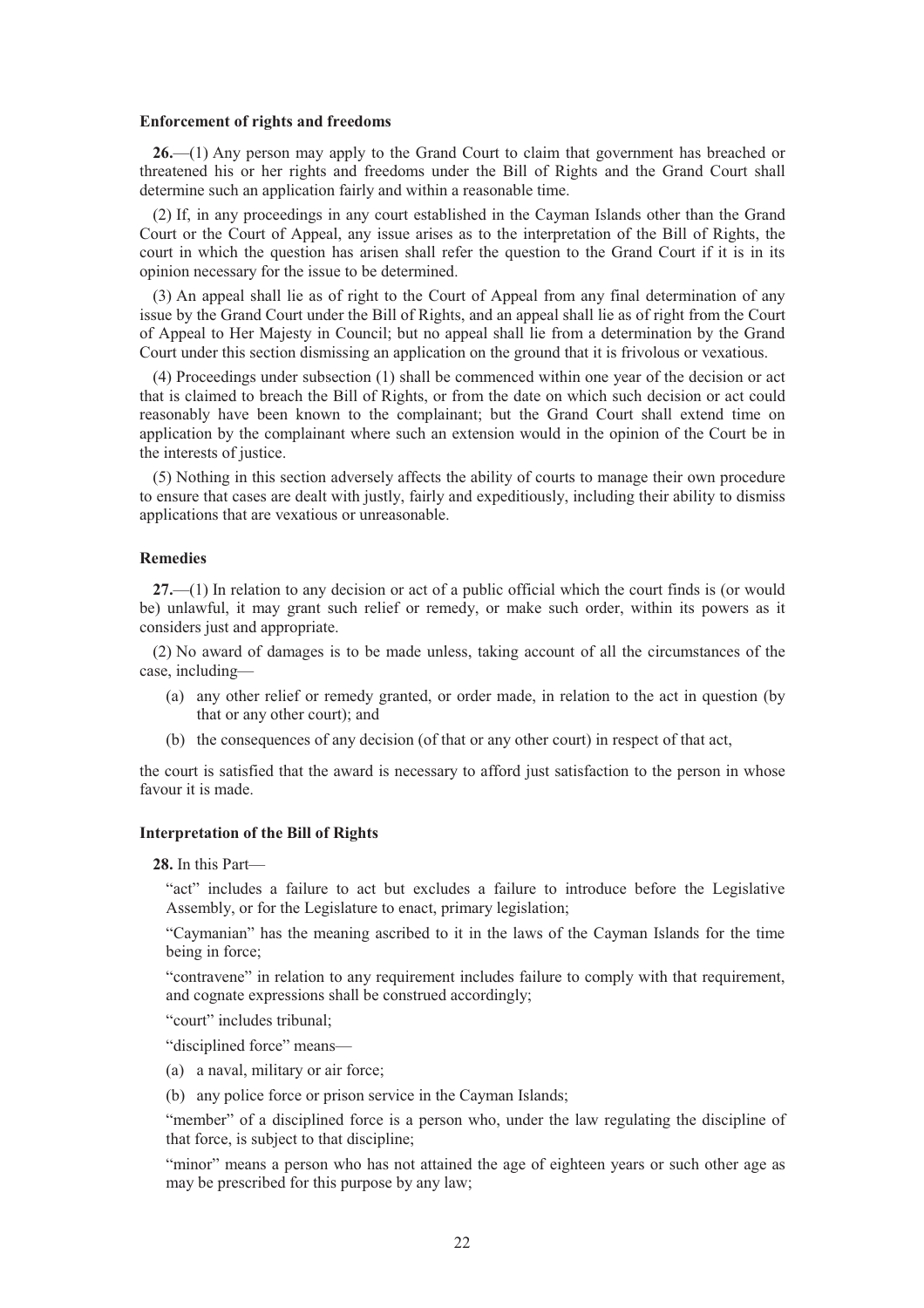"primary legislation" means a Law enacted by the Legislature;

"public official"—

- (c) includes a public or governmental body, including any statutory body or company or association in which the Cayman Islands has an interest and which performs a public function or duty;
- (d) includes any organisation or person carrying out a public function or duty, including the Governor, except where the nature of their act is private;
- (e) unless otherwise stated, excludes private schools (whether or not in receipt of government funding, subsidy or other assistance), churches, the Legislature and the courts.

## PART II

## THE GOVERNOR

#### **The office of Governor**

**29.** There shall be a Governor of the Cayman Islands who shall be appointed by Her Majesty and shall hold office during Her Majesty's pleasure.

#### **Oaths to be taken by the Governor**

**30.** Before assuming the functions of his or her office, the person appointed to be Governor shall make oaths of allegiance and for the due execution of his or her office before the Chief Justice in the forms set out in the Schedule to this Constitution.

#### **Functions of the Governor**

**31.**—(1) The Governor shall have such functions as are prescribed by this Constitution and any other law, and such other functions as Her Majesty may from time to time be pleased to assign to him or her in exercise of the Royal prerogative.

(2) The Governor shall exercise his or her functions in accordance with this Constitution and any other law and, subject thereto, in accordance with such instructions (if any) as may be addressed to the Governor by or on behalf of Her Majesty.

(3) In the exercise of his or her functions under subsection (2), the Governor shall endeavour to promote good governance and to act in the best interests of the Cayman Islands so far as such interests are consistent with the interests of the United Kingdom.

(4) Notwithstanding the jurisdiction of the courts in respect of functions exercised by the Governor, the question of whether or not the Governor has in any matter complied with any instructions addressed to him or her by or on behalf of Her Majesty shall not be inquired into in any court.

#### **Exercise of the Governor's functions**

**32.**—(1) Subject to subsection (2), the Governor shall consult with the Cabinet in the exercise of all functions conferred on him or her by this Constitution or any other law, insofar as it is reasonably practicable to do so and unless the matter is not materially significant such as to require consultation.

(2) The Governor shall not be obliged to consult with the Cabinet in the exercise of—

- (a) any function conferred by this Constitution which the Governor is empowered to exercise in his or her discretion or judgement or in pursuance of instructions addressed to him or her by or on behalf of Her Majesty;
- (b) any function conferred by this Constitution or any other law which the Governor is empowered or directed, either expressly or by necessary implication, to exercise without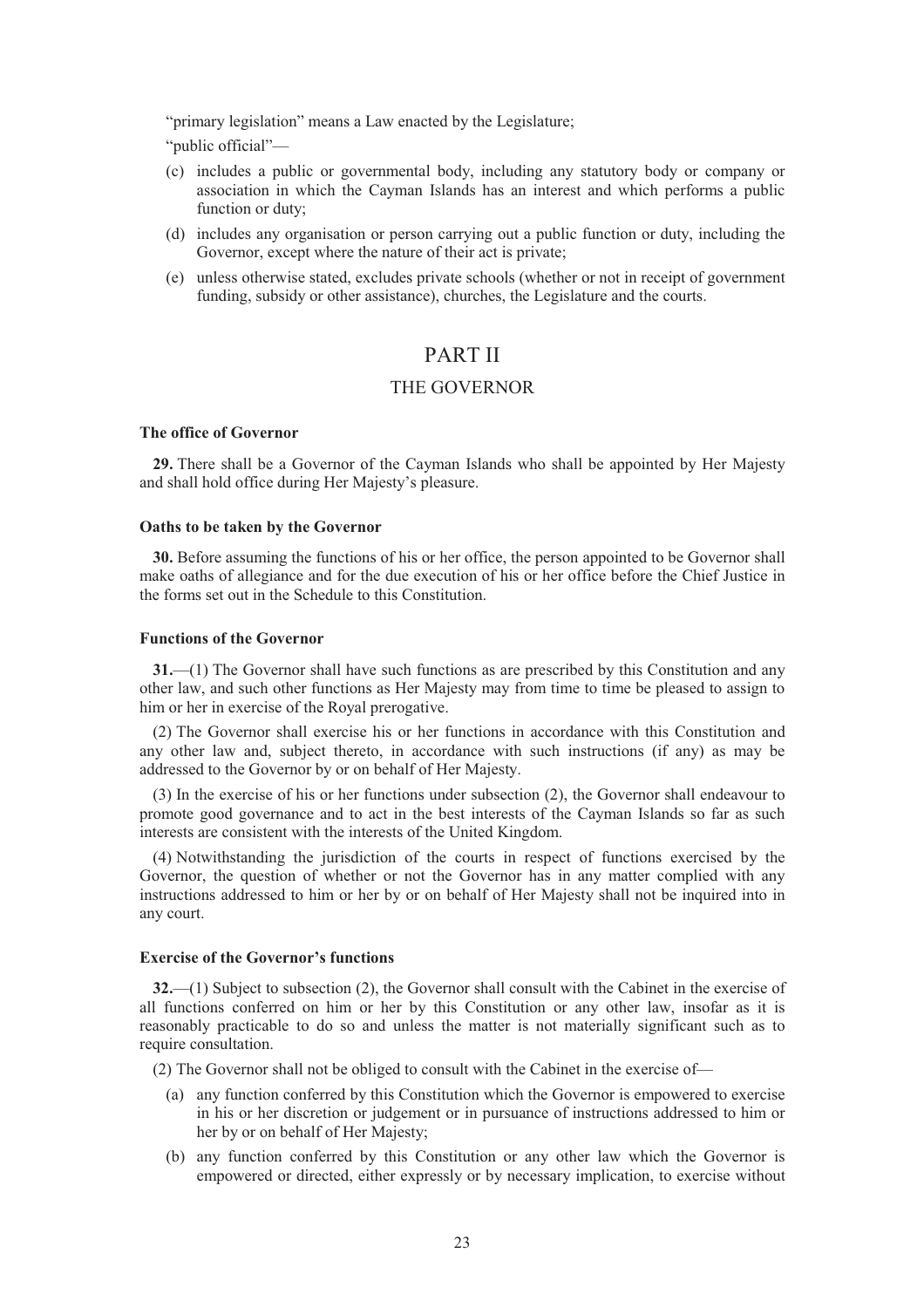consulting the Cabinet or to exercise on the recommendation or advice of, or after consultation with, any person or authority other than the Cabinet; or

(c) the special responsibilities of the Governor set out in section 55, other than external affairs.

(3) The Governor shall keep the Cabinet informed concerning the general conduct of all matters for which he or she is responsible, and of any matters that in his or her judgement may involve the economic or financial interests of the Cayman Islands or the enactment of laws under this Constitution.

(4) Where the Governor is by this Constitution or any other law directed to exercise any function after consultation with any person or authority other than the Cabinet he or she shall not be obliged to exercise that function in accordance with the advice of that person or authority.

(5) Where the Governor is by this Constitution or any other law directed to exercise any function in accordance with the recommendation or advice of, or after consultation with, any person or authority, the question of whether or not he or she has so exercised that function shall not be inquired into in any court.

#### **The Governor may act contrary to the advice of the Cabinet**

**33.**—(1) Subject to subsection (2), in any case where the Governor is required to consult with the Cabinet he or she shall act in accordance with the advice given to him or her by the Cabinet.

(2) The Governor may act against the advice given to him or her by the Cabinet—

- (a) if he or she is instructed to do so by Her Majesty through a Secretary of State; or
- (b) if, in his or her judgement, such advice would adversely affect any of the special responsibilities of the Governor set out in section 55.

(3) Whenever the Governor acts otherwise than in accordance with the advice given to him or her by the Cabinet, his or her reasons shall be recorded in the minutes, and any member of the Cabinet may require that there be recorded in the minutes the grounds of any advice or opinion which he or she may have given on the question.

#### **The office of Deputy Governor**

**34.**—(1) There shall be a Deputy Governor who shall be such person as Her Majesty may designate as such by instructions given through a Secretary of State and who shall hold office during Her Majesty's pleasure.

(2) A person shall not be designated as Deputy Governor unless—

- (a) he or she is a Caymanian; and
- (b) he or she holds or has held a senior position in the public service and is still eligible to hold public office.

(3) For the purposes of subsection (2), "senior position in the public service" means head of department or head of a statutory authority or Government-owned company or above.

(4) The Deputy Governor shall have such functions as (subject to this Constitution and any other law) may be delegated to him or her by the Governor, acting in his or her discretion.

(5) Under the authority of the Governor, the Deputy Governor shall be head of the civil service.

#### **Acting Governor**

**35.**—(1) During any period when the office of Governor is vacant or the Governor is absent from the Cayman Islands or is for any other reason unable to perform the functions of his or her office, those functions shall be assumed and performed by—

- (a) the Deputy Governor; or
- (b) if the office of Deputy Governor is vacant or the Deputy Governor is absent from the Cayman Islands or is for any other reason unable to perform those functions, such public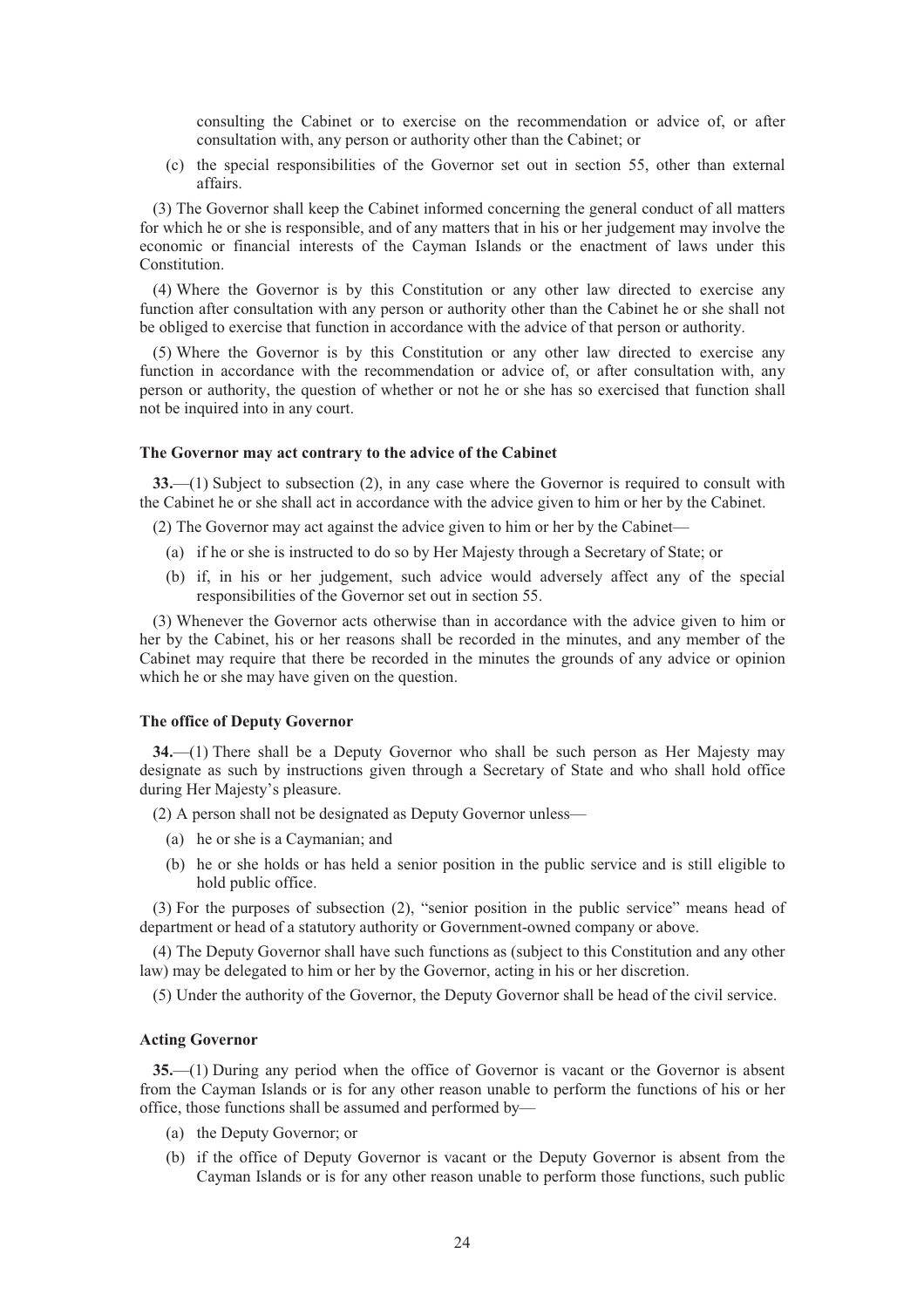officer, being a Caymanian, as Her Majesty may designate by instructions given through a Secretary of State ("the person designated").

(2) Before assuming the functions of the office of Governor, the Deputy Governor or the person designated shall make the oaths directed by section 30 to be made by the Governor.

(3) The Deputy Governor shall cease to perform the functions of the office of Governor after the Governor has notified him or her that he or she is about to resume or assume those functions, and the person designated shall cease to perform those functions after the Governor or Deputy Governor has so notified him or her.

(4) The Governor or the Deputy Governor shall not, for the purposes of this section, be regarded as absent from the Cayman Islands or as unable to perform the functions of his or her office—

- (a) by reason that he or she is in passage from one part of the Cayman Islands to another; or
- (b) at any time when there is a subsisting appointment under section 36.

(5) In this section, "Governor" means the person holding the office of Governor, and "Deputy Governor" means the person holding the office of Deputy Governor.

#### **Temporary exercise of certain functions of the Governor**

**36.**—(1) Whenever the Governor—

- (a) has occasion to be absent from Grand Cayman but not from the Cayman Islands;
- (b) intends to be absent from the Cayman Islands for a short period; or
- (c) is suffering from any illness which he or she believes will be of short duration,

the Governor may, acting in his or her discretion and by instrument under the public seal, appoint the Deputy Governor (or if the Deputy Governor is not available any other public officer in the Cayman Islands who is a Caymanian) during such absence or illness to perform on his or her behalf such of the functions of the office of Governor as may be specified in the instrument.

(2) The power and authority of the Governor shall not be affected by an appointment under this section, and a person so appointed shall comply with such instructions as the Governor, acting in his or her discretion, may from time to time address to him or her; but the question of whether or not that person has in any matter complied with any such instructions shall not be inquired into in any court.

(3) A person appointed under this section shall hold that appointment for such period as may be specified in the instrument by which he or she is appointed, and the appointment may be revoked at any time by Her Majesty by instructions given through a Secretary of State or by the Governor, acting in his or her discretion.

#### **Emoluments, personal staff and expenditure of the Governor**

**37.**—(1) The Governor shall receive such emoluments as may for the time being be fixed by a Secretary of State by directions in writing, and those emoluments are hereby charged on and shall be paid out of the revenues of the Cayman Islands.

(2) A law enacted by the Legislature may prescribe the offices that are to constitute the personal staff of the Governor, the salaries and allowances that are to be paid to the members of that staff and the other sums that are to be paid in respect of the expenditure attaching to the office of Governor; but no such law shall apply to such members of the personal staff of the Governor as are recruited and paid under the authority of a Secretary of State.

(3) Any salaries, allowances or other sums prescribed under subsection (2) are hereby charged on and shall be paid out of the revenues of the Cayman Islands.

#### **Powers to dispose of land**

**38.** Subject to any law for the time being in force in the Cayman Islands, the Governor or any person duly authorised by him or her in writing under his or her hand may, in Her Majesty's name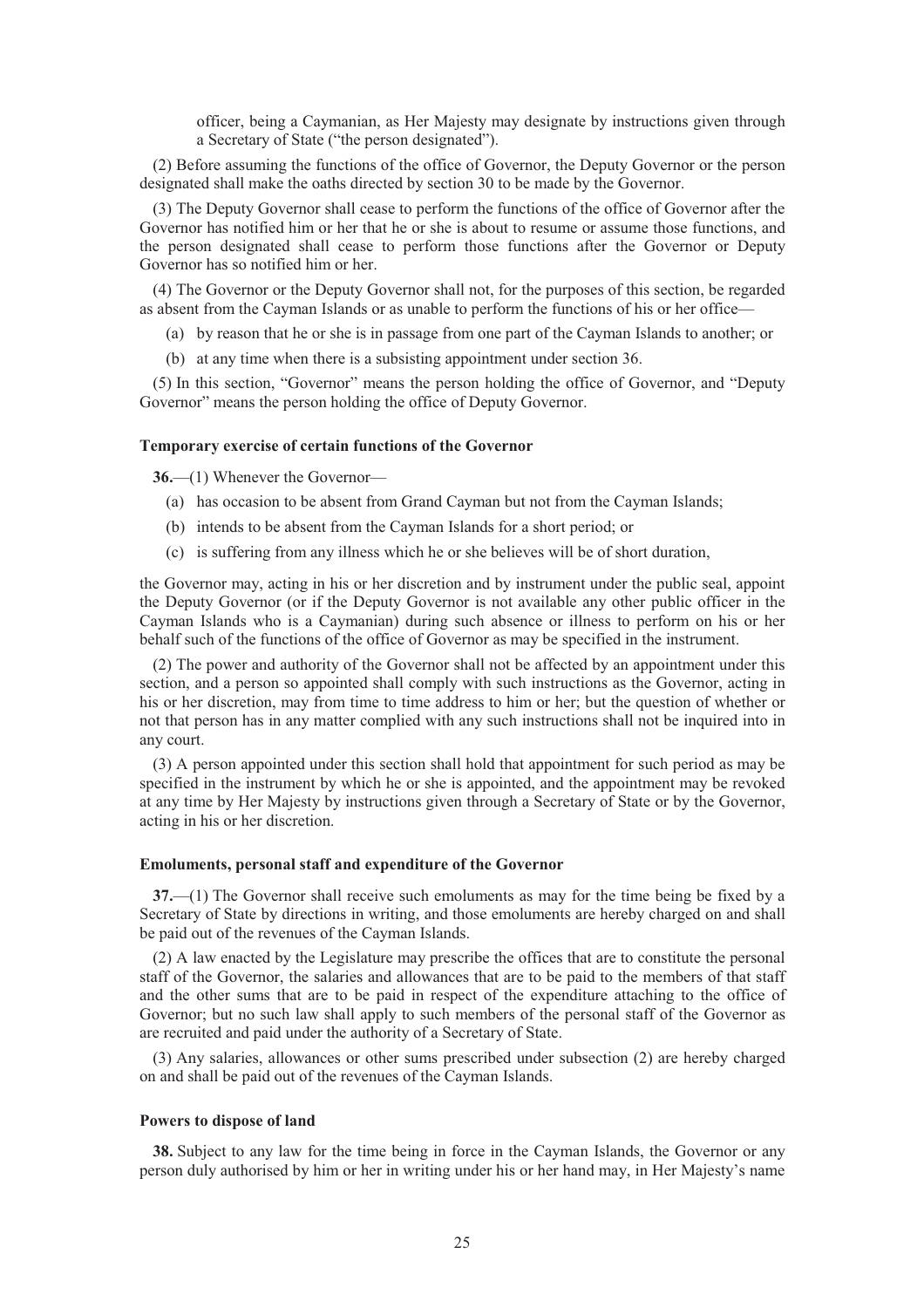and on Her Majesty's behalf, make and execute under the public seal grants and dispositions of any land or other immovable property within the Cayman Islands that may be lawfully granted or disposed of by Her Majesty.

#### **Powers of pardon, etc.**

**39.**—(1) The Governor may, in Her Majesty's name and on Her Majesty's behalf—

- (a) grant to any person concerned in or convicted of any offence against any law in force in the Cayman Islands a pardon, either free or subject to lawful conditions;
- (b) grant to any person a respite, either indefinite or for a specified period, from the execution of any sentence passed on that person for such an offence;
- (c) substitute a less severe form of punishment for that imposed by any sentence for such an offence; or
- (d) remit the whole or any part of any sentence passed for such an offence or any penalty or forfeiture otherwise due to Her Majesty on account of such an offence.

(2) In the exercise of his or her powers under this section the Governor shall consult the Committee established by section 40, but he or she shall decide whether to exercise any of those powers in any case in his or her discretion, whether the members of the Committee concur in his or her decision or otherwise.

#### **Advisory Committee on the Prerogative of Mercy**

**40.**—(1) There shall be in and for the Cayman Islands an Advisory Committee on the Prerogative of Mercy, which shall consist of the Attorney General, the Chief Medical Officer and four other members, of which two shall be appointed by the Governor acting after consultation with the Premier and two shall be appointed by the Governor acting after consultation with the Leader of the Opposition.

(2) The Committee shall not be summoned except by the authority of the Governor, acting in his or her discretion; and the Governor shall preside at all meetings of the Committee.

(3) No business shall be transacted at any meeting of the Committee unless there are at least three members present, of whom one shall be the Attorney General.

(4) The office as a member of the Committee of any member appointed by the Governor under subsection (1) shall become vacant if the Governor, acting after consultation with the Premier and the Leader of the Opposition, revokes his or her appointment as a member of the Committee.

(5) Subject to subsection (3), the Committee shall not be disqualified for the transaction of business by reason of any vacancy in its membership, and the validity of the transaction of any business by the Committee shall not be affected by reason only of the fact that some person who was not entitled to do so took part in the proceedings.

(6) Subject to this section the Committee may regulate its own proceedings.

#### **Public seal**

**41.** The Governor shall keep and use the public seal for sealing all things that should pass that seal.

#### **Constitution of offices**

**42.** Subject to this Constitution and any other law, the Governor, in Her Majesty's name and on Her Majesty's behalf, may constitute offices for the Cayman Islands.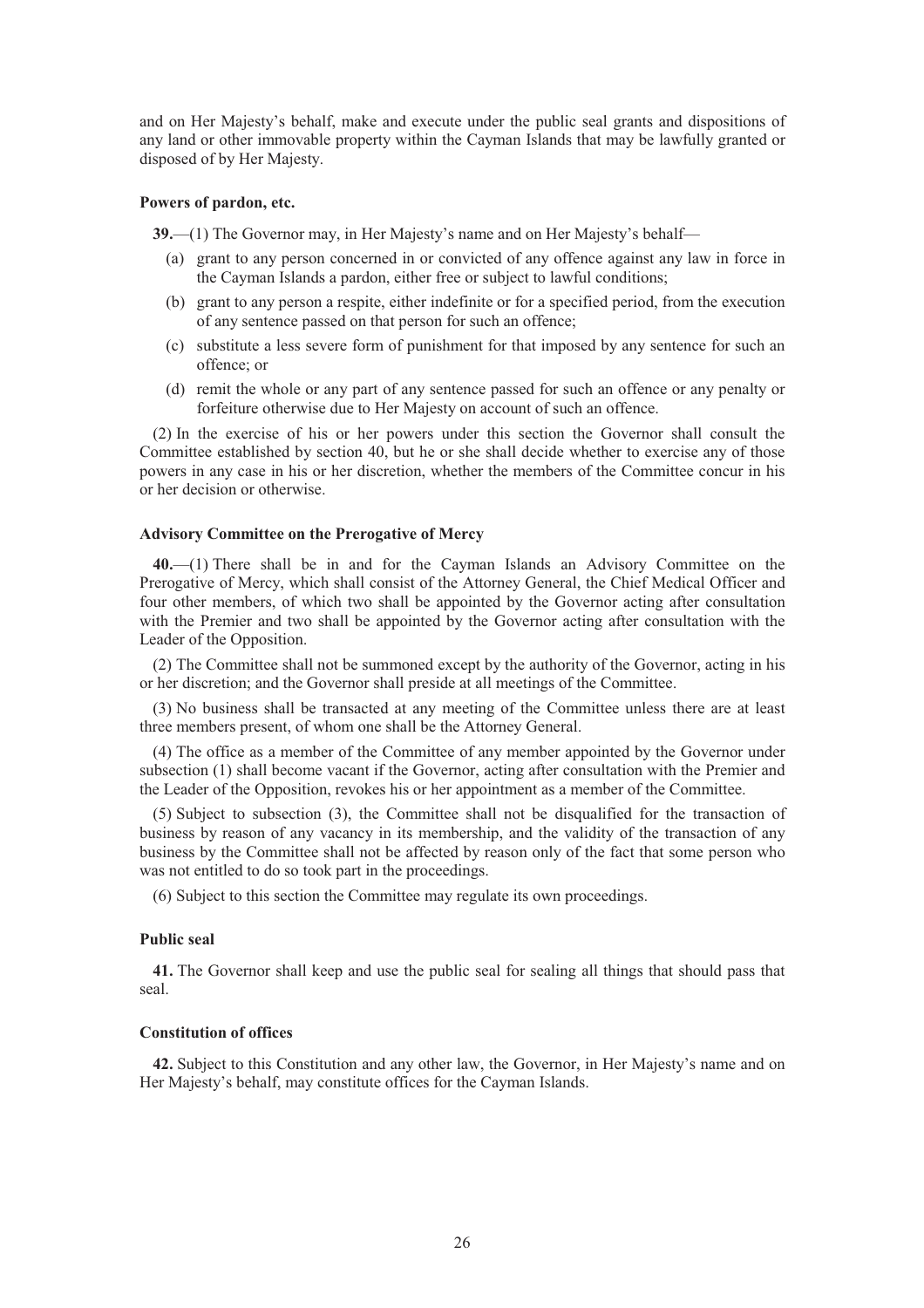## PART III

## THE EXECUTIVE

#### **Executive authority**

**43.**—(1) The executive authority of the Cayman Islands is vested in Her Majesty.

(2) Subject to this Constitution, the executive authority of the Cayman Islands shall be exercised on behalf of Her Majesty by the Government, consisting of the Governor as Her Majesty's representative and the Cabinet, either directly or through public officers.

(3) Nothing in this section shall preclude persons or authorities other than the Government from exercising such functions as are or may be conferred on them by any law.

#### **The Cabinet**

**44.**—(1) There shall be a Cabinet in and for the Cayman Islands, which shall consist of—

- (a) a Premier appointed by the Governor in accordance with section 49(2) or (3);
- (b) six other Ministers, one of whom shall be Deputy Premier, appointed by the Governor, acting in accordance with the advice of the Premier, from among the elected members of the Legislative Assembly; and
- (c) the Deputy Governor and the Attorney General, *ex officio.*

(2) The number of Ministers referred to in subsection (1) may be increased by a law made pursuant to section 60(2) which increases the number of elected members of the Legislative Assembly; but in no circumstances may the number of Ministers exceed two-fifths of the total number of elected members of the Assembly.

(3) The Cabinet shall have responsibility for the formulation of policy, including directing the implementation of such policy, insofar as it relates to every aspect of government except those matters for which the Governor has special responsibility under section 55, and the Cabinet shall be collectively responsible to the Legislative Assembly for such policies and their implementation.

(4) Subject to this Constitution, the Cabinet shall determine its own procedures for the conduct of its business.

#### **Meetings of the Cabinet**

**45.**—(1) The Cabinet shall meet regularly at such times as its rules and procedures may prescribe, and shall also meet whenever the Premier, or the Governor, acting in his or her discretion, so requests.

(2) Upon receiving such a request, the Cabinet Secretary shall summon the Cabinet.

#### **Proceedings in and quorum of the Cabinet**

**46.**—(1) The Governor shall, so far as is practicable, attend and preside at meetings of the Cabinet.

(2) In the absence of the Governor from any meeting of the Cabinet, the Cabinet shall be chaired by the Premier or, in the absence of the Premier, the Deputy Premier.

(3) The Governor and the Premier shall together set the agenda for every meeting of the Cabinet, and each shall be entitled to inscribe items on the agenda.

(4) A quorum for any meeting of the Cabinet is a majority of Ministers.

(5) Subject to subsection (4), the Cabinet shall not be disqualified for the transaction of business by reason of any vacancy in its membership (including any vacancy not filled when the Cabinet is first constituted or is reconstituted at any time) and the validity of the transaction of business in the Cabinet shall not be affected by reason only of the fact that some person who was not entitled to do so took part in the proceedings.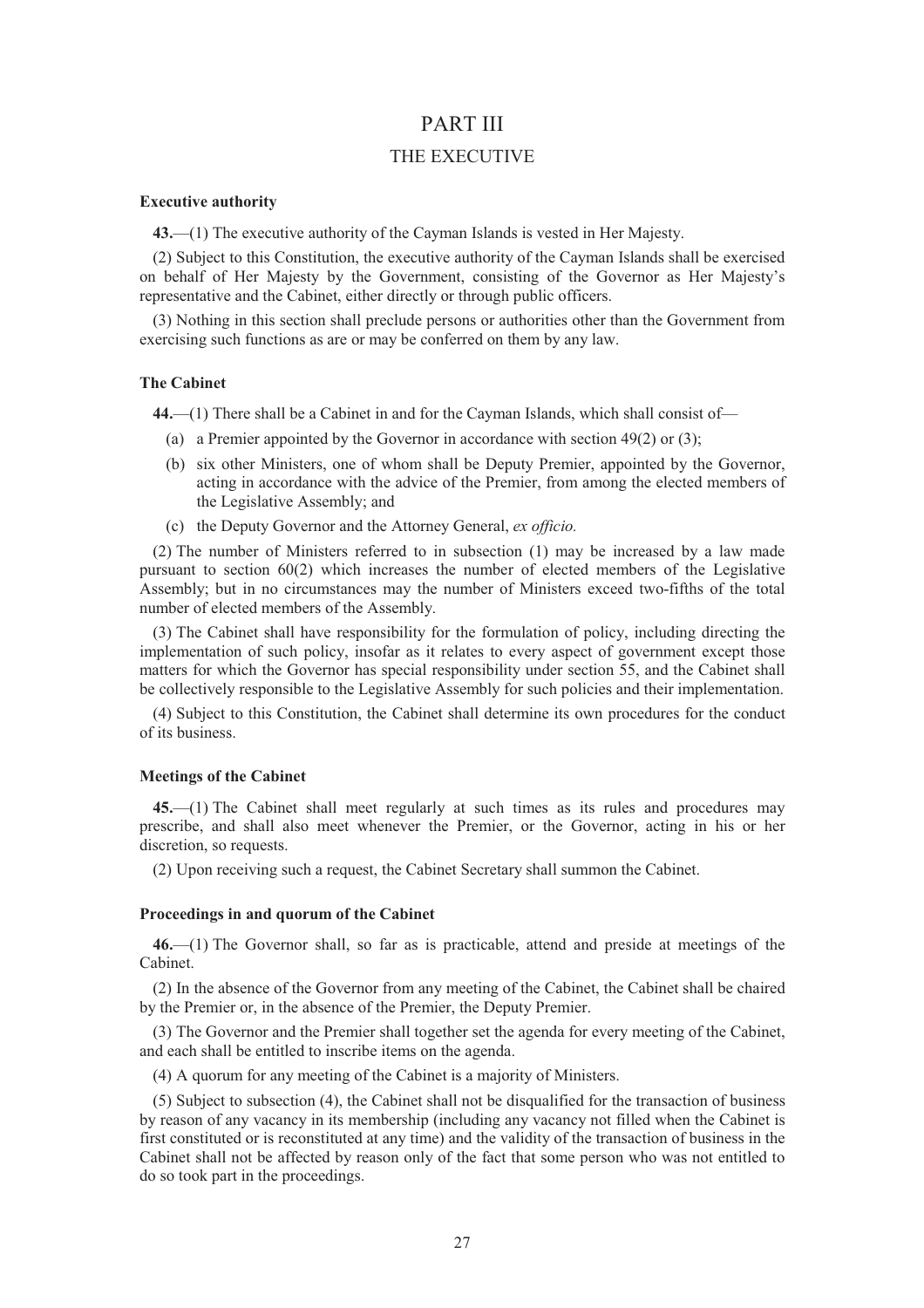(6) The Deputy Governor and the Attorney General shall not be entitled to vote in the Cabinet.

#### **Attendance of persons at meetings**

**47.**—(1) The person presiding over any meeting of the Cabinet may summon any public officer or invite any other person to a meeting of the Cabinet whenever the business before the Cabinet renders the presence of that officer or other person desirable.

(2) If the presence of any person summoned or invited under subsection (1) is objected to by any member of the Cabinet, the person shall only attend the meeting to which he or she has been summoned or invited with the agreement of the Cabinet.

(3) Where an electoral district is not represented in the Cabinet, the member or members of the Legislative Assembly representing that district shall be entitled to attend a meeting convened by the Cabinet once every three months for the purpose of—

- (a) making representations with respect to matters affecting their district; and
- (b) making budgetary representations when the Annual Plan and Estimates are being developed.

#### **Cabinet Secretary**

**48.**—(1) There shall be—

- (a) a Cabinet Office, which shall be an office in the Government; and
- (b) a Cabinet Secretary, whose office shall be a public office, who shall be a person who is a Caymanian and who shall be appointed by the Governor, acting after consultation with the Premier.
- (2) The Cabinet Secretary shall have charge of the Cabinet Office.
- (3) The responsibilities of the Cabinet Secretary shall include—
	- (a) providing frank and politically neutral advice to the Governor, the Cabinet and the Premier on matters of policy;
	- (b) co-ordinating the development and implementation of policy between departments and ministerial portfolios and across the wider Government sector to ensure that Government policy is developed coherently;
	- (c) providing for administrative and secretarial support for the Cabinet and the Premier in order to allow high-quality and effective government;
	- (d) arranging the business for, and keeping the minutes of, the meetings of the Cabinet or any Cabinet committee and conveying the conclusions reached at the meetings to the appropriate person or authority;

and the Cabinet Secretary shall have such other functions as the Governor, acting after consultation with the Premier, may from time to time direct.

(4) The Cabinet Secretary shall also—

- (a) transmit copies of all papers submitted for consideration by the Cabinet or any Cabinet committee to the Governor and all members of the Cabinet;
- (b) inform the Governor and all members of the Cabinet of the summoning of any meeting of the Cabinet or any Cabinet committee and of the matters to be discussed at any meeting of the Cabinet or any Cabinet committee; and
- (c) furnish the Governor and all members of the Cabinet, as soon as practicable after each meeting of the Cabinet or any Cabinet committee, with a copy of the confirmed minutes of the previous meeting showing the matters discussed and the conclusions reached at the meeting.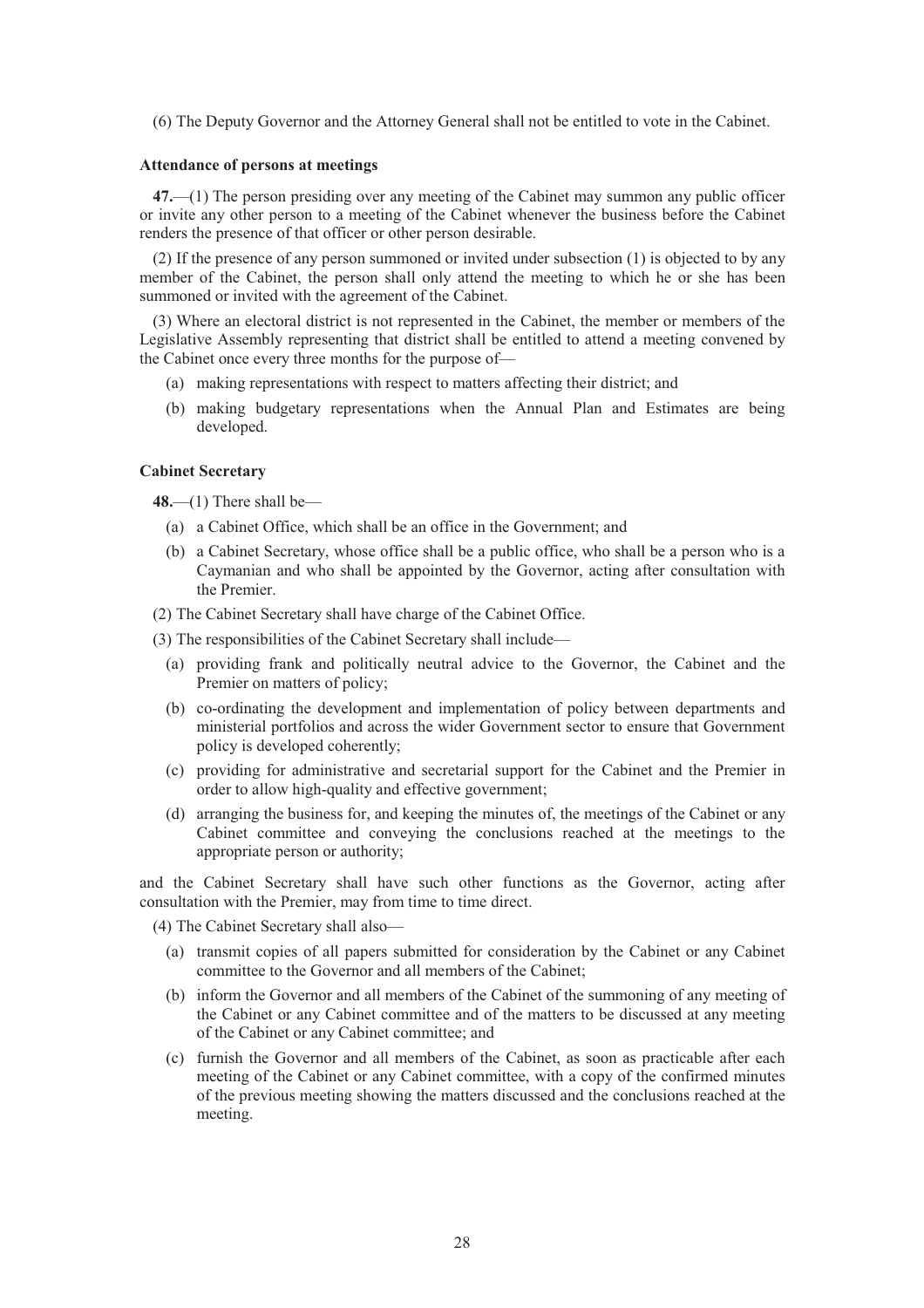#### **Appointment of the Premier and other Ministers**

**49.**—(1) The Premier shall be appointed by the Governor as follows.

(2) Where a political party gains a majority of the seats of elected members of the Legislative Assembly, the Governor shall appoint as Premier the elected member of the Assembly recommended by a majority of the elected members who are members of that party.

(3) If no political party gains such a majority or if no recommendation is made under subsection (2), the Speaker shall cause a ballot to be held among the elected members of the Legislative Assembly to determine which elected member commands the support of the majority of such members, and shall record the vote of each member voting; and, where such a ballot is held, the Governor shall appoint as Premier the elected member who obtains a majority of the votes of the elected members.

(4) Notwithstanding subsections (2) and (3), the Governor shall not appoint as Premier a person who has held office as Premier during two consecutive parliamentary terms unless at least one parliamentary term has expired since he or she last held that office; and for the purposes of this subsection a parliamentary term shall be deemed to be a period commencing when the Legislative Assembly first meets after being constituted under this Constitution or after its dissolution at any time, and terminating when the Assembly is next dissolved.

(5) After his or her appointment, the Premier shall advise the Governor to appoint the other Ministers.

(6) Appointments of the Premier and the other Ministers shall be made by the Governor by instrument under the public seal.

(7) If occasion arises for making an appointment of any Minister between a dissolution of the Legislative Assembly and the polling in the next following general election, a person who was an elected member of the Assembly immediately before the dissolution may be appointed as a Minister.

(8) The Governor shall without delay report to Her Majesty through a Secretary of State every appointment made under this section.

(9) The members of the Cabinet shall each, before assuming the functions of his or her office, make before the Governor oaths of allegiance and for the due execution of his or her office in the forms set out in the Schedule to this Constitution.

(10) The Governor and the Premier shall confer on a regular basis and the Premier shall brief and keep the Governor fully informed about the policies of the Government and the public affairs of the Cayman Islands.

#### **Functions of the Premier**

**50.** The Premier shall have such functions as are conferred on him or her by or under this Constitution, and shall exercise those functions in accordance with this Constitution and any other law and in the best interests of the Cayman Islands.

#### **Tenure of office of the Premier**

**51.**—(1) The Governor shall, by instrument under the public seal, revoke the appointment of the Premier if a motion that the Legislative Assembly should declare a lack of confidence in the Government receives the affirmative votes of not less than two-thirds of the elected members of the Assembly; but before so revoking the Premier's appointment, the Governor shall consult the Premier and may, acting in his or her discretion, dissolve the Assembly instead of revoking the appointment.

(2) The Premier shall vacate his or her office if, after the polling in a general election, the Governor, acting in his or her discretion, informs him or her that he or she is about to appoint another person as Premier.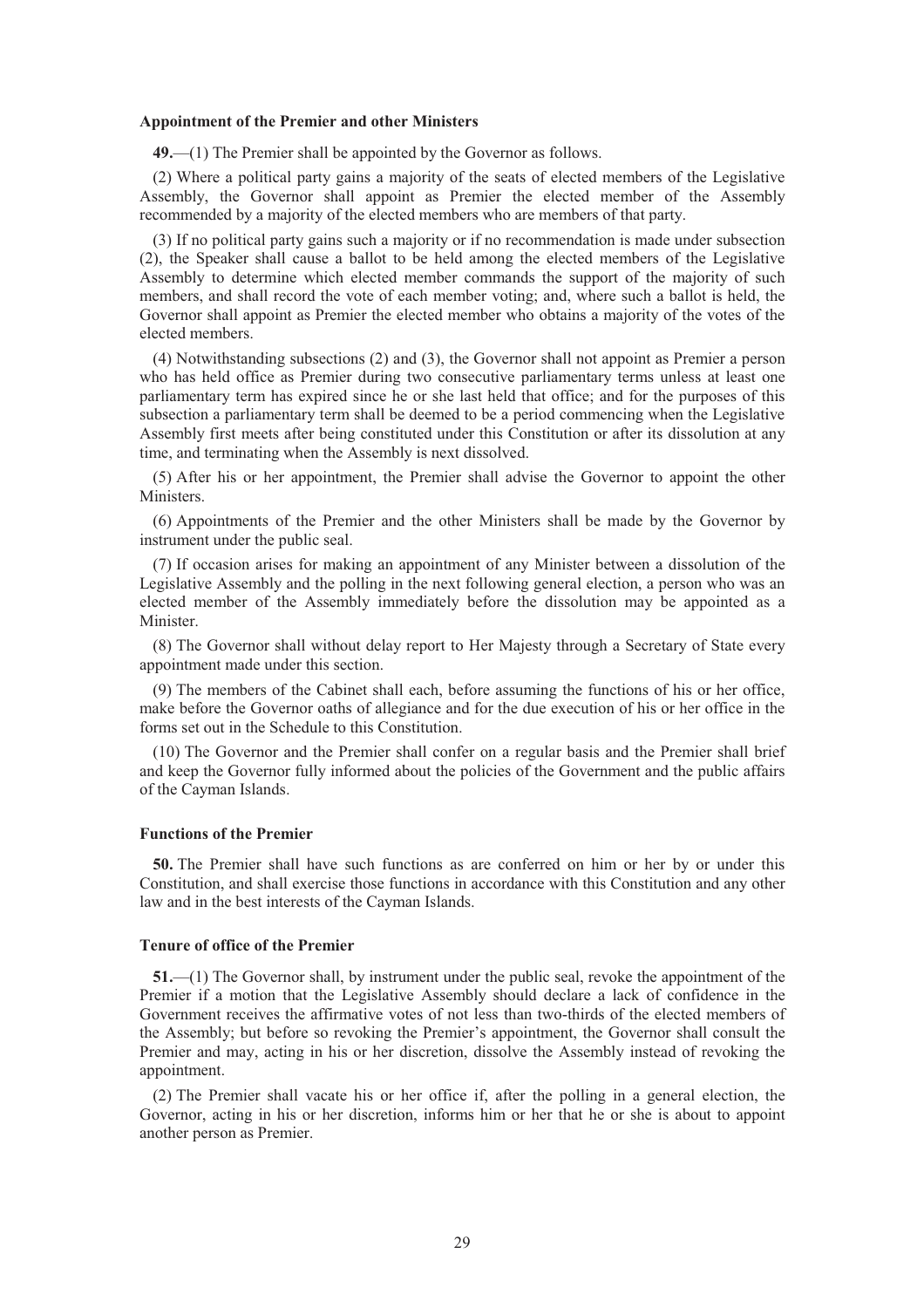#### **Tenure of office of Ministers**

**52.**—(1) Any Minister shall vacate his or her office—

- (a) if he or she ceases to be a member of the Legislative Assembly for any reason other than its dissolution;
- (b) if he or she is not a member of the Assembly when it first meets after a general election;
- (c) if he or she resigns his or her office by writing under his or her hand addressed to the Governor; or
- (d) if he or she is absent from the Cayman Islands or absent from three consecutive meetings of the Cabinet without—
	- (i) in the case of the Premier, having given the Governor prior notice of such absence; or
	- (ii) in the case of any other Minister, having obtained written permission for such absence from the Governor, acting in accordance with the advice of the Premier.
- (2) A Minister other than the Premier shall also vacate his or her office if—
	- (a) the Premier vacates his or her office; or
	- (b) his or her appointment is revoked by the Governor, acting in accordance with the advice of the Premier, by instrument under the public seal.

#### **Performance of functions of Ministers in certain events**

**53.**—(1) If the Premier is unable, due to illness or absence from the Cayman Islands, to perform the functions of his or her office, the Governor shall authorise the Deputy Premier to perform those functions; and in the absence or illness of the Deputy Premier, the Governor shall authorise another Minister to perform those functions, acting in accordance with the advice of the Premier or, if it is impracticable to obtain the advice of the Premier, acting in his or her discretion but after consulting the Cabinet.

(2) Whenever a Minister other than the Premier is unable, by reason of illness or absence from the Cayman Islands or absence from his or her duties on leave, to perform the functions of his or her office, the Governor, acting in accordance with the advice of the Premier, may—

- (a) appoint a person who is an elected member of the Legislative Assembly to be a temporary Minister; or
- (b) assign responsibility for the performance of the functions of that Minister to another Minister (including the Premier),

and may specify the period for which such person shall be a temporary Minister or for which such other Minister shall perform the functions of that Minister.

(3) If occasion arises for making an appointment under subsection (2)(a) between a dissolution of the Legislative Assembly and the next following general election, subsection (2) shall have effect for the purpose as if the Assembly had not been dissolved.

(4) Subject to this Constitution—

- (a) a temporary Minister shall hold office; and
- (b) a Minister assigned to perform the functions of another Minister shall perform those functions.

until the expiry of the period specified under subsection (2) or, where no period was so specified, until he or she is notified by the Governor in writing that he or she shall cease to hold that office or to perform those functions.

(5) Any authorisation, appointment or assignment under this section shall be made by the Governor by instrument under the public seal, and may be revoked in like manner.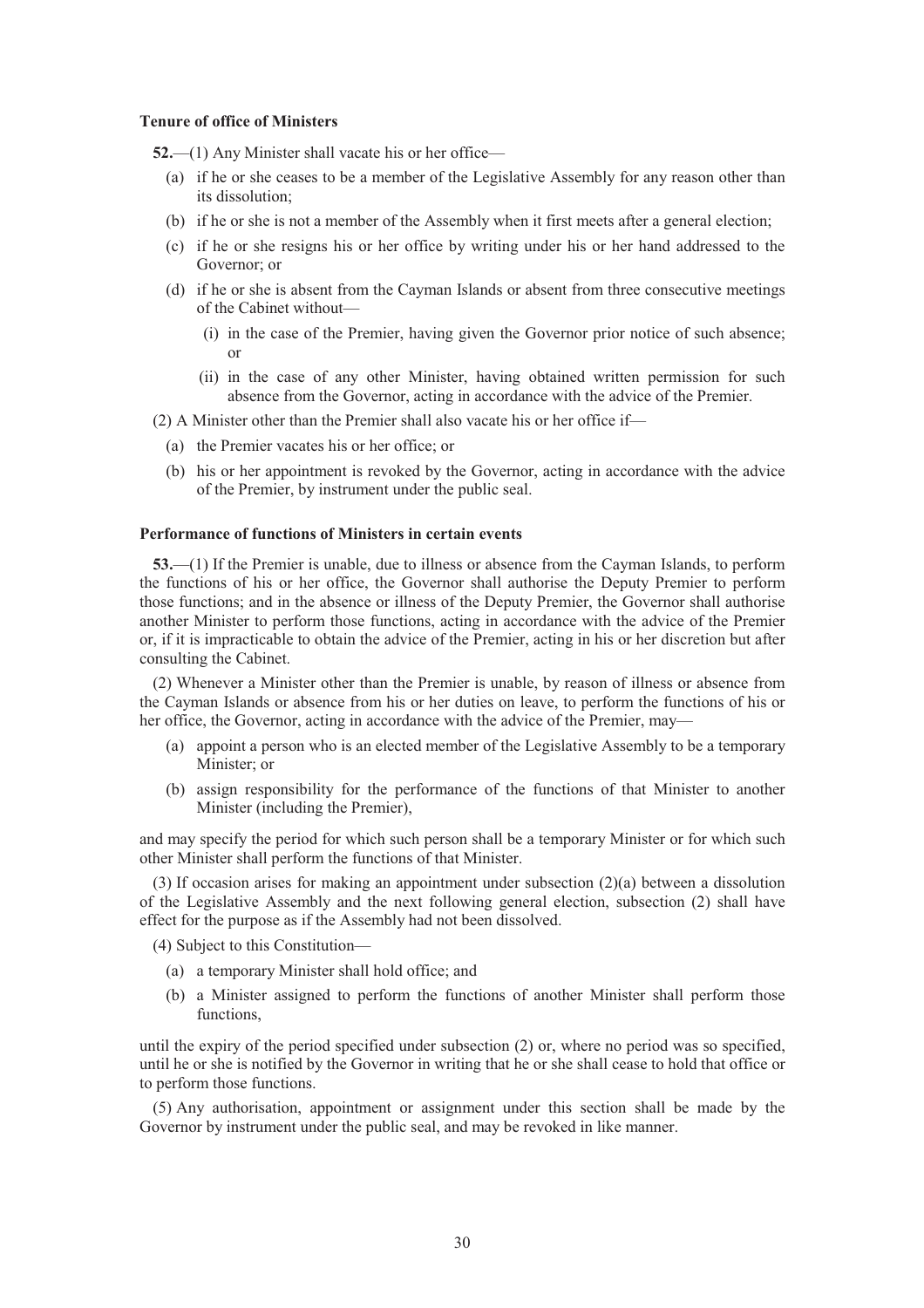#### **Allocation of responsibilities to Ministers**

**54.**—(1) The Governor, acting in accordance with the advice of the Premier, shall by directions in writing—

- (a) charge any Minister with responsibility for the conduct (subject to this Constitution and any other law) of any business of the Government including responsibility for the administration of any department of government;
- (b) designate the style by which any Minister so charged shall be known,

but a Minister shall be charged with responsibility for finance.

(2) If the persons appointed as Ministers do not include an elected member of the Legislative Assembly representing Cayman Brac and Little Cayman, the Minister with responsibility for District Administration should ensure that the District Commissioner liaises with the members of the Assembly representing Cayman Brac and Little Cayman.

(3) Nothing in this section shall empower the Governor to confer on any Minister authority to exercise any function that is conferred by this Constitution or any other law on any person or authority other than a Minister.

(4) Without prejudice to the generality of subsection (3), except for the purpose of submitting questions relating to such matters to the Cabinet and conducting business relating to such matters in the Legislative Assembly, a Minister shall not be charged under this section with responsibility for—

- (a) any matter for which the Governor, acting in his or her discretion, is responsible under section 55:
- (b) the discharge by the courts of their judicial functions;
- (c) the initiation, conduct and discontinuance of criminal proceedings; or
- (d) the audit of the accounts of the Cayman Islands or any authority or office of the Government or of the courts.

(5) Ministers shall be collectively responsible to the Legislative Assembly with respect to any matter for which a Minister is responsible under this section.

(6) A Minister charged under subsection (1) with responsibility for the conduct of any business of the Government may be assisted in the discharge of that responsibility by a board, committee or other similar body consisting wholly or partly of persons who are not public officers and established by a law made under this Constitution or by directions in writing given by the Minister concerned; and any such body shall have such advisory, consultative and administrative functions as may be conferred on it by such a law or directions, but, in exercising any such functions, the body shall be subject to the directions of the Minister concerned.

(7) Where a Minister has been charged under subsection (1) with responsibility for the administration of any department of government, the Minister shall (subject to this Constitution and any other law) exercise general direction and control over the department, and, subject to such direction and control, the department shall be under the supervision of a public officer; but two or more departments of government may be placed under the supervision of one public officer.

(8) The Governor, acting in his or her discretion, may at any time call for any official papers or seek any official information or advice available to a Minister with respect to a matter for which that Minister is responsible under this section.

#### **Special responsibilities of the Governor**

**55.**—(1) The Governor shall be responsible for the conduct, subject to this Constitution and any other law, of any business of the Government with respect to the following matters—

- (a) defence;
- (b) external affairs, subject to subsections (3) and (4);
- (c) internal security including the police, without prejudice to section 58;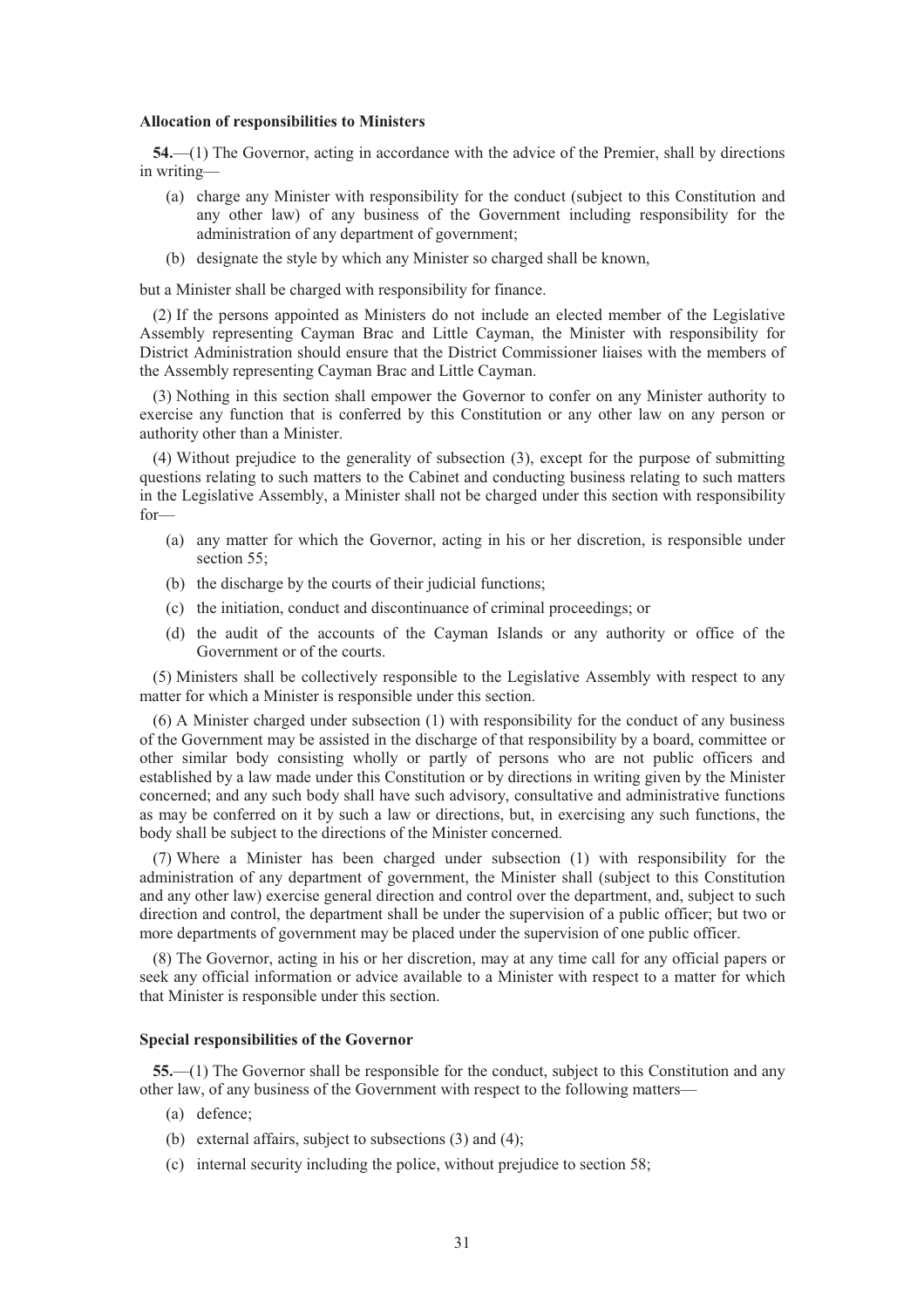(d) the appointment (including the appointment on promotion or transfer, appointment on contract and appointment to act in an office) of any person to any public office, the suspension, termination of employment, dismissal or retirement of any public officer or taking of disciplinary action in respect of such an officer, the application to any public officer of the terms or conditions of employment of the public service (including salary scales, allowances, leave, passages and pensions) for which financial provision has been made, and the organisation of the public service to the extent that it does not involve new financial provision.

(2) The Governor, acting after consultation with the Premier, may assign or delegate to any member of the Cabinet, by instrument in writing and on such terms and conditions as he or she may impose, responsibility for the conduct on behalf of the Governor of any business in the Legislative Assembly with respect to any of the matters listed in subsection (1).

(3) The Governor shall not enter, agree or give final approval to any international agreement, treaty or instrument that would affect internal policy or require implementation by legislation in the Cayman Islands without first obtaining the agreement of the Cabinet, unless instructed otherwise by a Secretary of State.

(4) The Governor shall, acting after consultation with the Premier, assign or delegate to the Premier or another Minister, by instrument in writing and on the terms and conditions set out in subsection (5), responsibility for the conduct of external affairs insofar as they relate to any matters falling within the portfolios of Ministers, including—

- (a) the Caribbean Community, the Association of Caribbean States, the United Nations Economic Commission for Latin America and the Caribbean, or any other Caribbean regional organisation or institution;
- (b) other Caribbean regional affairs relating specifically to issues that are of interest to or affect the Cayman Islands;
- (c) tourism and tourism-related matters;
- (d) taxation and the regulation of finance and financial services; and
- (e) European Union matters directly affecting the Cayman Islands.
- (5) The terms and conditions referred to in subsection (4) are the following—
	- (a) separate authority shall be required from or on behalf of a Secretary of State for the commencement of formal negotiation and the conclusion of any treaty or other international agreement by the Government;
	- (b) no political declaration, understanding or arrangement in the field of foreign policy shall be signed or supported in the name of the Government without the prior approval of a Secretary of State;
	- (c) a formal invitation to a member of government or Head of State of another country to visit the Cayman Islands shall not be issued without prior consultation with the Governor;
	- (d) the costs of any activities in pursuance of subsection (4) shall be borne by the Government;
	- (e) the Premier or other Minister shall keep the Governor fully informed of any activities in pursuance of subsection (4);
	- (f) the Premier or other Minister shall provide the Governor on request all papers and information, including the text of any instrument under negotiation, available to the Premier or other Minister with respect to any activities in pursuance of subsection  $(4)$ ; and
	- (g) any directions given by the Governor on any matter which in his or her judgement might affect defence or security shall be complied with.

(6) In the event of any disagreement regarding the exercise of any authority delegated or assigned under subsection (4), the matter shall be referred to a Secretary of State whose decision on the matter shall be final and whose directions shall be complied with.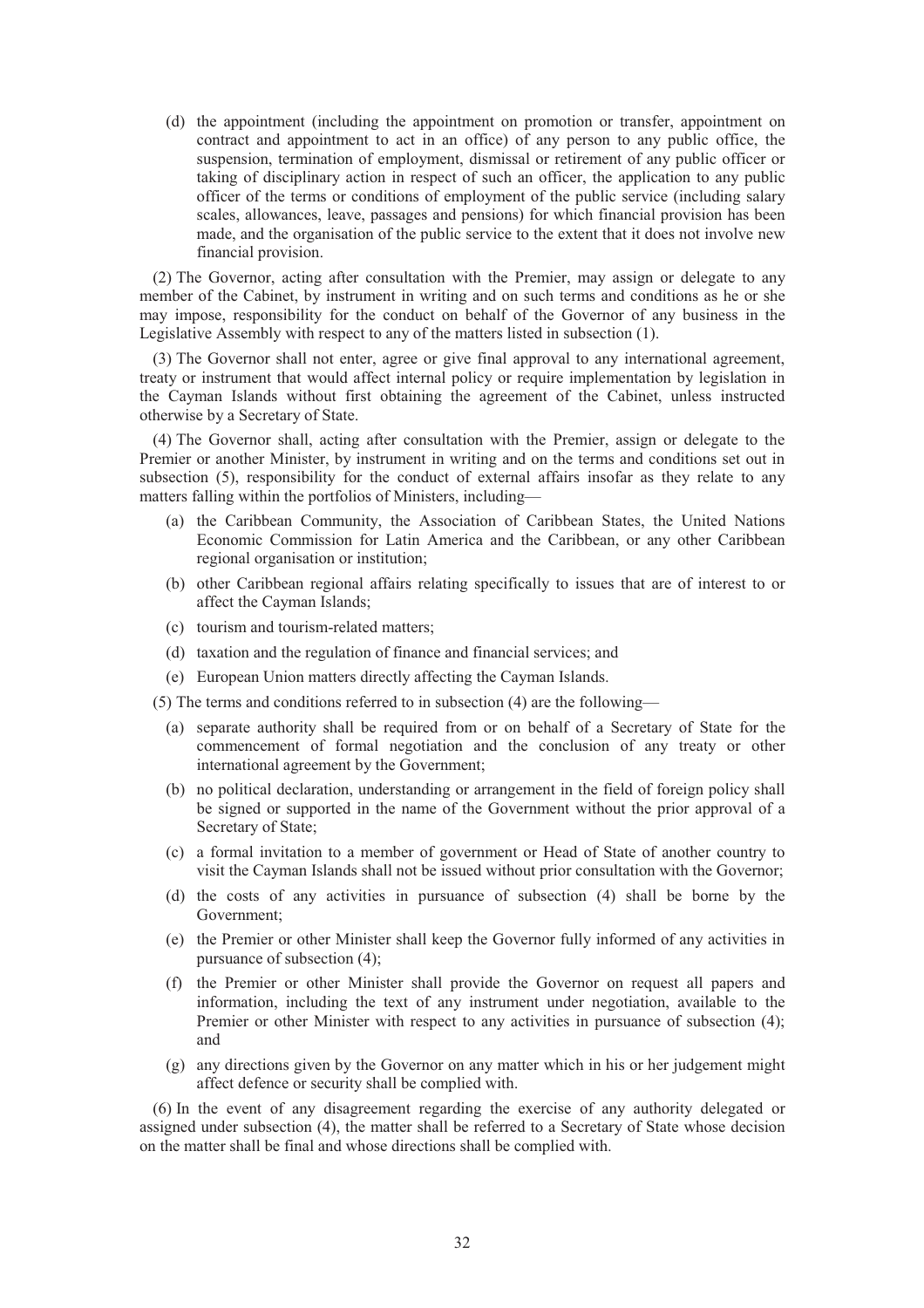(7) The Governor may, by directions in writing and with the prior approval of a Secretary of State, delegate or assign such other matters relating to external affairs to the Premier or another Minister designated by the Premier as the Governor thinks fit on such conditions as he or she may impose.

#### **Attorney General**

**56.**—(1) There shall be an Attorney General of the Cayman Islands, whose office shall be a public office and who shall be appointed in accordance with section 106.

(2) The Attorney General shall be the principal legal adviser to the Government and the Legislative Assembly.

#### **Director of Public Prosecutions**

**57.**—(1) There shall be a Director of Public Prosecutions for the Cayman Islands, whose office shall be a public office and who shall be appointed in accordance with section 106.

(2) The Director of Public Prosecutions shall have power, in any case in which he or she considers it desirable to do so—

- (a) to institute and undertake criminal proceedings against any person before any court in respect of any offence against any law in force in the Cayman Islands;
- (b) to take over and continue any such criminal proceedings that have been instituted by any other person or authority; and
- (c) to discontinue at any stage before judgment is delivered any such criminal proceedings instituted or undertaken by himself or herself or any other person or authority.

(3) The powers of the Director of Public Prosecutions under subsection (2) may be exercised by him or her in person or by officers subordinate to him or her acting under and in accordance with his or her general or special instructions.

(4) The powers conferred on the Director of Public Prosecutions by subsection (2)(b) and (c) shall be vested in him or her to the exclusion of any other person or authority; but where any other person or authority has instituted criminal proceedings, nothing in this subsection shall prevent the withdrawal of those proceedings by or at the instance of that person or authority at any stage before the person against whom the proceedings have been instituted has been charged before the court.

(5) For the purposes of this section, any appeal from any determination in any criminal proceedings before any court, or any case stated or question of law reserved for the purpose of any such proceedings, to any other court or to Her Majesty in Council shall be deemed to be part of those proceedings.

(6) In the exercise of the powers conferred on him or her by this section, the Director of Public Prosecutions shall not be subject to the direction or control of any other person or authority.

#### **National Security Council**

**58.**—(1) There shall be in and for the Cayman Islands a National Security Council which shall consist of—

- (a) the Governor, as Chairman;
- (b) the Premier;
- (c) two other Ministers appointed in writing by the Governor, acting in accordance with the advice of the Premier;
- (d) the Leader of the Opposition or his or her designate;
- (e) two persons representative of civil society appointed in writing by the Governor, acting after consultation with the Premier and the Leader of the Opposition;
- (f) the Deputy Governor, *ex officio*;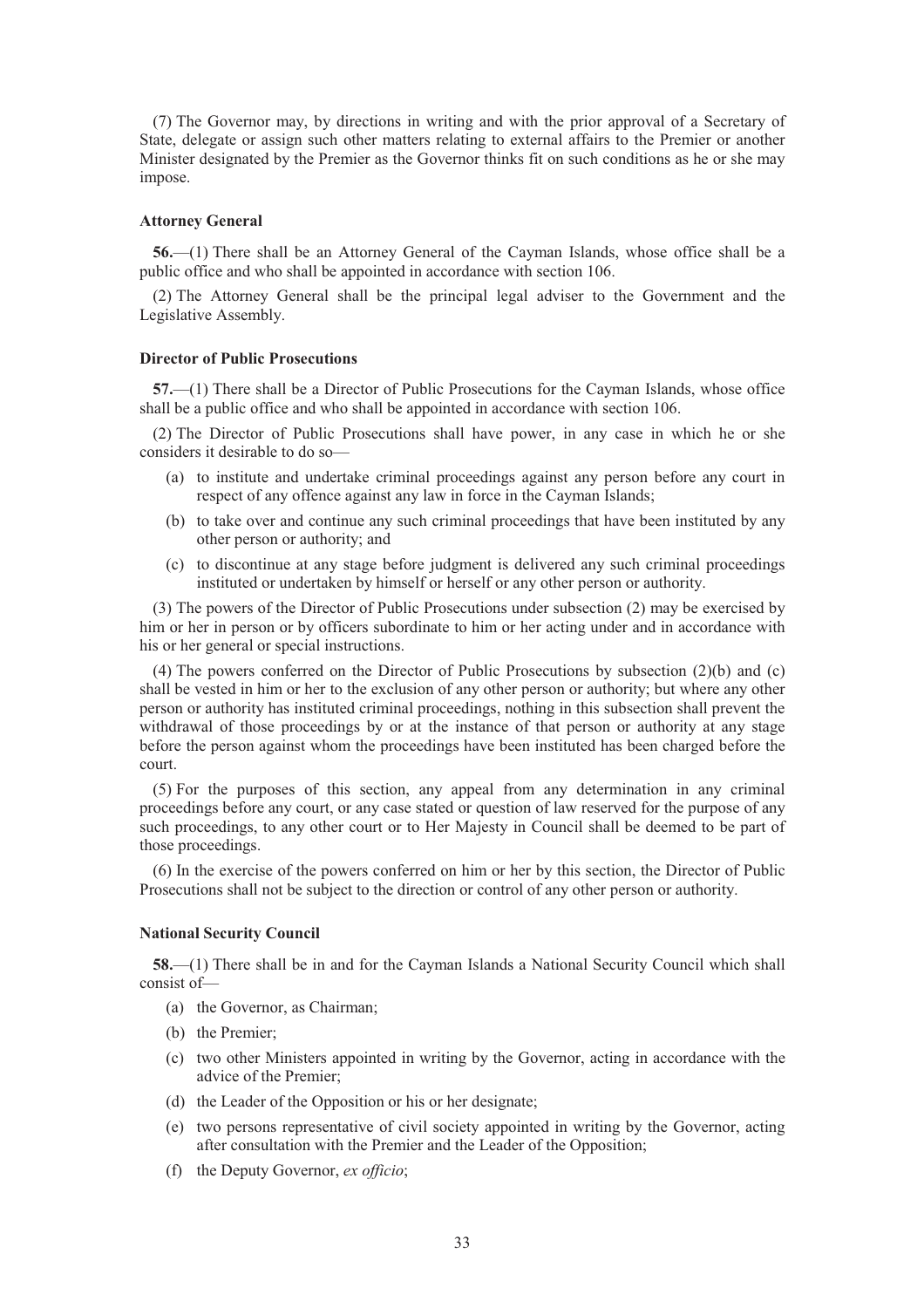- (g) the Attorney General, *ex officio;* and
- (h) the Commissioner of Police, *ex officio*.

(2) A Minister appointed under subsection  $(1)(c)$  shall vacate his or her seat on the National Security Council if—

- (a) his or her office becomes vacant under section 52; or
- (b) the Governor so directs in writing, acting in accordance with the advice of the Premier.

(3) A person appointed under subsection  $(1)(e)$  may be appointed for a period of up to two years, and may be reappointed.

(4) The National Security Council shall advise the Governor on matters relating to internal security, with the exception of operational and staffing matters, and the Governor shall be obliged to act in accordance with the advice of the Council, unless he or she considers that giving effect to the advice would adversely affect Her Majesty's interest (whether in respect of the United Kingdom or the Cayman Islands); and where the Governor has acted otherwise than in accordance with the advice of the Council, he or she shall report to the Council at its next meeting.

(5) The Commissioner of Police shall—

- (a) provide regular briefings to the National Security Council on matters of internal security, including the police force save insofar as to do so would prejudice current operations;
- (b) have responsibility for the day to day operation of the police force and shall report regularly on such operation to the Governor; and
- (c) inform the Premier of any significant security developments in the Cayman Islands, including the occurrence of any significant criminal activity.

(6) Before assuming office each member of the National Security Council shall sign a declaration that he or she will not disclose to any other person, without the permission of the Governor, information acquired as a member of the Council; and, without prejudice to any other penalties that may be imposed under any other law, the Governor, acting in his or her discretion, may by published directions in writing exclude from the activities of the Council, or revoke the membership of the Council of, any member who breaches such a declaration.

(7) Where the Governor has good reason to believe that there has been a breach by a member of the declaration made pursuant to subsection (6), the Governor, acting in his or her discretion, may suspend from the activities of the Council that member while the question of a breach is being investigated; and any such investigation shall be concluded expeditiously.

(8) The National Security Council may invite any person or summon any public officer to attend and participate in, or provide briefings to, the Council on the areas of their work bearing on internal security.

(9) The Governor, acting in his or her discretion, may summon a meeting of the National Security Council whenever he or she considers it desirable to do so, and the Governor shall summon such a meeting whenever the Premier so requests.

(10) Subject to this section, the National Security Council may regulate its own procedure.

(11) The Cabinet Secretary shall be the Secretary to the National Security Council.

## PART IV

#### THE LEGISLATURE

#### **Composition of the Legislature and power to make laws**

**59.**—(1) There shall be a Legislature of the Cayman Islands which shall consist of Her Majesty and a Legislative Assembly.

(2) Subject to this Constitution, the Legislature may make laws for the peace, order and good government of the Cayman Islands.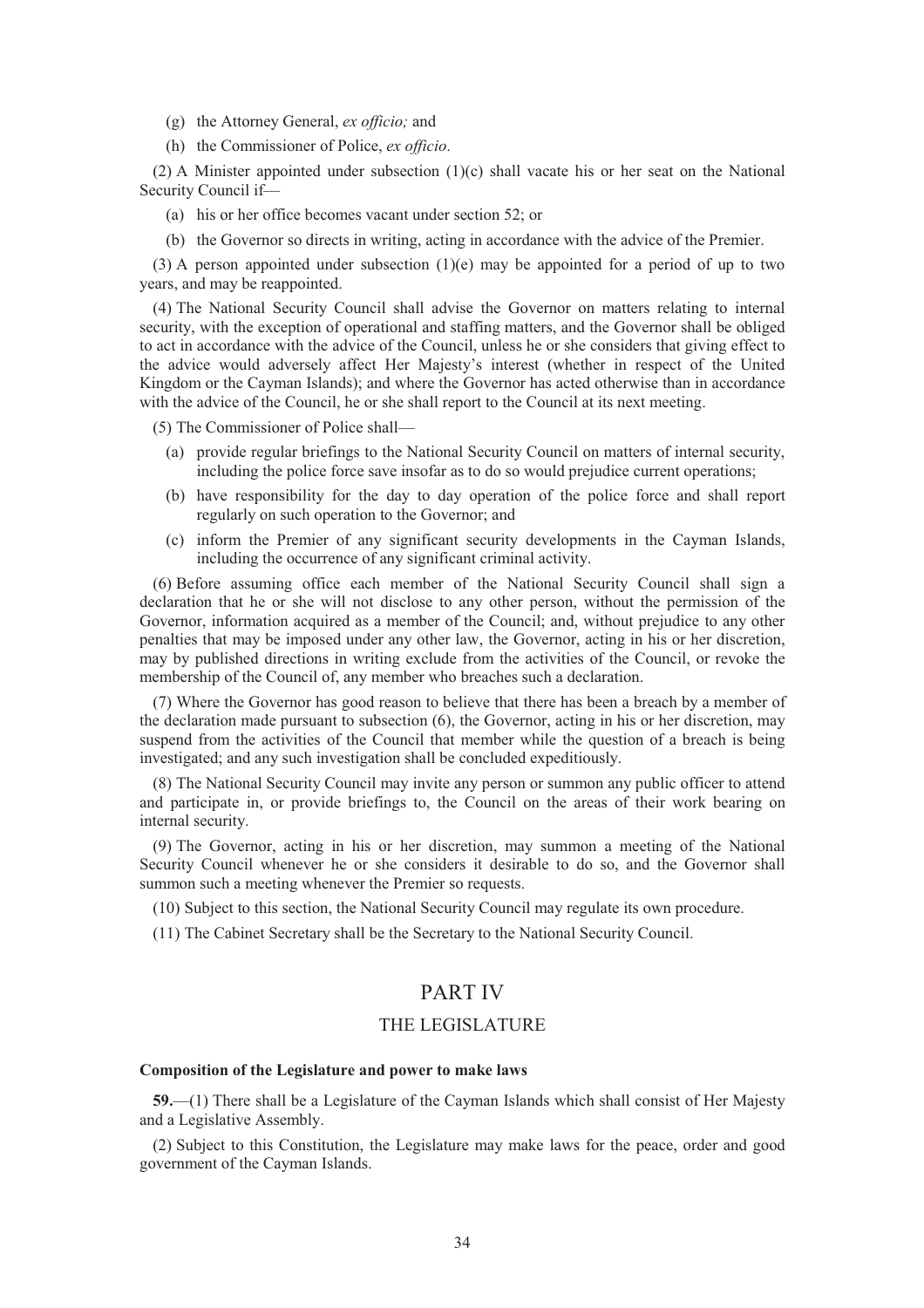#### **The Legislative Assembly**

**60.**—(1) The Legislative Assembly shall consist of—

- (a) the Speaker;
- (b) eighteen elected members, who shall be persons qualified for election in accordance with this Constitution and elected in the manner provided for in a law enacted for the purposes of section 93; and
- (c) the Deputy Governor and the Attorney General, *ex officio*.

(2) A law made under section 59(2) may increase the number of elected members of the Legislative Assembly; but no such law shall come into force—

- (a) unless an order by the Governor providing for the electoral districts and their boundaries to take account of the additional elected members in accordance with section 89 has been made; and
- (b) until the dissolution of the Legislative Assembly next following the enactment of such law.

(3) No member of the Legislative Assembly shall be permitted to take part in the proceedings of the Assembly, other than proceedings necessary for the purposes of this subsection or the election of a Speaker, until he or she has made and subscribed before the Assembly oaths of allegiance and for the due execution of his or her office in the forms set out in the Schedule to this Constitution.

#### **Qualifications for elected membership of the Legislative Assembly**

**61.**—(1) Subject to section 62, a person shall be qualified to be elected as a member of the Legislative Assembly if, and shall not be qualified to be so elected unless—

- (a) he or she is a Caymanian; and
- (b) he or she has attained the age of 21 years; and
- (c) he or she is, at the date of his or her nomination for election, domiciled and resident in the Cayman Islands; and
- (d) he or she is a qualified citizen; and either
- (e) he or she was born in the Cayman Islands, or was born outside the Cayman Islands in the circumstances mentioned in subsection  $(2)(b)$ , has resided in the Cayman Islands for a period of not less than seven years immediately preceding the date of his or her nomination for election and, subject to subsection (3), the number of days on which he or she was absent from the Cayman Islands in that period does not exceed 400; or
- (f) if he or she was born outside the Cayman Islands, has resided in the Cayman Islands for a period or periods amounting to not less than fifteen years out of the twenty years immediately preceding the date of his or her nomination for election, and, subject to subsection (3), in the seven years immediately preceding the date of his or her nomination for election the number of days on which he or she was absent from the Cayman Islands does not exceed 400.

(2) For the purposes of subsection  $(1)(d)$ , a qualified citizen is a British overseas territories citizen by virtue of a connection with the Cayman Islands, who either—

- (a) at the date of his or her nomination for election possesses no other citizenship and is pursuing no claim to any other citizenship for which he or she may be eligible; or
- (b) was born outside the Cayman Islands, has or had at least one parent or grandparent who was born in the Cayman Islands and is a Caymanian (or if deceased would if alive have been a Caymanian at the date of nomination for election), and who at the date of his or her nomination for election possesses no other citizenship save for any right he or she may have to some other citizenship by virtue of his or her birth outside the Cayman Islands;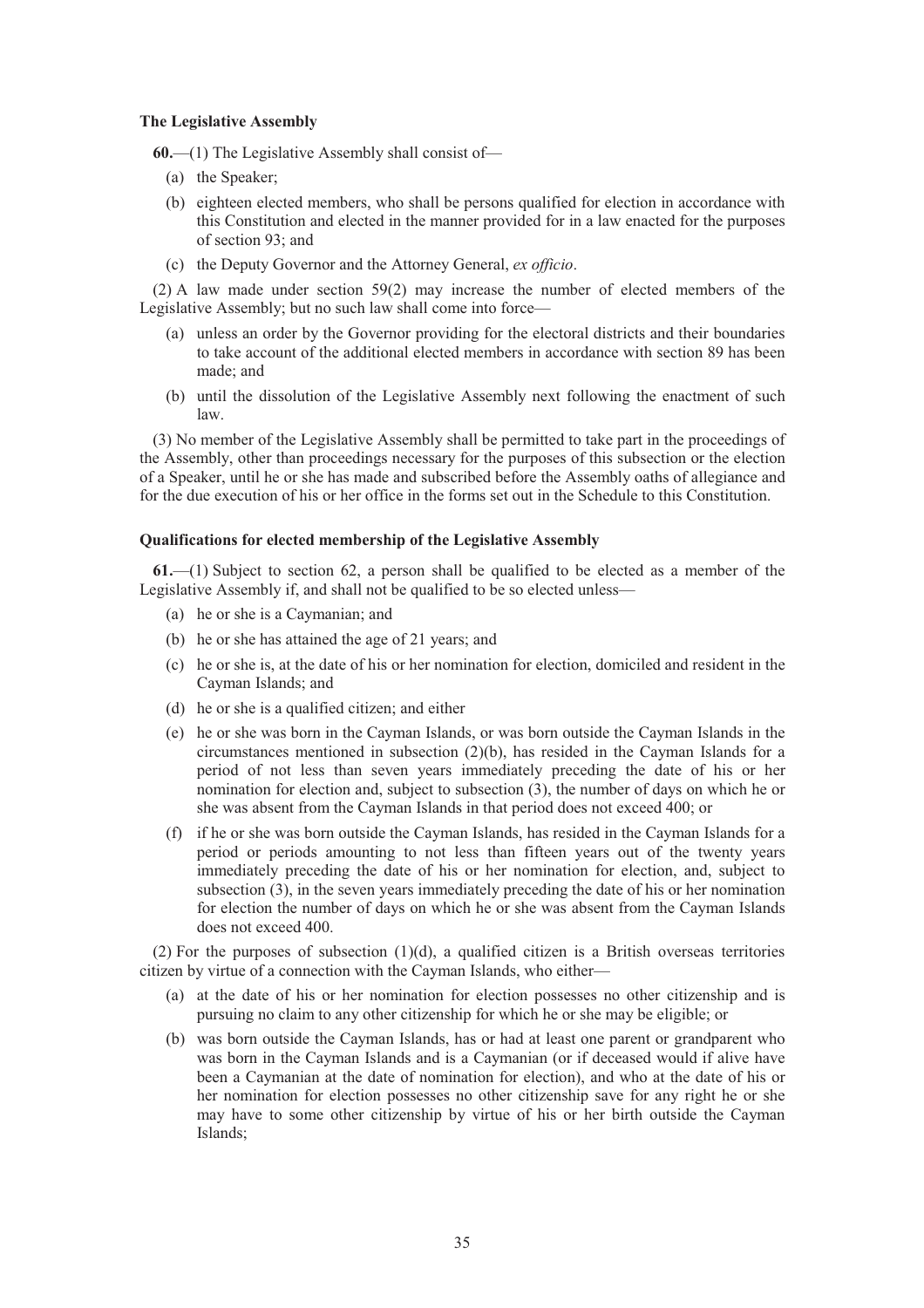and in this subsection the words "other citizenship" do not include British citizenship acquired by virtue of the British Overseas Territories Act 2002(**a**).

(3) In ascertaining whether a person has been absent from the Cayman Islands for the purposes of subsection (1)(e) or (f), any period of absence by reason of the following shall be disregarded—

- (a) the performance of duty on behalf of the Government;
- (b) attendance as a student at any educational establishment;
- (c) attendance as a patient at any hospital, clinic or other medical institution;
- (d) employment as a seaman aboard an ocean-going vessel; or
- (e) employment as a crew member on any aircraft.

#### **Disqualifications for elected membership**

**62.**—(1) No person shall be qualified to be elected as a member of the Legislative Assembly who—

- (a) is, by virtue of his or her own act, under any acknowledgement of allegiance, obedience or adherence to a foreign power or state;
- (b) holds, or is acting in, any public office;
- (c) has been adjudged or otherwise declared bankrupt under any law in force in any part of the Commonwealth or the United States of America and has not been discharged;
- (d) is a person certified to be insane or otherwise adjudged to be of unsound mind under any law in force in the Cayman Islands;
- (e) subject to subsection (2), is serving or has served a sentence of imprisonment (by whatever name called) exceeding twelve months imposed on him or her by a court in any country or substituted by competent authority for some other sentence imposed on him or her by such a court, or is under such a sentence of imprisonment the execution of which has been suspended, or has been convicted by any court in any country of an offence involving dishonesty;
- (f) is disqualified for election by any law in force in the Cayman Islands by reason of his or her holding, or acting in, any office the functions of which involve—
	- (i) any responsibility for, or in connection with, the conduct of any election; or
	- (ii) any responsibility for the compilation or revision of any electoral register;
- (g) is a party to, or a partner in a firm or a director or manager of a company which is a party to, any contract with the Government for or on account of the public service and has not, within the period of one month immediately preceding the date of an election in which he or she is a candidate, caused to be published a Government Notice setting out the nature of such contract and his or her interest, or the interest of any such firm or company, in it; or
- (h) is disqualified for membership of the Assembly by any law in force in the Cayman Islands relating to offences connected with elections.
- (2) For the purposes of subsection (1)(e) and section  $63(g)$ 
	- (a) where a person is serving two or more sentences of imprisonment that are required to be served consecutively he or she shall, throughout the whole time during which he or she so serves, be regarded as serving a sentence exceeding twelve months if (but not unless) any one of those sentences exceeds that term; and
	- (b) no account shall be taken of a sentence of imprisonment imposed as an alternative to or in default of the payment of a fine.

 $\overline{a}$ (**a**) 2002 c.8.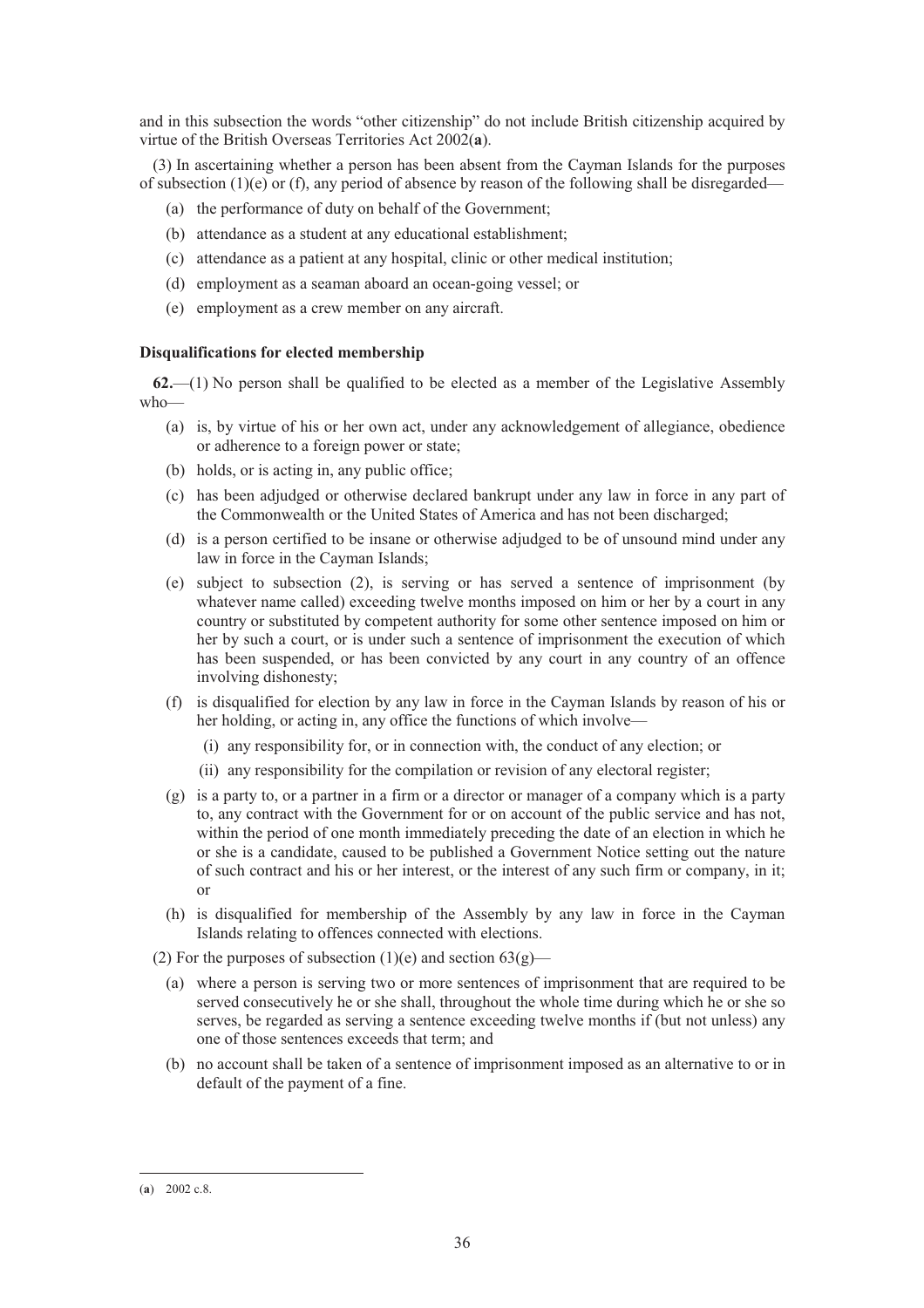#### **Tenure of office of elected members**

**63.** The seat of an elected member of the Legislative Assembly shall become vacant—

- (a) upon a dissolution of the Assembly;
- (b) if he or she is absent from the sittings of the Assembly for such period and in such circumstances as may be prescribed in the Standing Orders of the Assembly;
- (c) if he or she ceases to be a Caymanian;
- (d) if he or she ceases to be resident in the Cayman Islands;
- (e) if he or she resigns his or her seat by writing under his or her hand addressed to the Governor;
- (f) if he or she becomes a party to any contract with the Government for or on account of the public service, or if any firm in which he or she is a partner or any company of which he or she is a director or manager becomes a party to any such contract, or if he or she becomes a partner in a firm or a director or manager of a company which is a party to any such contract; but if in the circumstances it appears to it to be just to do so, the Assembly may exempt any elected member from vacating his or her seat under this paragraph if the member, before or as soon as practicable after becoming a party to the contract, or before or as soon as practicable after becoming otherwise interested in the contract (whether as a partner in a firm or as a director or manager of a company), discloses to the Assembly or, if that is impracticable, to the Clerk of the Assembly the nature of the contract and his or her interest or the interest of the firm or company in it; or
- (g) subject to section 64, if any circumstances arise that, if he or she were not a member of the Assembly, would cause him or her to be disqualified for election to it by virtue of any provision of section  $62(1)$  other than paragraph (g).

#### **Delay in vacation of seat to allow for an appeal**

**64.**—(1) If circumstances such as are referred to in section 63(g) arise because a member is adjudged or declared bankrupt, is certified insane or adjudged of unsound mind, is under sentence of imprisonment, is convicted of an offence involving dishonesty or is convicted of an offence relating to elections, and it is open to the member to appeal against the decision (either with or without the leave of a court or other authority), he or she shall forthwith cease to perform his or her functions as a member of the Legislative Assembly, but, subject to subsection (2), he or she shall not vacate his or her seat until the expiration of a period of 30 days thereafter; but the Governor may, at the request of the member, extend that period to enable the member to pursue any appeal against the decision, save that extensions of time exceeding in the aggregate 150 days shall not be given without the approval of the Assembly.

(2) If, on the determination of any appeal, such circumstances as aforesaid continue to exist and no further appeal is open to the member, or if for any reason, including the refusal of leave to appeal or the expiration of any time for entering an appeal, it ceases to be open to the member to appeal, he or she shall forthwith vacate his or her seat.

(3) If at any time before the member vacates his or her seat such circumstances as aforesaid cease to exist, his or her seat shall not become vacant on the expiration of the period referred to in subsection (1) and he or she may resume the performance of his or her functions as a member.

#### **Speaker and Deputy Speaker**

**65.**—(1) At the first sitting of the Legislative Assembly after a general election, and as soon as practicable after a vacancy occurs in the relevant office otherwise than on a dissolution of the Assembly, the elected members of the Assembly shall by a majority vote elect—

- (a) a Speaker from among the elected members of the Assembly, or persons who are qualified to be elected as members of the Assembly, other than Ministers; and
- (b) a Deputy Speaker from among the elected members of the Assembly other than Ministers;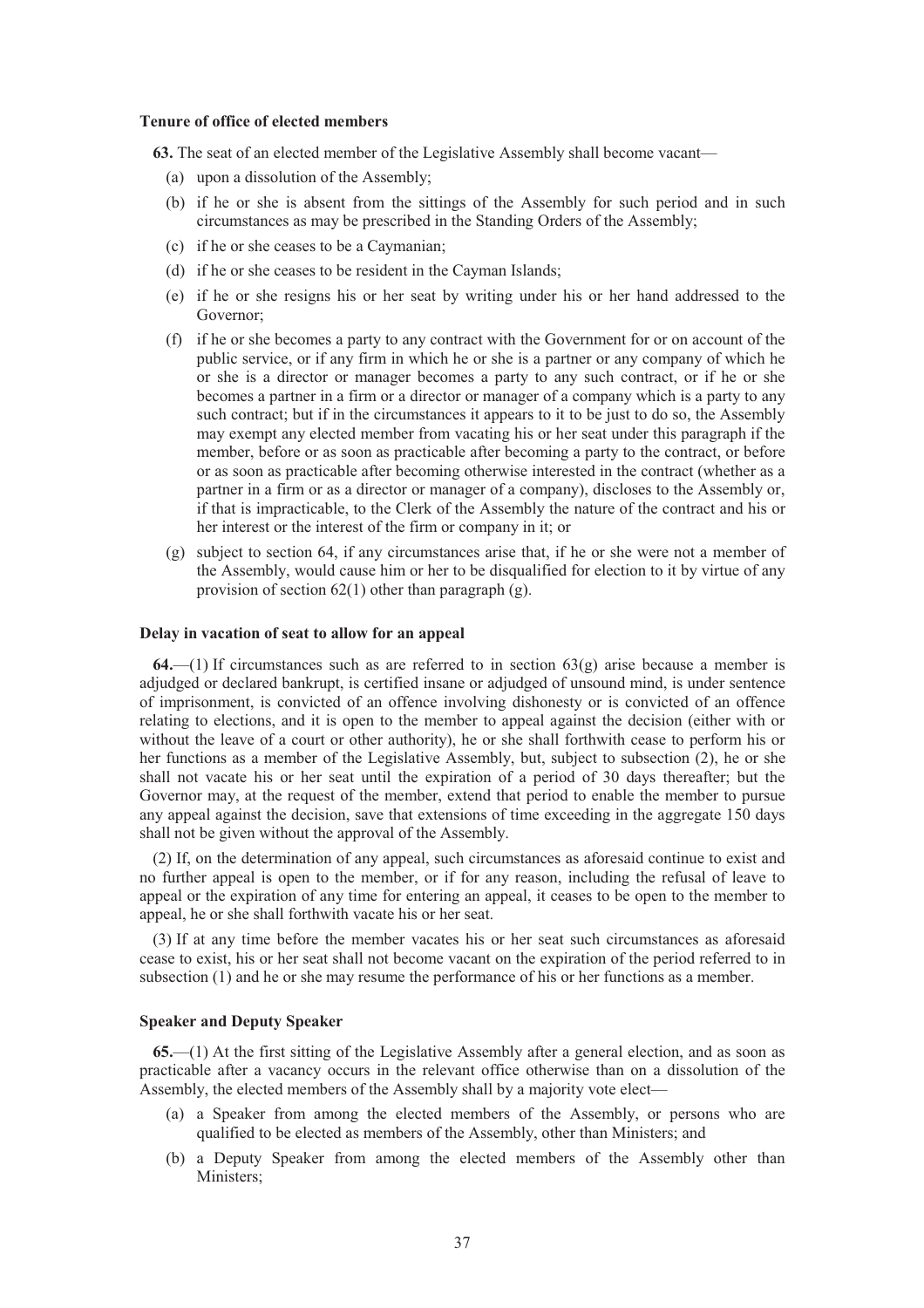and the election of the Speaker and the Deputy Speaker shall take precedence over any other business of the Assembly.

(2) A person shall vacate the office of Speaker or Deputy Speaker—

- (a) upon a dissolution of the Legislative Assembly;
- (b) if he or she informs the Assembly, by writing addressed to the Assembly and received by the Clerk of the Assembly, that he or she resigns his or her office;
- (c) in any circumstances which, in the case of the Speaker, would cause him or her to vacate his or her seat as, or if he or she were, a member of the Assembly, or, in the case of the Deputy Speaker, if he or she ceases to be an elected member of the Assembly;
- (d) if, on the date of his or her election as Speaker or Deputy Speaker, he or she is a party to, or a partner in a firm or a director or manager of a company which is a party to, any contract with the Government or if, on any date after such election he or she or a firm in which he or she is a partner or a company of which he or she is a director or manager becomes a party to any such contract or he or she becomes a partner in a firm or a director or manager of a company which is a party to any such contract, and he or she does not, before the expiration of 30 days from the date in question, disclose to the Assembly or, if that is impracticable, to the Clerk of the Assembly in writing the nature of such contract and his or her interest, or the interest of such a firm or company, in it and the Assembly does not exempt him or her from vacating his or her office under this paragraph;
- (e) if he or she becomes a Minister; or
- (f) on the passing, by the votes of two-thirds of the elected members of the Assembly, of a motion expressing no confidence in him or her as Speaker or Deputy Speaker, as the case may be.

(3) If the office of Speaker or Deputy Speaker becomes vacant, the Legislative Assembly shall elect another Speaker or Deputy Speaker fulfilling the requirements of subsection (1)(a) and (b).

#### **Determination of questions as to membership of the Legislative Assembly**

**66.**—(1) Any question whether a person has been validly elected as a member of the Legislative Assembly, or whether an elected member of the Assembly has vacated his or her seat in it, shall be determined by the Grand Court, whose decision shall be final and not subject to any appeal.

(2) An application to the Grand Court for the determination of any question whether a person has been validly elected as a member of the Legislative Assembly may be made by-

- (a) a person who voted or had the right to vote at the election to which the application relates;
- (b) a person claiming to have had the right to be returned at such election;
- (c) a person alleging himself or herself to have been a candidate at such election; or
- (d) the Attorney General.

(3) An application to the Grand Court for the determination of any question whether an elected member of the Legislative Assembly has vacated his or her seat in it may be made by—

- (a) any elected member of the Assembly; or
- (b) the Attorney General.

(4) If any application referred to in subsection (2) or (3) is made by a person other than the Attorney General, the Attorney General may intervene and may then appear or be represented in the proceedings.

(5) A law enacted by the Legislature may make provision with respect to—

- (a) the time within which, the circumstances and manner in which and the imposition of conditions under which, any application may be made to the Grand Court for the determination of any question under this section;
- (b) the powers, practice and procedure of the Grand Court in relation to any such application.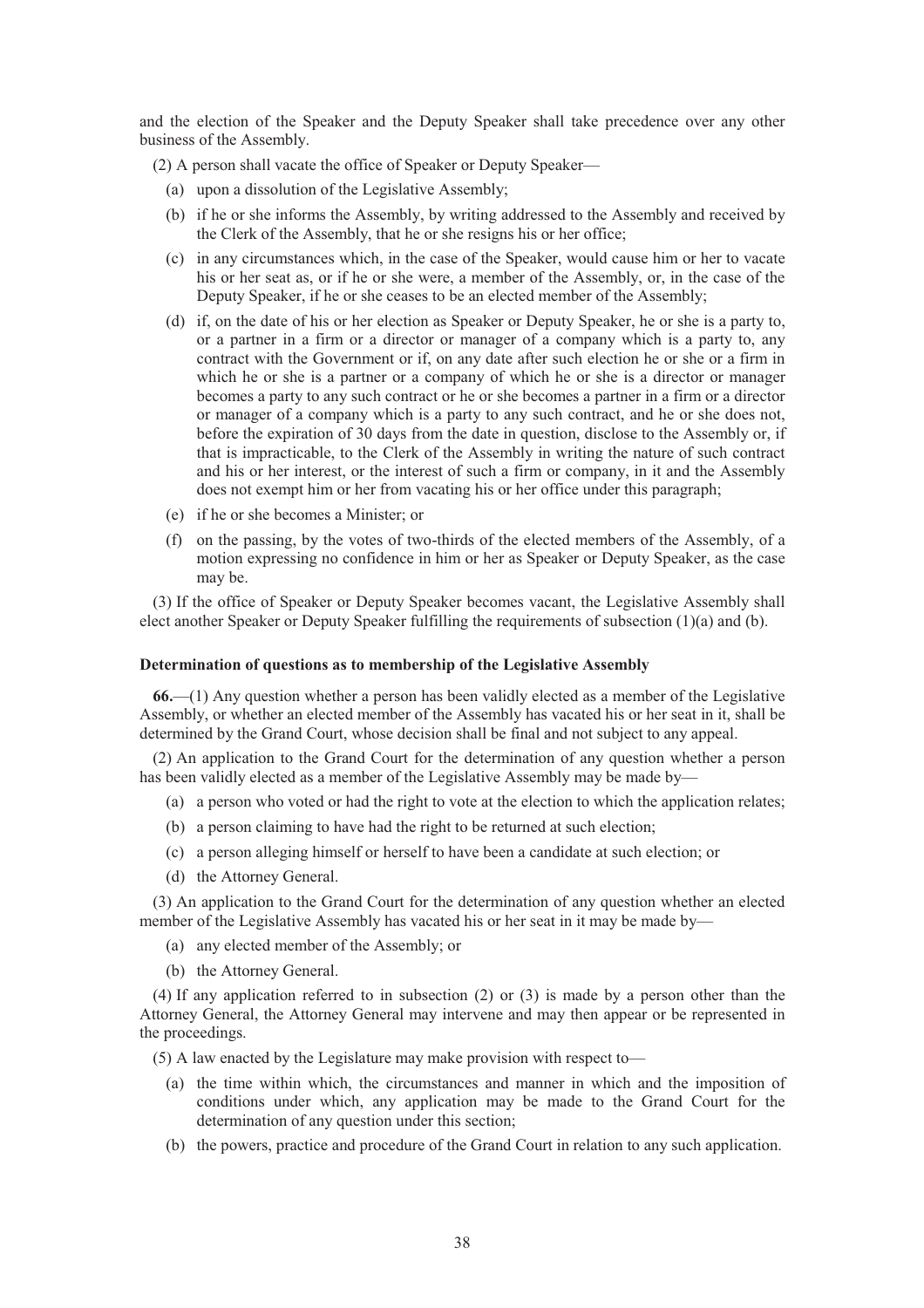(6) In the exercise of the powers conferred on him or her by this section and section 67, the Attorney General shall not be subject to the direction or control of any other person or authority.

#### **Penalty for sitting or voting in the Legislative Assembly when unqualified**

**67.**—(1) Any person who sits or votes in the Legislative Assembly knowing or having reasonable grounds for knowing that he or she is not entitled to do so shall be liable to a penalty not exceeding 500 dollars for each day on which he or she so sits or votes.

(2) Any such penalty shall be recoverable as a debt by civil action in the Grand Court at the suit of the Attorney General.

#### **Leader of the Opposition**

**68.**—(1) There shall be a Leader of the Opposition who shall be appointed by the Governor.

(2) The Governor shall appoint as the Leader of the Opposition—

- (a) the elected member of the Legislative Assembly recommended by a majority of the elected members of the Assembly who are members of any opposition political party whose numerical strength in the Assembly is greater than that of any other opposition political party;
- (b) if it appears to the Governor that there is no such party but that there is an elected member of the Assembly who would be acceptable as Leader of the Opposition to a majority of the members of the Assembly in opposition to the Government, that member; or
- (c) if it appears to the Governor that there is no such person, then the Governor shall appoint as Leader of the Opposition that person who in his or her opinion would be acceptable to the greatest number of members of the Assembly in opposition to the Government.

(3) If at any time between the polling in a general election and the next following dissolution of the Legislative Assembly the Governor is satisfied that, if the office of the Leader of the Opposition were then vacant, he or she would appoint to that office a person other than the person then holding it, the Governor shall revoke the appointment of the Leader of the Opposition.

(4) The office of the Leader of the Opposition shall also become vacant—

- (a) if for any reason other than a dissolution of the Legislative Assembly the holder of that office ceases to be a member of the Assembly;
- (b) when the Assembly first meets after a general election;
- (c) if the holder of that office becomes a member of the Cabinet; or
- (d) if the holder of that office resigns it by writing under his or her hand addressed to the Governor.

(5) The Governor, acting in accordance with the advice of the Leader of the Opposition, shall appoint a Deputy Leader of the Opposition from among the elected members of the Legislative Assembly in opposition to the Government.

(6) The office of Deputy Leader of the Opposition shall become vacant—

- (a) if his or her appointment is revoked by the Governor, acting in accordance with the advice of the Leader of the Opposition; or
- (b) in any of the circumstances specified in subsection  $(4)(a)$ ,  $(b)$ ,  $(c)$  and  $(d)$ .

(7) In this section "opposition political party" includes a group of members of the Legislative Assembly in opposition to the Government who are prepared to support one of their number as their leader.

#### **Power to provide for a referendum**

**69.** A law enacted by the Legislature may make provision to hold a referendum amongst persons registered as electors in accordance with section 90, on a matter or matters of national importance,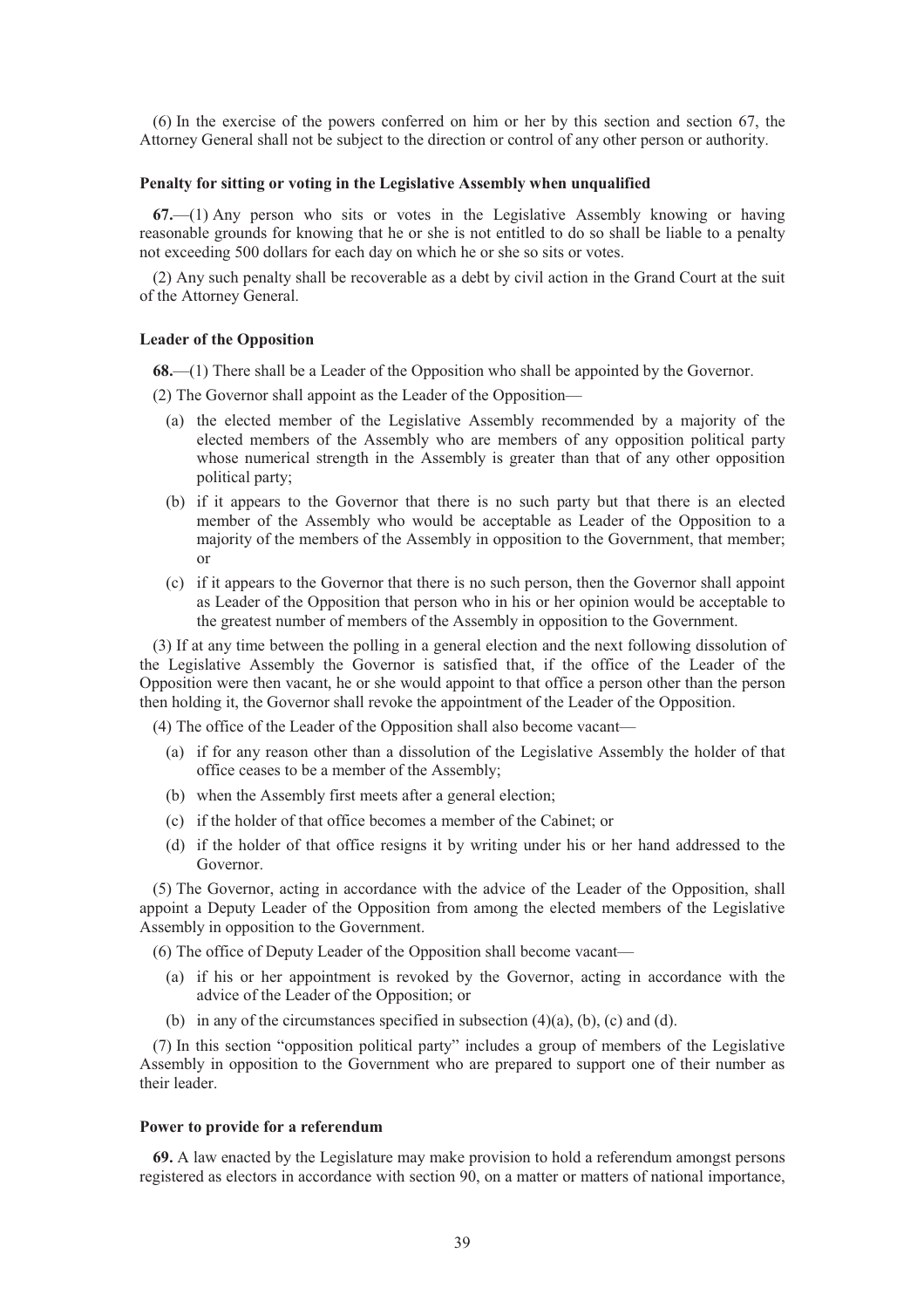when so resolved by the majority of the elected members of the Assembly; but the question of whether the Cayman Islands should seek any amendment to this Constitution that may result in their independence shall be deemed to be a matter of national importance.

#### **People-initiated referendums**

**70.**—(1) Without prejudice to section 69, a law enacted by the Legislature shall make provision to hold a referendum amongst persons registered as electors in accordance with section 90 on a matter or matters of national importance that do not contravene any part of the Bill of Rights or any other part of this Constitution.

(2) Before a referendum under this section may be held—

- (a) there shall be presented to the Cabinet a petition signed by not less than 25 per cent of persons registered as electors in accordance with section 90;
- (b) the Cabinet shall settle the wording of a referendum question or questions within a reasonable time period as prescribed by law; and
- (c) the Cabinet shall make a determination on the date the referendum shall be held in a manner prescribed by law.

(3) Subject to this Constitution, a referendum under this section shall be binding on the Government and the Legislature if assented to by more than 50 per cent of persons registered as electors in accordance with section 90.

#### **Standing Orders and committees**

**71.**—(1) Subject to this Constitution, the Legislative Assembly may from time to time make, amend and revoke Standing Orders for the regulation and orderly conduct of its own proceedings and the dispatch of business, and for the passing, intituling and numbering of Bills and for their presentation to the Governor for assent; but no such Standing Orders or amendment or revocation of them shall have effect unless they have been approved by the Governor.

(2) Standing Orders must provide for fair procedures, adequate notice of Bills and motions, and a sufficient opportunity for members of the Legislative Assembly (including opposition members) to speak and otherwise participate in the proceedings of the Assembly.

(3) Standing Orders shall not be suspended or revoked without good reason.

(4) In any matter not provided for in Standing Orders, resort shall be had to the usage and practice of the House of Commons of the United Kingdom, which shall be followed as far as the same may be applicable to the Legislative Assembly and not inconsistent with Standing Orders nor with the practice of the Assembly.

(5) In cases of doubt, Standing Orders shall be interpreted in the light of the relevant usage and practice of the House of Commons, but no restriction which the House of Commons has introduced by standing order after the making of such Standing Orders shall be deemed to extend to the Legislative Assembly or its members until the Assembly has by Standing Orders provided for such restriction.

(6) Standing Orders shall make provision for the establishment of a Finance Committee of the Legislative Assembly to consider in detail the estimates of revenue and expenditure of the Cayman Islands laid before the Assembly by the Minister responsible for finance, and to examine and consider all financial Bills and such other matters relating to the finances of the Cayman Islands as may from time to time be referred to it by the Assembly and to report on them to the Assembly.

(7) The Finance Committee shall consist of all the elected members of the Legislative Assembly and shall be chaired by the Minister responsible for finance.

(8) Standing Orders may also establish one or more other standing committees of the Legislative Assembly, each of which may be charged with responsibility for monitoring the conduct of business of the Government for which responsibility has been assigned to a Minister under section 54.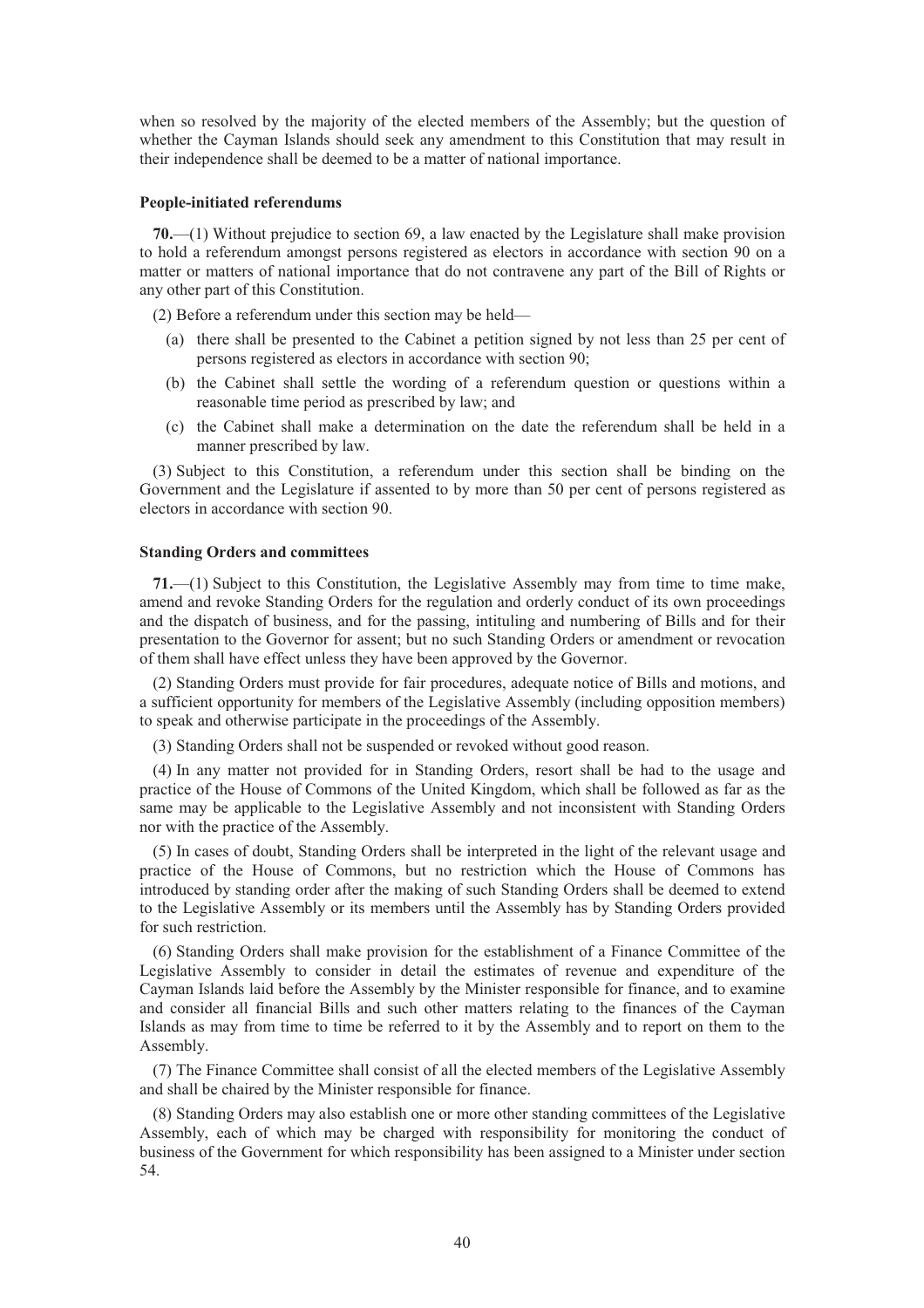(9) The composition of all such standing committees shall, so far as possible, reflect proportionately the numerical strength of all political parties or groups making up the elected membership of the Legislative Assembly.

(10) Any standing committee so established shall have power to summon any Minister, the Deputy Governor, the Attorney General or any public officer of a department of Government for which a Minister is responsible to appear before it, and to require any Minister or other person so summoned to answer questions and provide information about the conduct of business of the Government by the Minister or department concerned or, as the case may be, by the Deputy Governor or the Attorney General, and to report on its activities to the Legislative Assembly.

#### **Presiding in the Legislative Assembly**

**72.** At sittings of the Legislative Assembly there shall preside—

- (a) the Speaker; or
- (b) in the absence of the Speaker, the Deputy Speaker; or
- (c) in the absence of the Speaker and the Deputy Speaker, such one of the elected members other than a Minister as may be elected by the elected members.

#### **The Legislative Assembly may transact business notwithstanding vacancies**

**73.** The Legislative Assembly shall not be disqualified for the transaction of business by reason of any vacancy in its membership (including any vacancy not filled when the Assembly is first constituted or is reconstituted at any time) and any proceedings in it shall be valid even though some person who was not entitled to do so sat or voted in the Assembly or otherwise took part in those proceedings.

#### **Quorum**

**74.**—(1) If at any sitting of the Legislative Assembly a quorum is not present and any member of the Assembly who is present objects on that account to the transaction of business and, after such interval as may be prescribed in Standing Orders, the person presiding at the sitting ascertains that a quorum is still not present, he or she shall adjourn the Assembly.

(2) For the purposes of this section a quorum shall consist of a majority of the elected members of the Legislative Assembly in addition to the person presiding.

#### **Voting**

**75.**—(1) Save as otherwise provided in this Constitution, all questions proposed for decision in the Legislative Assembly shall be determined by a majority of votes of the members present and voting.

(2) The Speaker or other member presiding shall not vote unless on any question the votes are equally divided, in which case he or she shall have and exercise a casting vote.

(3) The Deputy Governor and the Attorney General shall not be entitled to vote.

#### **Summoning of persons to assist the Legislative Assembly**

**76.** The Speaker or other person presiding may, when in his or her opinion the business before the Legislative Assembly makes it desirable, summon any person to a meeting of the Assembly even though that person is not a member of the Assembly.

#### **Introduction of Bills**

**77.**—(1) Subject to this Constitution and Standing Orders, any member may introduce any Bill or propose any motion for debate in, or may present any petition to, the Legislative Assembly, and the same shall be debated and disposed of according to Standing Orders.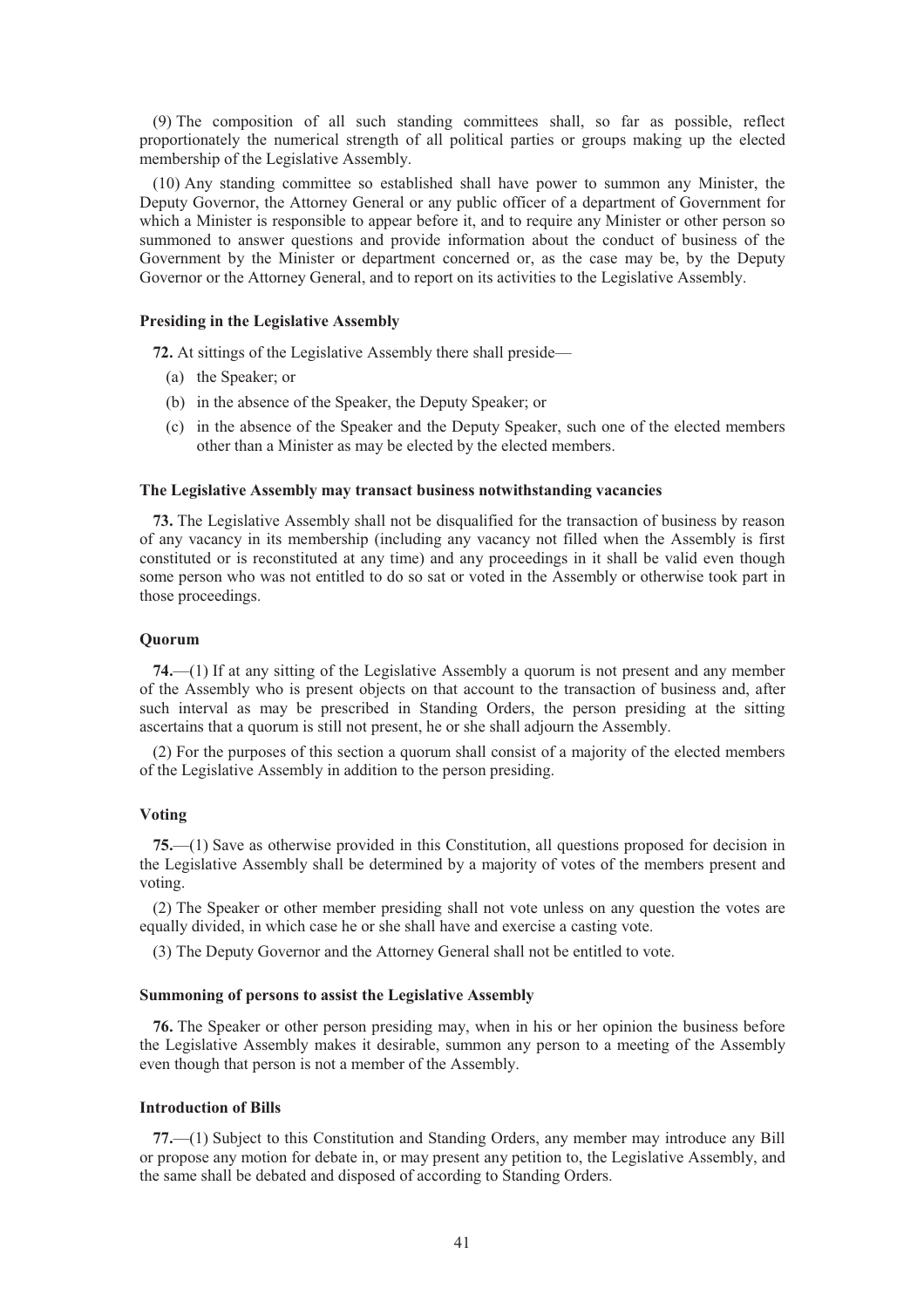(2) Standing Orders shall require that, except in a case of emergency, every Bill introduced by the Government shall be published at least 21 days before the commencement of the meeting at which it is scheduled to be introduced.

(3) Except on the recommendation of the Minister responsible for finance, the Legislative Assembly shall not—

- (a) proceed upon any Bill (including any amendment to a Bill) which, in the opinion of the Speaker, makes provision for imposing or increasing any tax, for imposing or increasing any charge on the revenues or other funds of the Cayman Islands, for altering any such charge otherwise than by reducing it, or for compounding or remitting any debt due to the Cayman Islands;
- (b) except in the case of a motion proposing a resolution under section 69, proceed upon any motion (including any amendment to a motion) the effect of which, in the opinion of the person presiding in the Assembly, is that provision would be made for any of the purposes aforesaid; or
- (c) receive any petition which, in the opinion of the person presiding in the Assembly, requests that provision be made for any of the purposes aforesaid.

#### **Assent to Bills**

**78.**—(1) A Bill shall not become a law until—

- (a) the Governor has assented to it in Her Majesty's name and on Her Majesty's behalf and has signed it in token of his or her assent; or
- (b) Her Majesty has given Her assent to it through a Secretary of State and the Governor has signified Her assent by proclamation.

(2) When a Bill is presented to the Governor for his or her assent, he or she shall, subject to this Constitution and any instructions addressed to him or her by Her Majesty through a Secretary of State, declare that he or she assents or refuses to assent to it or that he or she reserves the Bill for the signification of Her Majesty's pleasure; but, unless he or she has been authorised by a Secretary of State to assent to it, the Governor shall reserve for the signification of Her Majesty's pleasure any Bill which appears to him or her, acting in his or her discretion—

- (a) to be in any way repugnant to, or inconsistent with, this Constitution;
- (b) to determine or regulate the privileges, immunities or powers of the Legislative Assembly or of its members;
- (c) to be inconsistent with any obligation of Her Majesty or of Her Majesty's Government in the United Kingdom towards any other State or any international organisation;
- (d) to be likely to prejudice the Royal prerogative;
- (e) to affect any matter for which the Governor is responsible under section 55; or
- (f) to affect the integrity or independence of the public service or of the administration of justice.

(3) Before refusing assent to any Bill, the Governor shall explain to the members of the Legislative Assembly why he or she proposes to do so, if necessary in confidence, and shall allow those members the opportunity to submit their views on the matter in writing to a Secretary of State.

#### **Return of Bills by the Governor**

**79.**—(1) Where the Governor decides to return any Bill to the Legislative Assembly when it is presented for his or her assent, he or she shall do so within 60 days of receiving it, transmitting with it any amendments which he or she may recommend and the reasons for them, and the Assembly shall consider such recommendation.

(2) The Governor shall inform the Speaker as soon as practicable that he or she intends to return a Bill in pursuance of subsection (1).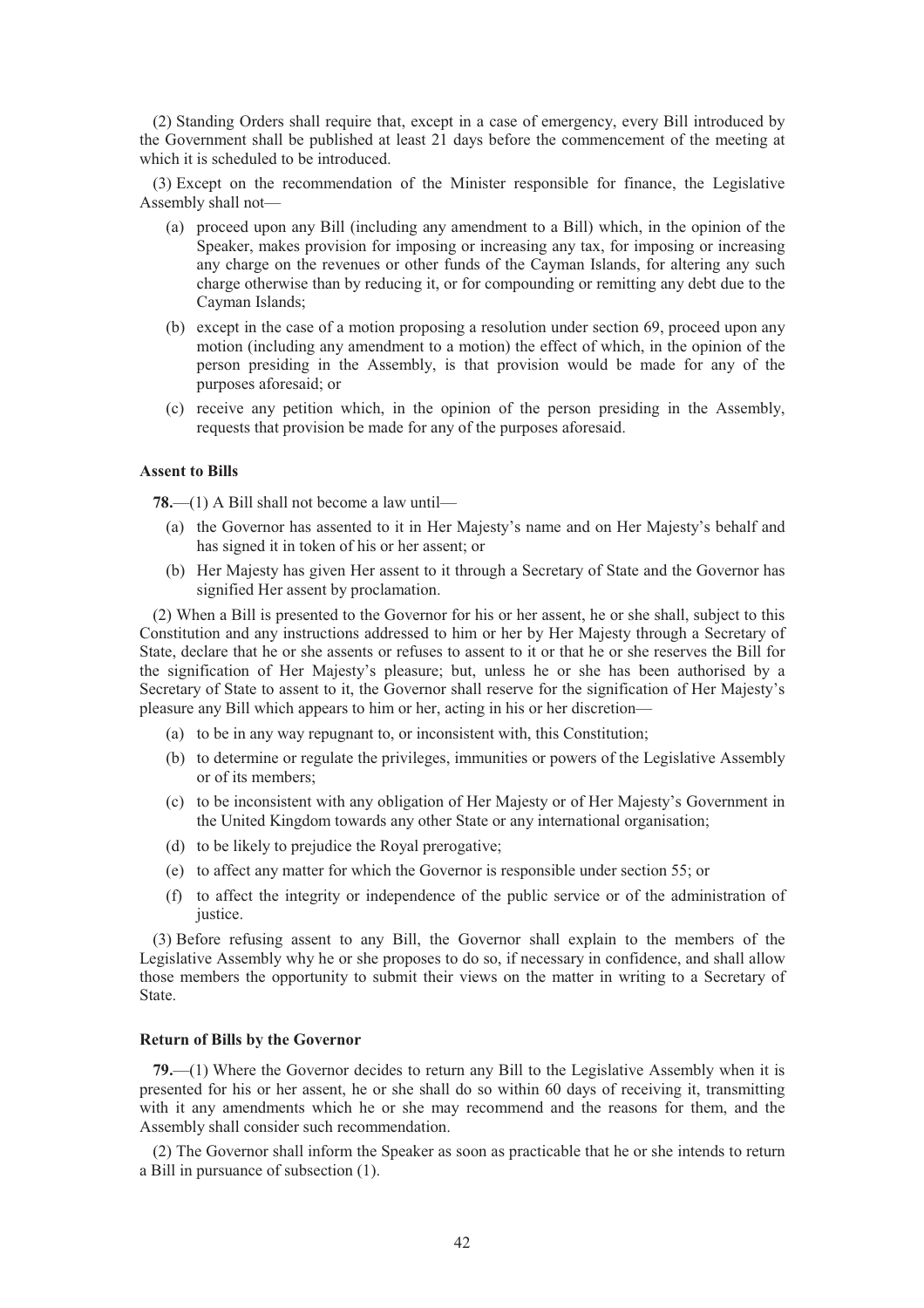#### **Disallowance of laws**

**80.**—(1) Any law assented to by the Governor may be disallowed by Her Majesty through a Secretary of State; but no law shall be disallowed until the expiration of a reasonable period notified by a Secretary of State to the Governor with an explanation of the difficulties perceived by the Secretary of State, and the Governor shall forthwith advise the Speaker of that period and those difficulties in order to give the Legislative Assembly an opportunity to reconsider the law in question.

(2) Whenever any law has been disallowed by Her Majesty the Governor shall cause notice of such disallowance to be published by Government Notice and the law shall be annulled with effect from the date of such publication.

(3) Section 16(1) of the Interpretation Act 1978(**a**) shall apply to the annulment of any law under this section as it applies to the repeal of an Act of Parliament, save that any enactment repealed or amended by or in pursuance of that law shall have effect as from the date of the annulment as if that law had not been made.

#### **Governor's reserved power**

**81.** If the Governor considers that the enactment of legislation is necessary or desirable with respect to or in the interests of any matter for which he or she is responsible under section 55 but, after consultation with the Premier, it appears to the Governor that the Cabinet is unwilling to support the introduction into the Legislative Assembly of a Bill for the purpose or that the Assembly is unlikely to pass a Bill introduced into it for the purpose, the Governor may, with the prior approval of a Secretary of State, cause a Bill for the purpose to be published in a Government Notice and may (notwithstanding that the Bill has not been passed by the Assembly) assent to it on behalf of Her Majesty; but the Bill shall be so published for at least 21 days prior to assent unless the Governor certifies by writing under his or her hand that the matter is too urgent to permit such delay in the giving of assent and so informs a Secretary of State.

#### **Privileges of the Legislative Assembly and its members**

**82.** A law made under this Constitution may determine and regulate the privileges, immunities and powers of the Legislative Assembly and its members, but no such privileges, immunities or powers shall exceed those of the House of Commons of the United Kingdom or of its members.

#### **Sessions of the Legislative Assembly**

**83.**—(1) Subject to this Constitution, the sessions of the Legislative Assembly shall be held at such places and begin at such times as the Governor may from time to time by proclamation appoint.

(2) There shall be at least one session of the Legislative Assembly in every calendar year.

#### **Prorogation and dissolution**

**84.**—(1) The Governor, acting after consultation with the Premier, and by proclamation, may prorogue the Legislative Assembly, and shall do so annually.

(2) The Governor, acting after consultation with the Premier, may at any time, by proclamation, dissolve the Legislative Assembly.

(3) The Governor shall dissolve the Legislative Assembly at the expiration of four years from the date when the Assembly first meets after any general election unless it has been sooner dissolved pursuant to this Constitution.

 $\overline{a}$ (**a**) 1978 c.30.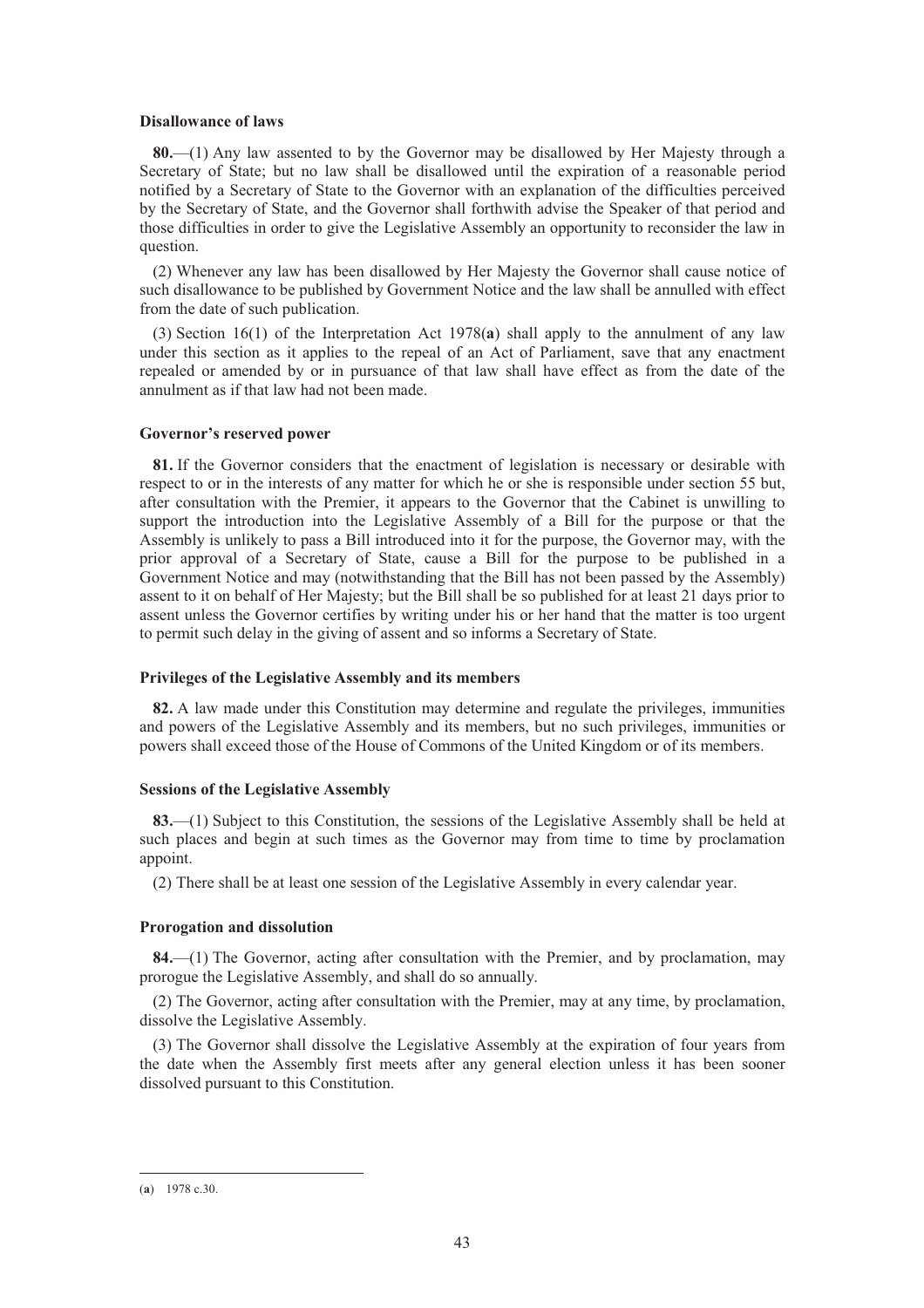#### **Recalling dissolved Legislative Assembly**

**85.** If, between a dissolution of the Legislative Assembly and the date on which the next ensuing general election is held, a matter arises of a nature and urgency which in the opinion of the Governor makes it necessary for the Assembly to be recalled, the Governor may, acting after consultation with the Premier, summon the Assembly that has been dissolved and that Assembly shall thereupon be deemed (except for the purposes of section 86(1)) not to have been dissolved, but shall be deemed (except as aforesaid) to be dissolved on the date on which the next ensuing general election is held.

#### **General elections and bye-elections**

**86.**—(1) A general election of members of the Legislative Assembly shall be held at such time within two months after every dissolution of the Assembly as the Governor shall appoint by proclamation published in a Government Notice.

(2) Whenever any person vacates his or her seat as a member of the Legislative Assembly for any reason other than its dissolution, an election to fill the vacancy shall be held within two months after the occurrence of the vacancy, unless the Assembly is sooner dissolved or the date on which the Assembly must be dissolved under section 84(3) is less than four months after the occurrence of the vacancy.

#### **Public Accounts Committee**

**87.**—(1) There shall be a Public Accounts Committee of the Legislative Assembly with power and responsibility to examine the public accounts of the Cayman Islands and the accounts and financial dealings of all authorities, offices and departments of Government, of all courts, and of all Government-owned companies.

(2) The members of the Committee, and any person authorised by it to act on its behalf, shall have access to all books, records, reports and other documents relating to the accounts referred to in subsection (1).

(3) The Committee shall receive reports from the Auditor General as provided in section 114(7).

(4) The Committee shall be re-elected as soon as practicable after the Legislative Assembly first meets following a general election.

#### **Electoral Boundary Commission**

**88.**—(1) An Electoral Boundary Commission shall be appointed from time to time at such time as the Governor, acting after consultation with the Premier and the Leader of the Opposition, may determine; but—

- (a) the first such Commission shall be appointed as soon as practicable after the date of commencement of this Constitution; and
- (b) each subsequent Commission shall be appointed not later than eight years after the last Commission submitted its report under section 89.

(2) An Electoral Boundary Commission shall consist of—

- (a) a Chairman who shall be appointed by the Governor, acting in his or her discretion;
- (b) one member appointed by the Governor, acting in accordance with the advice of the Premier; and
- (c) one member appointed by the Governor, acting in accordance with the advice of the Leader of the Opposition.

(3) A person shall not be qualified to be appointed as the Chairman of an Electoral Boundary Commission if he or she is a member of the Legislative Assembly or a public officer.

(4) The Chairman of an Electoral Boundary Commission shall vacate his or her office—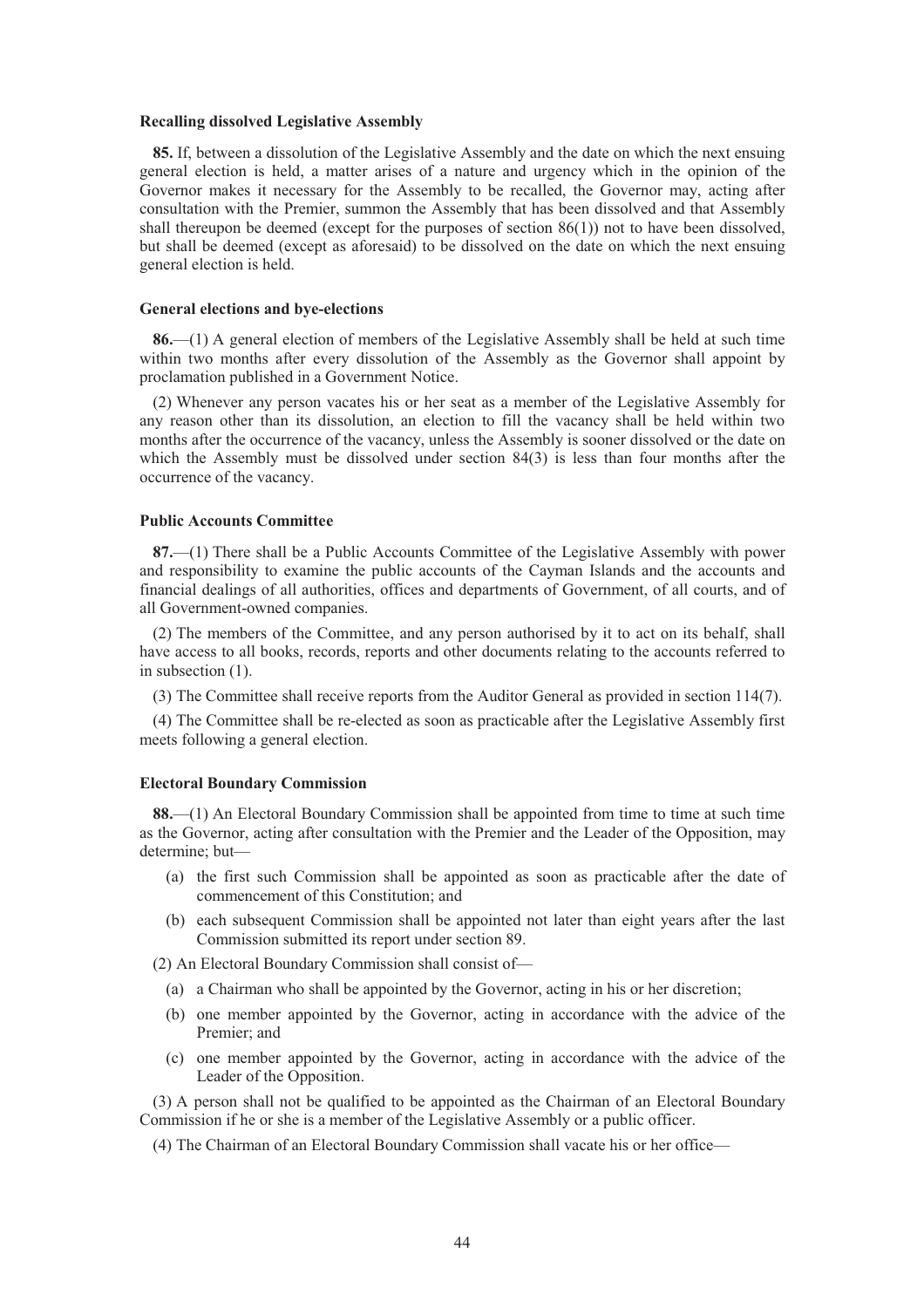- (a) on the day following the date of submission under section 89 of the report of the Commission;
- (b) if he or she becomes a member of the Legislative Assembly or a public officer; or
- (c) if the Governor, acting in his or her discretion, directs that he or she shall be removed from office for inability to discharge the functions of that office (whether arising from infirmity of body or mind or any other cause) or for misbehaviour.

(5) Any other member of an Electoral Boundary Commission shall vacate his or her office—

- (a) on the day following the date of submission under section 89 of the report of the Commission; or
- (b) if his or her appointment is revoked by the Governor, acting, in the case of a member appointed under subsection (2)(b), in accordance with the advice of the Premier or, in the case of a member appointed under subsection  $(2)(c)$ , in accordance with the advice of the Leader of the Opposition.

(6) An Electoral Boundary Commission may regulate its own procedure and, with the consent of the Governor, confer powers and impose duties on any public officer or on any authority of the Government for the purpose of the discharge of its functions.

(7) For the purpose of the discharge of its functions, an Electoral Boundary Commission shall invite views from members of the public and may seek such advice as it considers appropriate.

(8) An Electoral Boundary Commission may act notwithstanding any vacancy in its membership (including any vacancy not filled when appointments of members are first made) and its proceedings shall be valid even though some person who was not entitled to do so took part in them, but any decision of the Commission shall require the concurrence of not less than two members of the Commission.

(9) In the exercise of its functions under this Constitution, an Electoral Boundary Commission shall not be subject to the direction or control of any other person or authority.

#### **Review and alteration of electoral district boundaries**

**89.**—(1) An Electoral Boundary Commission shall, as soon as practicable after its appointment, review the boundaries of the electoral districts into which the Cayman Islands are divided and, taking into account the changes or proposed changes, if any, in the number of electoral districts or of elected members of the Legislative Assembly, shall submit a report to the Governor and the Legislative Assembly containing its recommendations for any changes in the number and boundaries of the electoral districts.

(2) In preparing its report under this section the Commission shall—

- (a) take no account of the racial distribution of electors within the Cayman Islands;
- (b) take into account the natural boundaries within the Cayman Islands;
- (c) have regard to existing electoral districts; and
- (d) subject to the foregoing provisions of this subsection, ensure that—
	- (i) so far as reasonably practicable, across all electoral districts there will be an equal ratio between the number of elected members of the Legislative Assembly representing each electoral district and the number of persons qualified to be registered as electors under section 90 in that district; but
	- (ii) Cayman Brac and Little Cayman shall (between these two islands) at all times return at least two members to the Legislative Assembly.

(3) As soon as may be after the Commission has submitted a report under subsection (1), the Premier shall lay before the Legislative Assembly for its approval the draft of an order by the Governor for giving effect, whether with or without modifications, to the recommendations contained in the report, and that draft may make provision for any matters which appear to the Premier to be incidental to or consequential upon the other provisions of the draft.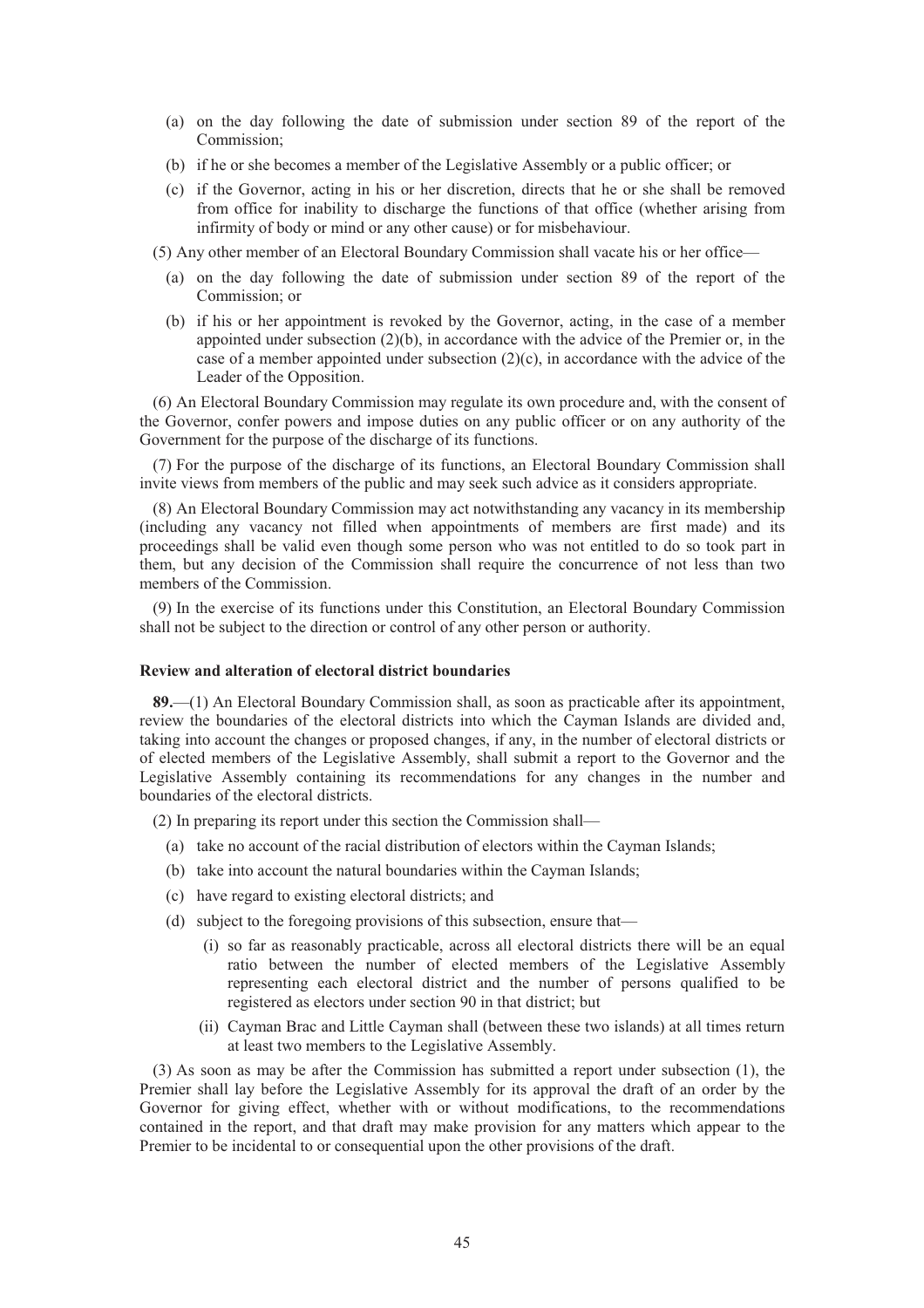(4) Where any draft order laid under this section would give effect to any such recommendations with modifications, the Premier shall lay before the Legislative Assembly together with the draft a statement of the reasons for the modifications.

(5) If the motion for the approval of any draft order laid under this section is rejected by the Legislative Assembly or is withdrawn by leave of the Assembly, an amended draft shall be laid without undue delay by the Premier before the Assembly.

(6) If any draft order laid under this section is approved by resolution of the Legislative Assembly, the Premier shall submit it to the Governor who shall make an order (which shall be published in a Government Notice) in terms of the draft; and that order shall come into force for the determination of the boundaries of the electoral districts to which it relates upon the next dissolution of the Assembly after it is made.

(7) The question of the validity of any order by the Governor purporting to be made under this section and reciting that a draft of the order has been approved by the Legislative Assembly shall not be inquired into in any court.

#### **Qualifications of electors**

**90.**—(1) Subject to section 91, a person shall be entitled to be registered as an elector in one electoral district only, but he or she shall not be entitled to be registered as an elector for elections to the Legislative Assembly unless—

- (a) he or she was, on the day immediately preceding the date of commencement of this Constitution, entitled to be registered as an elector; or
- (b) he or she—
	- (i) is a Caymanian; and
	- (ii) has attained the age of eighteen years; and
	- (iii) is resident in the Cayman Islands at the date of registration; and
	- (iv) has been resident in the Cayman Islands for a period or periods amounting to not less than two years out of the four years immediately preceding the date of registration; or
- (c) on the day of the issue of a writ ordering an election, he or she is otherwise qualified under paragraph (b) but has not attained the age of eighteen years, but he or she will attain that age on or before the polling day at the election.

(2) Any period of absence for any of the purposes specified in section 61(3) shall be disregarded in determining whether a person is or has been resident in the Cayman Islands for the purposes of this section.

#### **Disqualifications of electors**

**91.**—(1) A person shall not be entitled to be registered as an elector in any electoral district who—

- (a) subject to subsection (2), is serving a sentence of imprisonment (by whatever name called) exceeding twelve months imposed on him or her by a court in any country or substituted by competent authority for some other sentence imposed on him or her by such a court, or is under such a sentence of imprisonment the execution of which has been suspended;
- (b) is a person certified to be insane or otherwise adjudged to be of unsound mind under any law in force in the Cayman Islands; or
- (c) is disqualified for registration as an elector by any law in force in the Cayman Islands relating to offences connected with elections.

(2) For the purposes of subsection  $(1)(a)$ 

(a) where a person is serving two or more sentences of imprisonment that are required to be served consecutively he or she shall, throughout the whole time during which he or she so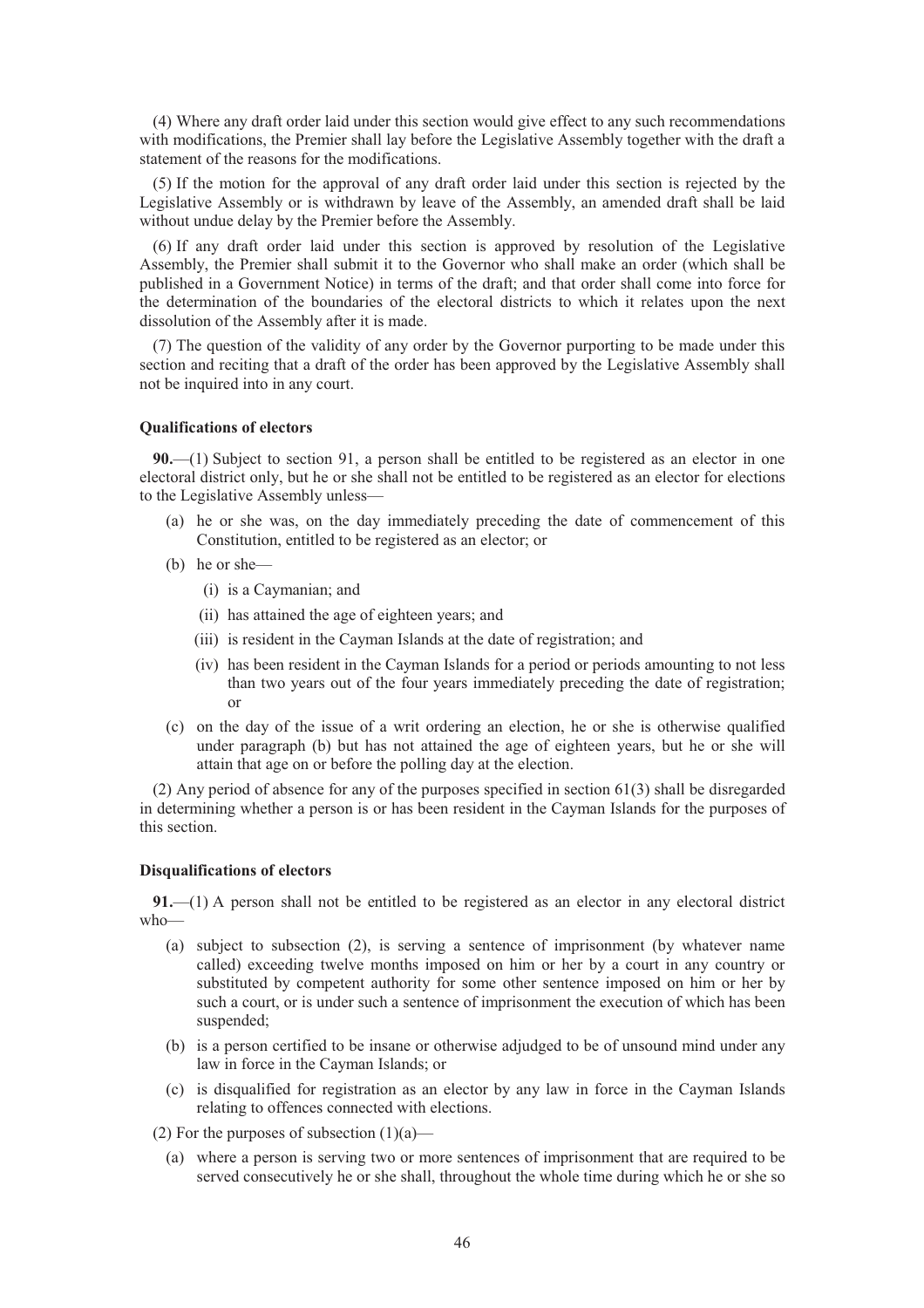serves, be regarded as serving a sentence exceeding twelve months if (but not unless) any one of those sentences exceeds that term;

- (b) no account shall be taken of a sentence of imprisonment imposed as an alternative to or in default of the payment of a fine; and
- (c) no account shall be taken of a sentence of imprisonment imposed by a court outside the Cayman Islands other than a sentence on conviction of an offence constituted by conduct which, if it occurred within the Cayman Islands, would constitute an offence punishable under the law of the Cayman Islands by imprisonment of twelve months or any greater punishment.

#### **Right to vote at elections**

**92.**—(1) Any person who is registered as an elector in an electoral district shall, while so registered, be entitled to vote at any election in that district for an elected member of the Legislative Assembly, unless he or she is prohibited from so voting by any law in force in the Cayman Islands—

- (a) because he or she is a returning officer; or
- (b) because he or she has been concerned in any offence connected with elections.

(2) No person shall vote at any election in any electoral district who—

- (a) is not registered as an elector in that district;
- (b) has voted in another electoral district at the same election; or
- (c) is for any reason unable to attend to vote in person (except so far as it may be provided by law that such persons may vote).

#### **Law as to elections**

**93.** Subject to this Constitution, a law enacted by the Legislature may provide for the election of members of the Legislative Assembly, including (without prejudice to the generality of the foregoing power) the following matters—

- (a) the registration of electors;
- (b) the ascertainment of the qualifications of electors and of candidates for election;
- (c) the division of the Cayman Islands into electoral districts for the purpose of elections;
- (d) the holding of elections;
- (e) the determination of any question whether any person has been validly elected as a member of the Assembly or whether the seat of any elected member in the Assembly has become vacant;
- (f) the definition and trial of offences connected with elections and the imposition of penalties for them, including the disqualification for membership of the Assembly, or for registration as an elector, or for voting at elections, of any person concerned in any such offence; and
- (g) the disqualification for election as members of the Assembly of persons holding or acting in any office the functions of which involve any responsibility for, or in connection with, the conduct of any election or the compilation or revision of any electoral register.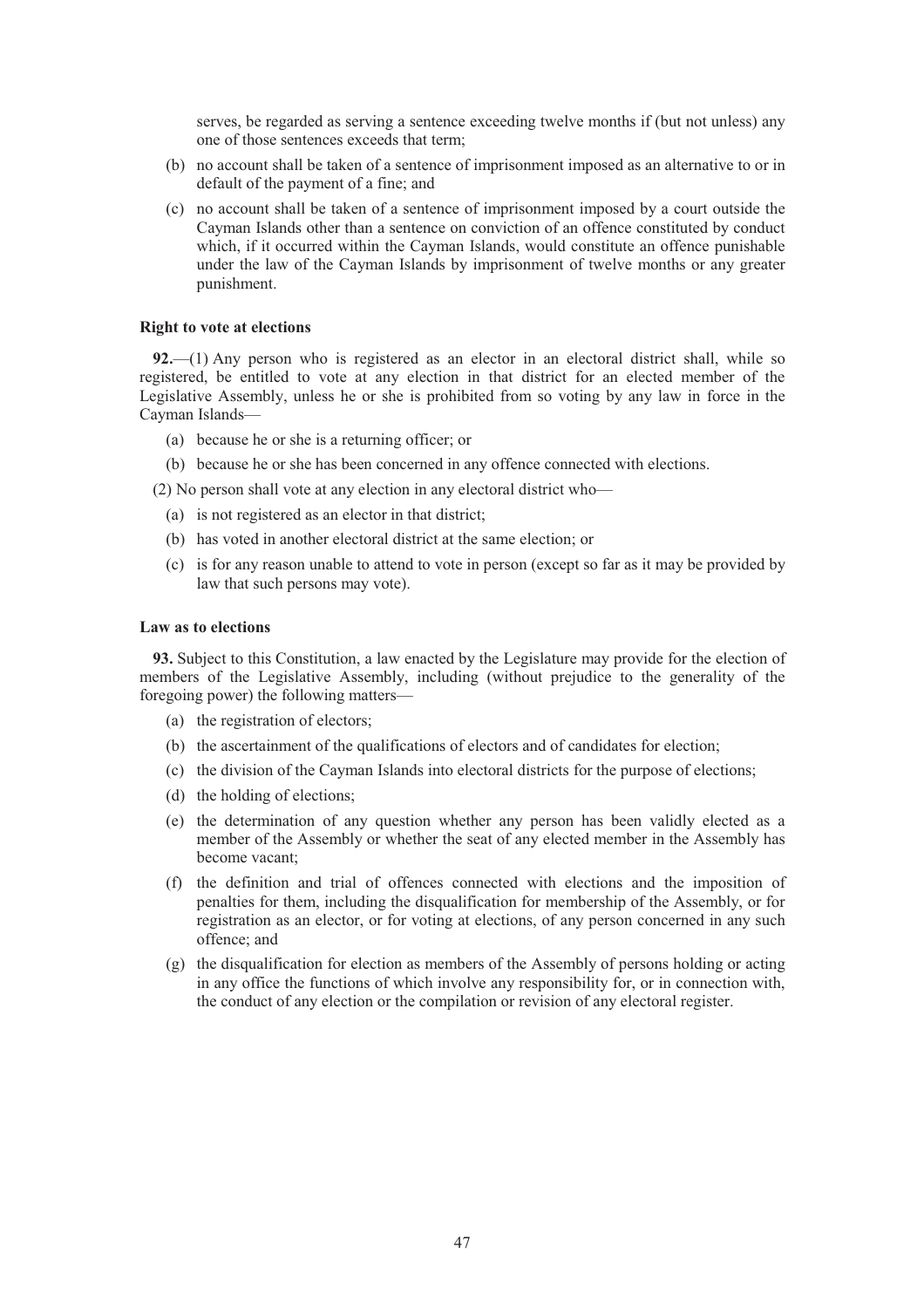## PART V

#### THE JUDICATURE

#### The Grand Court

#### **Constitution and jurisdiction of the Grand Court**

**94.**—(1) There shall be a Grand Court for the Cayman Islands which shall be a superior Court of Record and shall have such jurisdiction and powers as may be conferred on it by this Constitution and any other law.

(2) The Court shall have and use a seal bearing the style of the Court and a device approved by the Chief Instice.

#### **Composition of the Grand Court**

**95.**—(1) The judges of the Grand Court shall be a Chief Justice and such number of other judges (if any) as may be prescribed by a law made under this Constitution; but the office of a judge shall not, without his or her consent, be abolished during his or her continuance in office.

(2) The judges of the Grand Court shall be persons holding such qualifications for appointment as a judge of the Grand Court as may be prescribed by a law enacted by the Legislature; but a person who has been appointed as a judge of the Grand Court may continue in office notwithstanding any subsequent variation in the qualifications so prescribed.

(3) All the judges of the Grand Court, including the Chief Justice, shall be appointed by the Governor by instrument under the public seal in accordance with section 106.

(4) It shall be lawful for a person qualified for appointment as a judge of the Grand Court to be so appointed (regardless of his or her age) for such term as may be specified in the instrument of appointment, and section 96 shall have effect in relation to any person so appointed as if he or she would attain the retiring age applicable to that office on the day on which the specified term expires.

(5) The emoluments and allowances of a judge of the Grand Court shall be prescribed by law and shall be charged on the revenues of the Cayman Islands, and the emoluments and allowances of a judge shall not, without his or her consent, be reduced during his or her continuance in office.

(6) The Chief Justice shall be the head of the judiciary of the Cayman Islands.

(7) The Chief Justice shall have responsibility for and management of all matters arising in judicature, including responsibility—

- (a) for representing the views of the judiciary to the Government and the Legislative Assembly, including, where appropriate, through the Attorney General;
- (b) for the maintenance of appropriate arrangements for the welfare, training and guidance of the judiciary within available resources;
- (c) subject to paragraph (d), for the maintenance of appropriate arrangements for the deployment of the judiciary and the allocation of work within courts;
- (d) after consultation with the President of the Court of Appeal who shall be responsible for the allocation of work within the Court of Appeal, for the maintenance of appropriate arrangements for the work of that court.

#### **Tenure of office of judges of the Grand Court**

**96.**—(1) Subject to this section and section 95(4), a judge of the Grand Court shall vacate his or her office when he or she attains the age of 65 years; but—

(a) the Governor may permit a judge who attains the age of 65 years to continue in office until he or she has attained such later age, not exceeding the age of 70 years, as may have been agreed between that judge and the Governor following the recommendation of the Judicial and Legal Services Commission;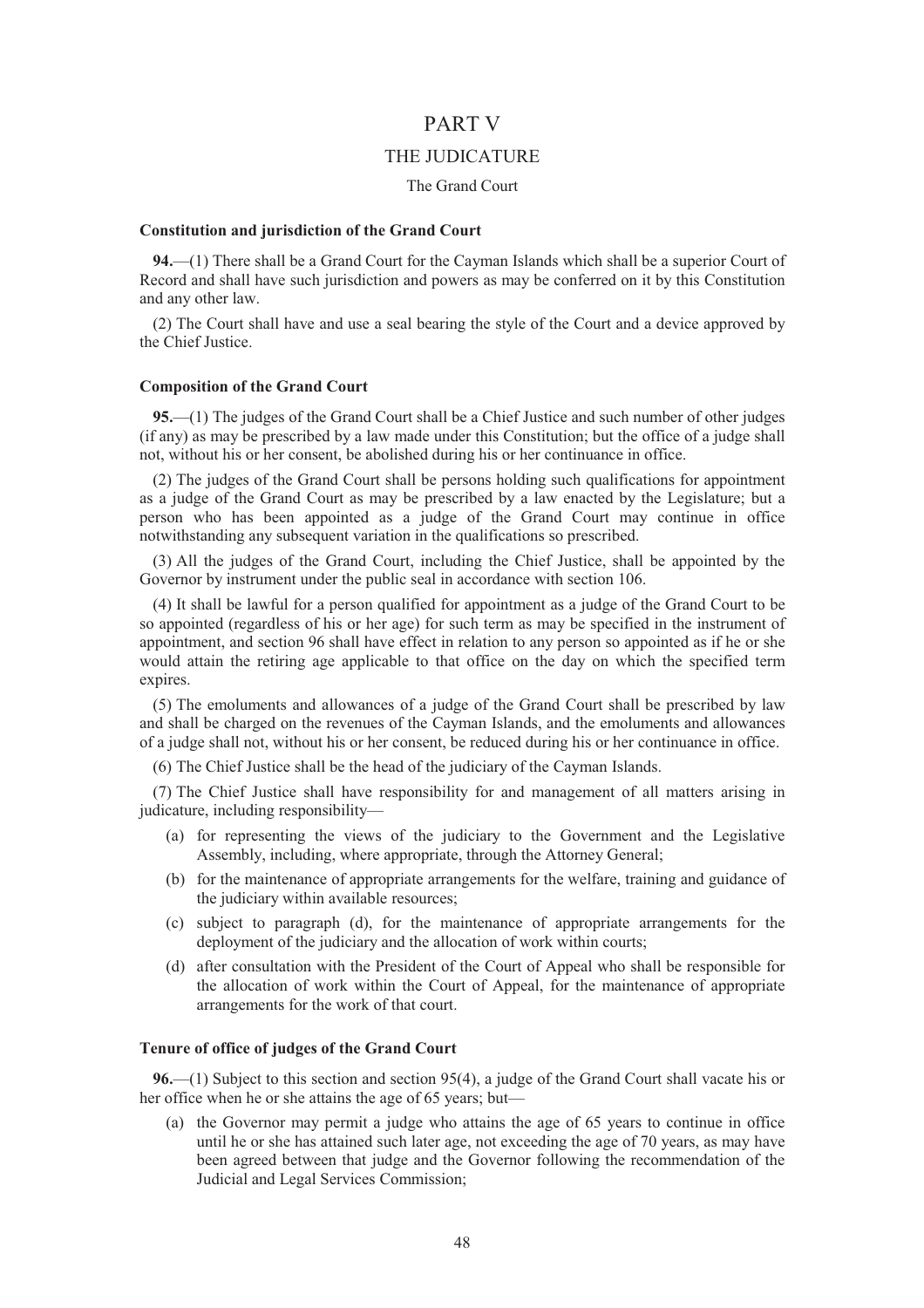(b) a judge who has attained the age at which he or she would otherwise vacate office under this subsection may continue in office for such period as may be necessary to enable him or her to deliver judgment or to do any other thing in relation to any proceeding commenced before him or her before he or she attained that age.

(2) A judge of the Grand Court may be removed from office only for inability to discharge the functions of his or her office (whether arising from infirmity of body or mind or any other cause) or for misbehaviour, and shall not be so removed except in accordance with subsection (3).

(3) A judge of the Grand Court shall be removed from office by the Governor by instrument under the public seal if the question of the removal of that judge from office has, at the request of the Governor made in pursuance of subsection (4), been referred by Her Majesty to the Judicial Committee of Her Majesty's Privy Council under section 4 of the Judicial Committee Act 1833(**a**) or any other enactment enabling Her Majesty in that behalf, and the Judicial Committee has advised Her Majesty that the judge ought to be removed from office for inability as aforesaid or misbehaviour.

(4) If the Governor considers that the question of removing a judge of the Grand Court from office for inability as aforesaid or misbehaviour ought to be investigated, then—

- (a) the Governor shall refer the matter to the Judicial and Legal Services Commission;
- (b) the Judicial and Legal Services Commission shall inquire into the matter and report on the facts of it to the Governor and advise the Governor whether he or she should request that the question of the removal of that judge should be referred by Her Majesty to the Judicial Committee; and
- (c) if the Judicial and Legal Services Commission so advises, the Governor shall request that the question should be referred accordingly.

(5) The Commissions of Inquiry Law as in force on the date of commencement of this Constitution shall, subject to this section, apply as nearly as may be in relation to the Judicial and Legal Services Commission conducting inquiries under subsection (4) or, as the context may require, to the members of that Commission as it applies in relation to Commissions or Commissioners appointed under that Law.

(6) If the question of removing a judge of the Grand Court from office has been referred to the Judicial and Legal Services Commission under subsection (4), the Governor may suspend the judge from performing the functions of his or her office, and any such suspension may at any time be revoked by the Governor, and shall in any case cease to have effect—

- (a) if the Judicial and Legal Services Commission advises the Governor that he or she should not request that the question of the removal of the judge be referred by Her Majesty to the Judicial Committee; or
- (b) if the Judicial Committee advises Her Majesty that the judge ought not to be removed from office.

(7) The powers conferred on the Governor by this section shall be exercised by the Governor acting in his or her discretion.

#### **Acting judges of the Grand Court**

**97.**—(1) If the office of Chief Justice is vacant, or if the holder of it is for any reason unable to perform the functions of that office, then, until some other person has been appointed to, and has assumed the functions of, that office, or until the holder of that office has resumed those functions, as the case may be, such one of the other judges of the Grand Court or such other person qualified for appointment as a judge of the Grand Court as the Governor, acting in accordance with section 106, may appoint for that purpose shall act in that office.

(2) If the office of a judge of the Grand Court other than the Chief Justice is vacant, or if any such judge is acting as Chief Justice or is for any reason unable to perform the functions of his or

 $\overline{a}$ 

<sup>(</sup>**a**) 1833 c.41.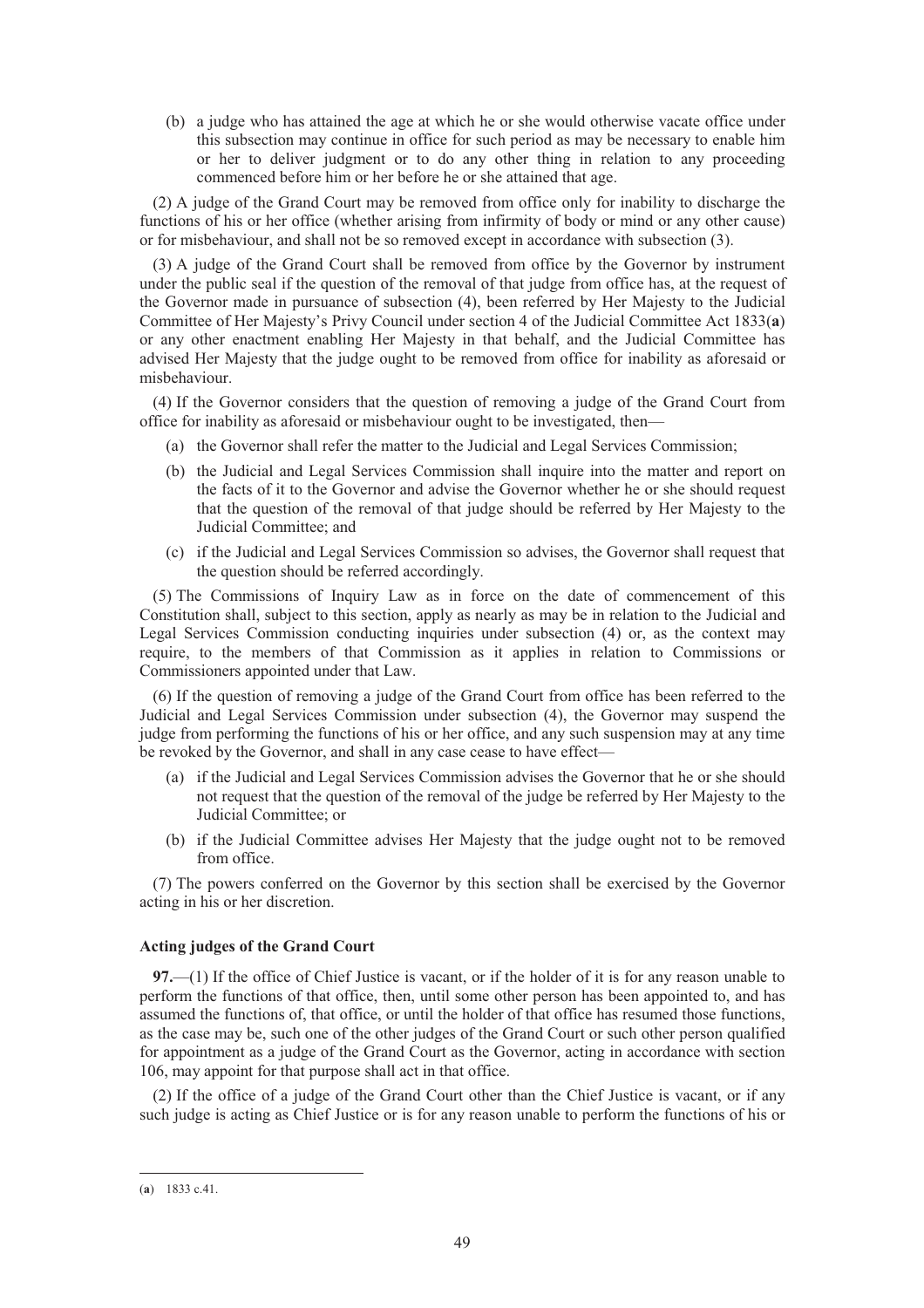her office, the Governor, acting in accordance with section 106, may appoint a person qualified for appointment as a judge of the Grand Court to act as such a judge.

(3) A person may be appointed under subsection (1) or (2) even though he or she has attained the age of 65 years.

(4) Any person appointed under this section to act as a judge of the Grand Court shall, unless he or she is removed from office under section 96, continue so to act for the period of his or her appointment or, if no such period is specified, until his or her appointment is revoked by the Governor, acting in his or her discretion; but a person whose appointment so to act has expired or been revoked may, with the permission of the Governor, acting in his or her discretion, continue so to act for such period as may be necessary to enable him or her to deliver judgment or to do any other thing in relation to any proceeding previously commenced before him or her.

#### **Oaths to be taken by judges of the Grand Court**

**98.** Before assuming the functions of his or her office, every judge of the Grand Court shall make and subscribe before the Governor, or some other person authorised for that purpose by the Governor, acting in his or her discretion, oaths of allegiance and for the due execution of judicial office in the forms set out in the Schedule to this Constitution.

#### The Court of Appeal

#### **Constitution and jurisdiction of the Court of Appeal**

**99.**—(1) There shall be a Court of Appeal for the Cayman Islands which shall be a superior Court of Record and shall have jurisdiction and powers to hear and determine such appeals from the Grand Court as may be prescribed by this Constitution or any other law.

(2) The Court of Appeal shall, subject to this Constitution and any other law, have all the powers and jurisdiction that are possessed by the Grand Court under any law in force in the Cayman Islands; and decisions of the Court of Appeal in respect of any appeal from the Grand Court shall, subject as aforesaid, be enforced in the Cayman Islands in the same way as decisions of that Court.

(3) Subsection (1) shall not apply to appeals relating to any matter in respect of which this Constitution or any other law provides that the decision of the Grand Court is to be final.

(4) The Court of Appeal shall have and use a seal bearing the style of the Court and a device approved by the President.

#### **Composition of the Court of Appeal**

**100.**—(1) The judges of the Court of Appeal shall be a President and not less than two Justices of Appeal.

(2) The judges of the Court of Appeal shall be appointed by the Governor by instrument under the public seal in accordance with section 106; but the office of a judge shall not, without his or her consent, be abolished during his or her continuance in office.

(3) A person shall be qualified to be appointed as a judge of the Court of Appeal if, and shall not be qualified to be so appointed unless, he or she holds or has held high judicial office.

(4) A judge of the Grand Court may exercise any of the powers of a single judge of the Court of Appeal to such extent as a law enacted by the Legislature may prescribe.

#### **Tenure of office of judges of the Court of Appeal**

**101.**—(1) The judges of the Court of Appeal shall be appointed for such period as may be specified in their respective instruments of appointment; but a person whose appointment as a judge of the Court of Appeal has expired may, with the permission of the Governor, acting in his or her discretion, continue in office for such period as may be necessary to enable him or her to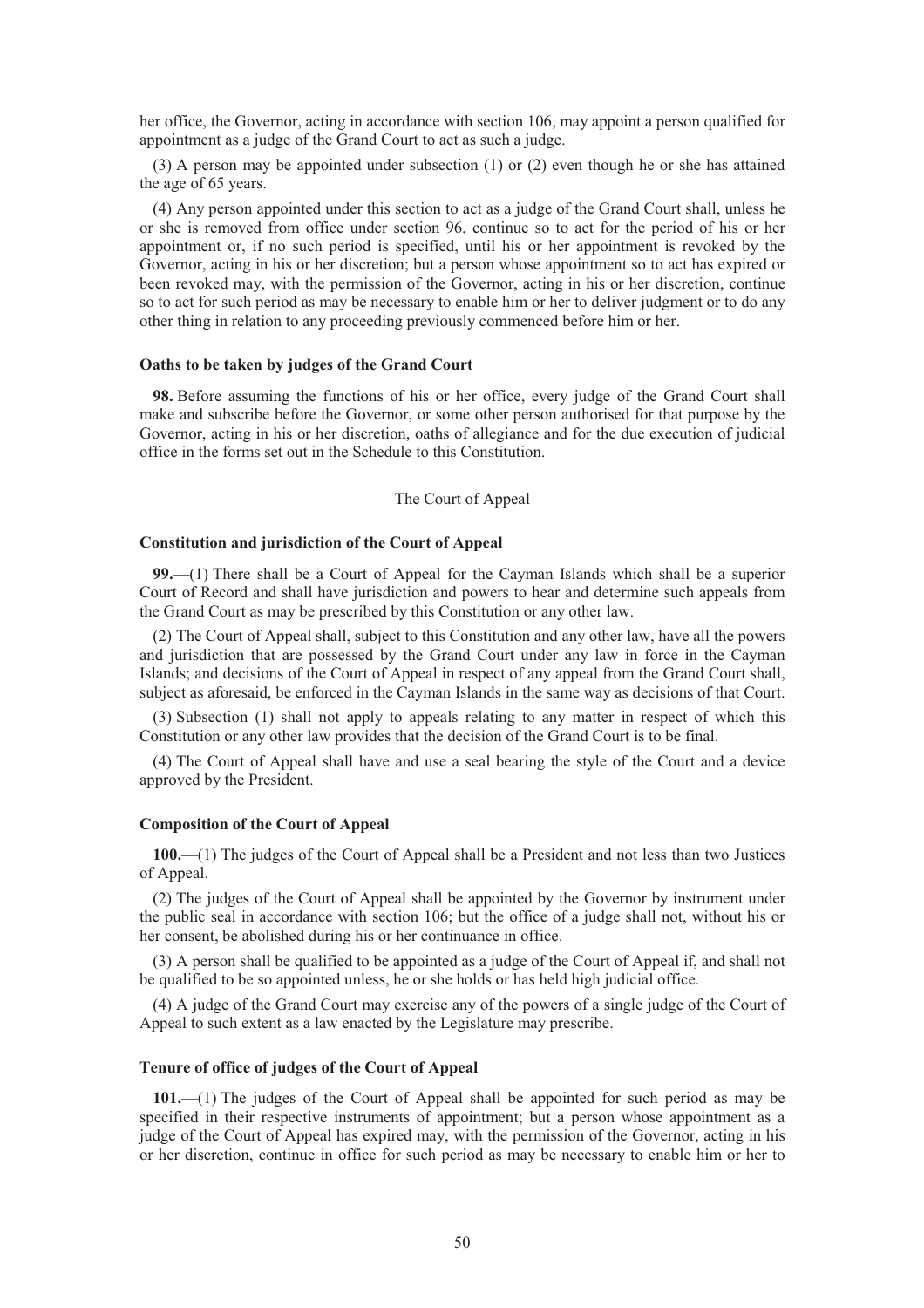deliver judgment or to do any other thing in relation to any proceeding previously commenced before him or her.

(2) A judge of the Court of Appeal may be removed from office only for inability to discharge the functions of his or her office (whether arising from infirmity of body or mind or any other cause) or for misbehaviour, and shall not be so removed except in accordance with subsection (3).

(3) A judge of the Court of Appeal shall be removed from office by the Governor by instrument under the public seal if the question of the removal of that judge from office has, at the request of the Governor made in pursuance of subsection (4), been referred by Her Majesty to the Judicial Committee of Her Majesty's Privy Council under section 4 of the Judicial Committee Act 1833 or any other enactment enabling Her Majesty in that behalf, and the Judicial Committee has advised Her Majesty that the judge ought to be removed from office for inability as aforesaid or misbehaviour.

(4) If the Governor considers that the question of removing a judge of the Court of Appeal from office for inability as aforesaid or misbehaviour ought to be investigated, then—

- (a) the Governor shall refer the matter to the Judicial and Legal Services Commission;
- (b) the Judicial and Legal Services Commission shall inquire into the matter and report on the facts of it to the Governor and advise the Governor whether he or she should request that the question of the removal of that judge should be referred by Her Majesty to the Judicial Committee; and
- (c) if the Judicial and Legal Services Commission so advises, the Governor shall request that the question should be referred accordingly.

(5) The Commissions of Inquiry Law as in force on the date of commencement of this Constitution shall, subject to this section, apply as nearly as may be in relation to the Judicial and Legal Services Commission conducting inquiries under subsection (4) or, as the context may require, to the members of that Commission as it applies to Commissions or Commissioners appointed under that Law.

(6) If the question of removing a judge of the Court of Appeal from office has been referred to the Judicial and Legal Services Commission under subsection (4), the Governor may suspend the judge from performing the functions of his or her office, and any such suspension may at any time be revoked by the Governor, and shall in any case cease to have effect—

- (a) if the Judicial and Legal Services Commission advises the Governor that he or she should not request that the question of the removal of the judge from office should be referred by Her Majesty to the Judicial Committee; or
- (b) if the Judicial Committee advises Her Majesty that the judge ought not to be removed from office.

(7) The powers conferred on the Governor by this section shall be exercised by the Governor acting in his or her discretion.

#### **Acting judges of the Court of Appeal**

**102.**—(1) If the office of the President of the Court of Appeal is vacant, or if the holder of it is for any reason unable to perform the functions of that office, then, until some other person has been appointed to, and has assumed the functions of, that office or until the holder of it has resumed those functions, as the case may be, such one of the Justices of Appeal or such other person qualified for appointment as a judge of the Court of Appeal as the Governor, acting in accordance with section 106, may appoint for that purpose shall act in the office of the President.

(2) If the office of a Justice of Appeal is vacant, or if any Justice of Appeal is acting as the President or is for any reason unable to perform the functions of his or her office, the Governor, acting in accordance with section 106, may appoint a person qualified for appointment as a judge of the Court of Appeal to act as a Justice of Appeal.

(3) Any person appointed under this section to act as a Justice of Appeal shall, unless he or she is removed from office under section 101, continue so to act for the period of his or her appointment or, if no such period is specified, until his or her appointment is revoked by the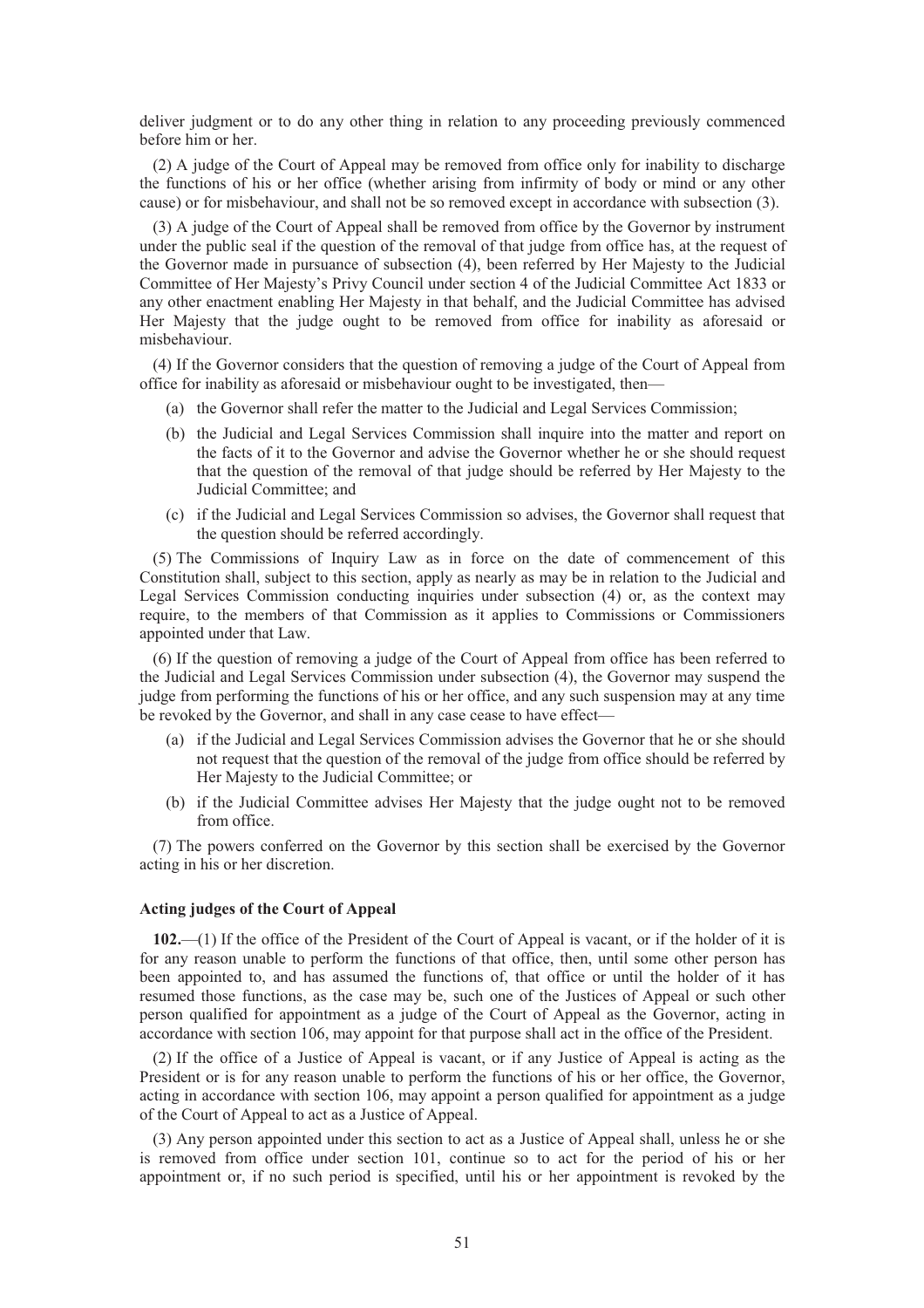Governor, acting in his or her discretion; but a person whose appointment so to act has expired or been revoked may, with the permission of the Governor, acting in his or her discretion, continue so to act for such period as may be necessary to enable him or her to deliver judgment or to do any other thing in relation to any proceeding previously commenced before him or her.

#### **Oaths to be taken by judges of the Court of Appeal**

**103.** Before assuming the functions of his or her office every judge of the Court of Appeal shall make and subscribe before the Governor, or some other person authorised for that purpose by the Governor, acting in his or her discretion, oaths of allegiance and for the due execution of judicial office in the forms set out in the Schedule to this Constitution.

#### Other matters

#### **Subordinate courts**

**104.**—(1) A law enacted by the Legislature may establish courts subordinate to the Grand Court.

(2) The Grand Court shall have jurisdiction to supervise the proceedings before any subordinate court and may make such orders, issue such process and give such directions as it may consider appropriate for the purpose of ensuring that justice is duly administered by any such courts.

#### **Judicial and Legal Services Commission**

**105.**—(1) There shall be in and for the Cayman Islands a Judicial and Legal Services Commission which shall consist of—

- (a) a Chairman and one other member, neither of whom shall be a lawyer, appointed by the Governor, acting after consultation with the Premier and the Leader of the Opposition;
- (b) the President of the Court of Appeal, *ex officio*;
- (c) a person appointed by the Governor, acting in his or her discretion, who holds or has held high judicial office in the Cayman Islands and has recent personal knowledge of the courts in the Cayman Islands;
- (d) two persons appointed by the Governor, acting in his or her discretion, who hold or have held high judicial office in a Commonwealth country or Ireland, but do not currently hold such office in the Cayman Islands; and
- (e) two attorneys-at-law qualified to practise in the Cayman Islands, one with experience in Government service and one with experience in private practice, appointed by the Governor, acting after consultation with representatives of legal professional organisations in the Cayman Islands and, where appropriate, the Attorney General.

(2) No person shall be qualified to be appointed to the Judicial and Legal Services Commission if he or she is a member of, or a candidate for election to, the Legislative Assembly or (except for appointment under subsection  $(1)(e)$ ) holds or is acting in any public office.

(3) The office of a member of the Judicial and Legal Services Commission shall become vacant—

- (a) at the expiration of five years from the date of his or her appointment or such earlier time as may be specified in the instrument by which he or she was appointed;
- (b) if he or she resigns office by writing under his or her hand addressed to the Governor;
- (c) if he or she becomes a member of, or a candidate for election to, the Legislative Assembly, or (except for a member appointed under subsection  $(1)(e)$ ) is appointed to or to act in any public office; or
- (d) if the Governor, acting in his or her discretion, directs that he or she shall be removed from office for inability to discharge the functions of that office (whether arising from infirmity of body or mind or any other cause) or for misbehaviour.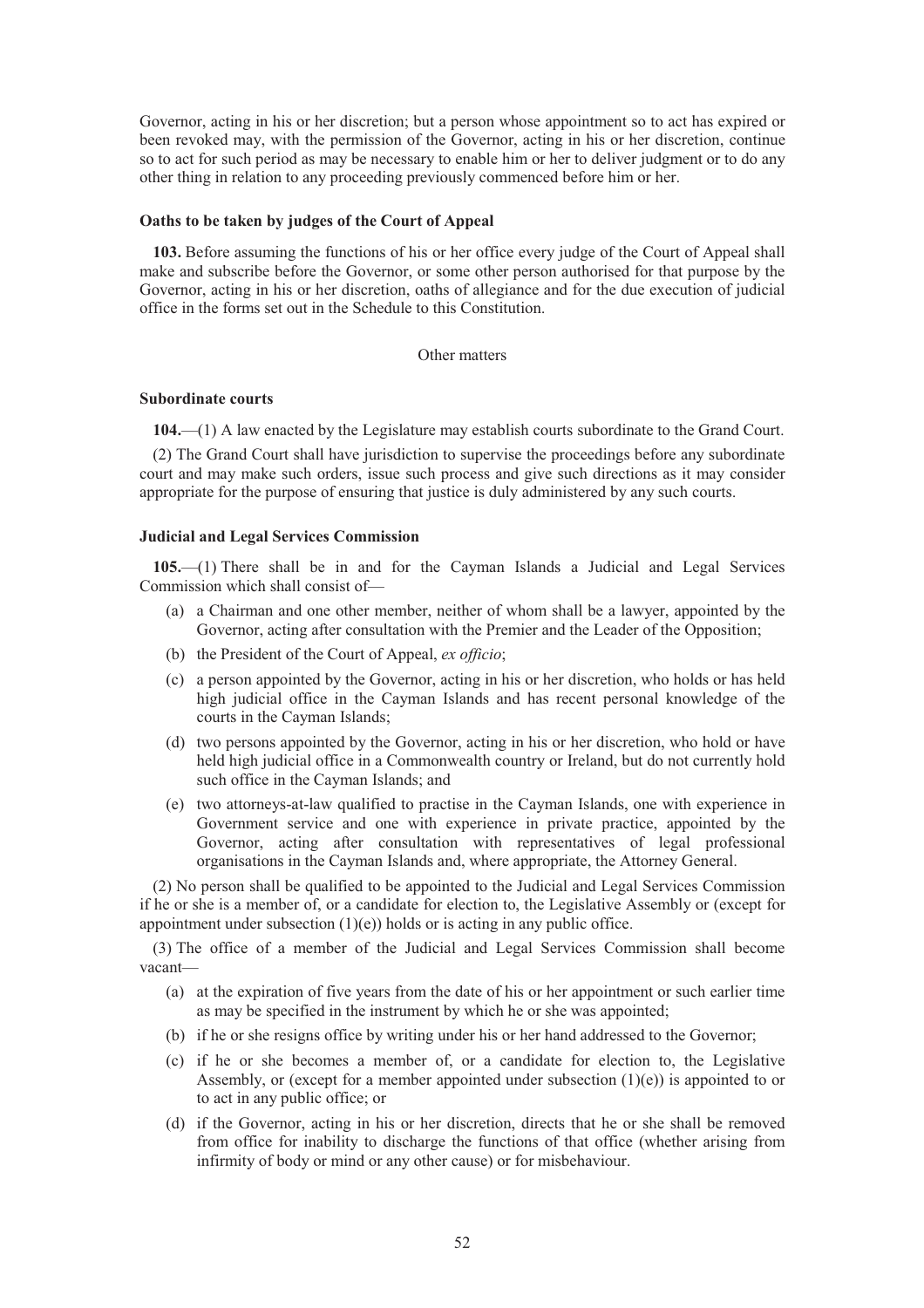(4) If the office of a member of the Judicial and Legal Services Commission becomes vacant or if such a member is for any reason unable to perform the functions of that office, the Governor, acting in accordance with subsection (1) for the appointment of that member, may appoint another suitably qualified person to that office for the unexpired term of the previous holder of the office or until the holder of the office is able to resume his or her functions.

(5) Any decision of the Judicial and Legal Services Commission shall require the concurrence of not less than five members of the Commission, and the Commission shall take its decisions in such form and manner as it may determine; but any decision relating to the appointment of the President of the Court of Appeal or the Chief Justice shall require the concurrence of at least two members of the Commission who have judicial experience.

(6) In the exercise of their functions, the Judicial and Legal Services Commission and its members shall not be subject to the direction or control of any other person or authority.

(7) The Judicial and Legal Services Commission may regulate its own procedure, which may include meeting by teleconference or other electronic means of communication.

#### **Functions of Judicial and Legal Services Commission**

**106.**—(1) Power to make appointments to the offices to which this section applies, and to remove and to exercise disciplinary control over persons holding or acting in such offices, shall vest in the Governor, acting in accordance with the advice of the Judicial and Legal Services Commission; but the Governor, acting in his or her discretion, may act otherwise than in accordance with that advice if he or she determines that compliance with that advice would prejudice Her Majesty's service.

(2) Before exercising the powers vested in the Governor by subsection (1) the Governor may, acting in his or her discretion, once refer the advice of the Judicial and Legal Services Commission back to the Commission for reconsideration by it.

(3) If the Judicial and Legal Services Commission, having reconsidered its original advice under subsection (2), substitutes for it different advice, subsection (2) shall apply to that different advice as it applies to the original advice.

(4) This section applies to the offices of—

- (a) Chief Justice and other judge of the Grand Court;
- (b) President of the Court of Appeal and other judge of the Court of Appeal;
- (c) Attorney General;
- (d) Director of Public Prosecutions;
- (e) Magistrate;
- (f) such other offices in the public service, for appointment to which persons are required to possess legal qualifications, as may be prescribed by any law enacted by the Legislature.

(5) No member of the Judicial and Legal Services Commission shall participate in any proceedings of the Commission which affect him or her personally.

(6) In cases where the Judicial and Legal Services Commission conducts an inquiry under section 96(4) or 101(4), the President of the Court of Appeal and any current judge of the Grand Court who is a member of the Commission shall not participate in that inquiry other than as a witness.

(7) A person holding the office of Attorney General, Director of Public Prosecutions or Magistrate may only be removed from office for inability to discharge the functions of his or her office (whether arising from infirmity of body or mind or any other cause) or for misbehaviour.

(8) Where the issue of the removal from office of any person holding one of the offices mentioned in subsection  $(4)(c)$ ,  $(d)$ ,  $(e)$  or  $(f)$  has been referred to the Judicial and Legal Services Commission, the Governor may, acting after consultation with the Commission, suspend that person from performing the functions of his or her office pending the outcome of the referral.

(9) Any suspension, removal or disciplinary action taken under this section shall be carried out in accordance with the highest appropriate standards of procedural fairness.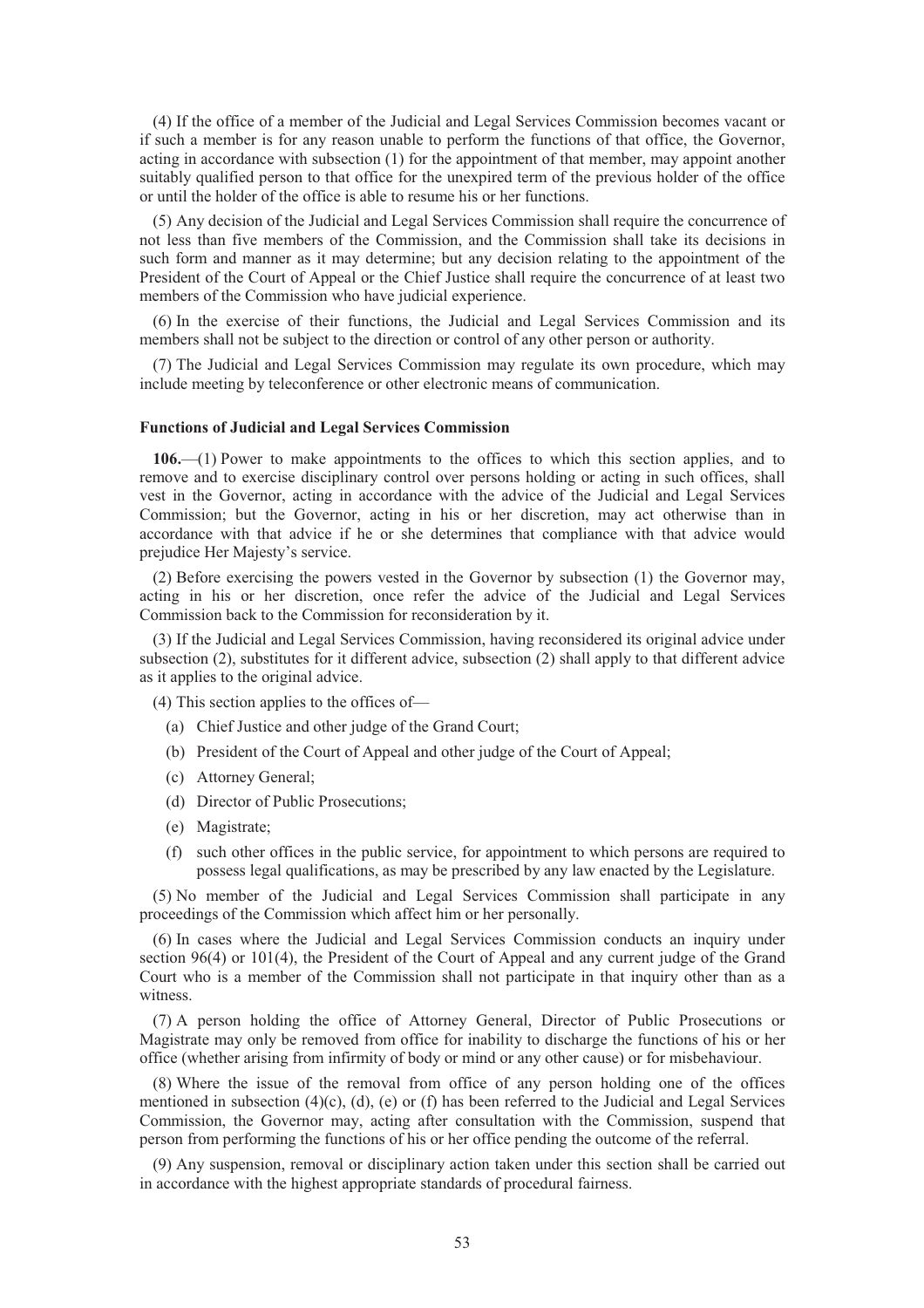(10) The Judicial and Legal Services Commission shall—

- (a) draw up a code of conduct for the judiciary and a procedure for dealing with complaints; and
- (b) have such other functions as may be conferred on it by a law enacted by the Legislature.
- (11) Subject to subsection (6), this section is without prejudice to sections 96 and 101.

#### **Judicial administration**

**107.** The Legislature and the Cabinet shall uphold the rule of law and judicial independence, and shall ensure that adequate funds are provided to support the judicial administration in the Cayman Islands.

## PART VI

## THE PUBLIC SERVICE

#### **Overriding duty of public officers**

**108.** Subject to this Constitution, all public officers must—

- (a) act in accordance with the best interests of the Cayman Islands and not in their own private interests; and
- (b) implement Government policy to the best of their ability and in accordance with the directions given to them by the Cabinet or other responsible person or authority.

#### **Appointment, etc., of public officers**

**109.**—(1) Power to make appointments to public offices, and to transfer, remove or exercise disciplinary control over persons holding or acting in such offices, is, subject to this Constitution, vested in the Governor acting in his or her discretion.

(2) Subject to subsections (3) and (4), the Governor, acting in his or her discretion, may by regulations delegate, to such extent and subject to such conditions as may be specified in the regulations, the powers vested in him or her by subsection (1) to such public officers as may be specified.

(3) Subject to subsection (4), a law enacted by the Legislature may provide for the powers vested in the Governor by subsection (1) to be exercised by public officers subordinate to the Governor, and may enable the Governor to delegate those powers to such public officers in his or her discretion.

(4) No regulations made under subsection (2) shall delegate any powers vested in the Governor in relation to the offices of Financial Secretary, Commissioner of Police, Auditor General, Information Commissioner, Complaints Commissioner or to any office to which section 106 applies, and no law enacted by the Legislature may provide for any person or authority other than the Governor to exercise those powers.

#### **Applicability of pensions law**

**110.**—(1) The law applicable to the grant and payment to any officer, or to his or her widow or widower, children, dependants or personal representatives, of any pension, gratuity or other like allowance (in this section referred to as "an award") in respect of the service of that officer in a public office shall be that in force on the relevant day or any later law not less favourable to the person concerned.

(2) For the purposes of this section the relevant day is—

(a) in relation to an award granted before the appointed day, the day on which the award was granted;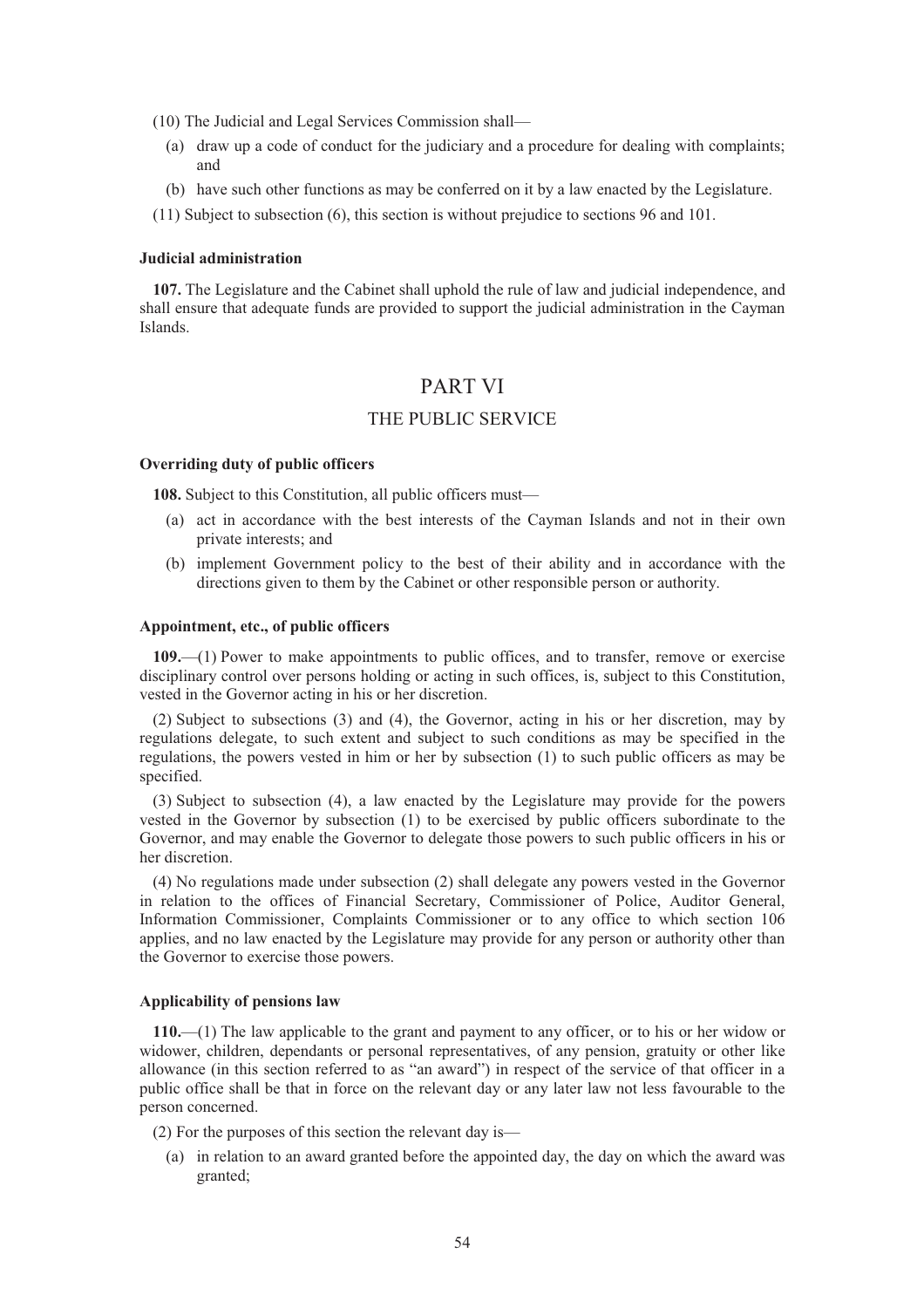- (b) in relation to an award granted or to be granted on or after the appointed day to or in respect of a person who was a public officer before that day, the day immediately before that day;
- (c) in relation to an award granted or to be granted to or in respect of a person who first becomes a public officer on or after the appointed day, the day on which he or she becomes a public officer.
- (3) In subsection (2) "the appointed day" means the date of commencement of this Constitution.

(4) For the purposes of this section, insofar as the law applicable to an award depends on the option of the person to or in respect of whom it is granted or to be granted, the law for which he or she opts shall be taken to be more favourable to him or her than any other law for which he or she might have opted.

(5) Where any sum is required for the payment of an award and no, or insufficient, provision has been made for it under a law made by the Legislature, that sum shall be charged on and paid out of the revenues of the Cayman Islands.

## PART VII

#### FINANCE

#### **Revenue and Expenditure**

**111.**—(1) The Legislature shall have the authority to levy or change the rates of revenue unless otherwise provided by law.

(2) All Government expenses, assets and the incurrence of liabilities shall require appropriation by the Legislature, unless otherwise provided by law.

(3) A law enacted by the Legislature shall govern the operation of the Government's financial system and processes.

#### **Reporting**

**112.**—(1) At least one report annually shall be made to the Legislative Assembly on the Government's financial performance and fiscal position.

(2) The content, timing and process for financial reporting and the agencies that are to report to the Legislative Assembly shall be prescribed by law.

#### **Public debt**

**113.**—(1) Total Government borrowing shall not exceed an amount for which the sum of—

- (a) total interest payments;
- (b) total other debt servicing expenses, including arrangement fees and sinking fund expenses; and
- (c) total principal or amortised debt repayments,

for a financial year is more than a percentage of Government revenue set out in law and agreed with a Secretary of State (calculated using generally accepted accounting practice) for that financial year.

(2) Subject to this Constitution, a law enacted by the Legislature may provide for a higher percentage for a limited period where a matter arises of a nature or urgency which in the opinion of the Cabinet makes it necessary to do so.

(3) For the purposes of this section, "Government borrowing" means borrowing in the name of the Government regardless of whether repayments are made directly by the Government or by a public or governmental body (including any statutory body, company or association).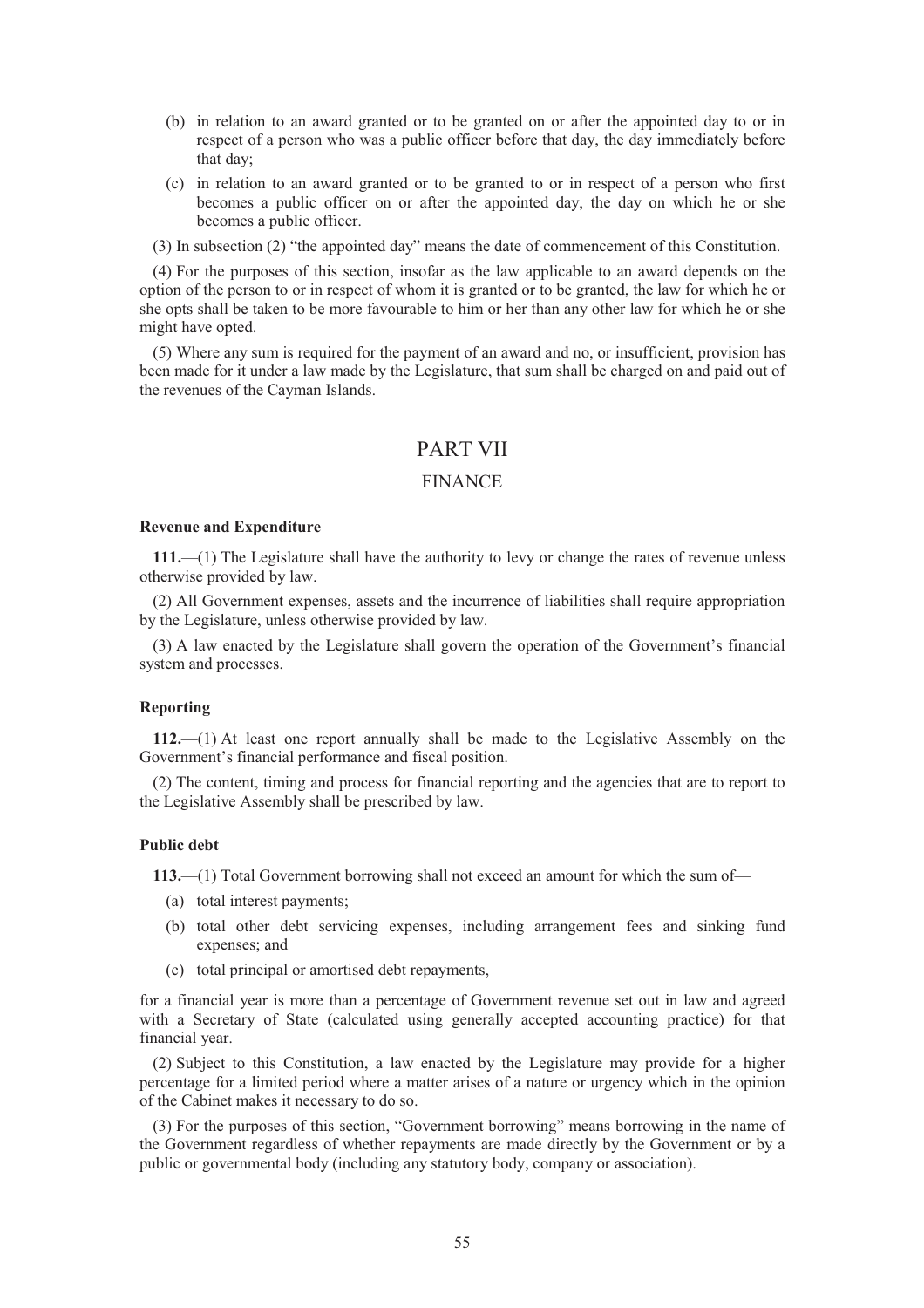#### **Auditor General**

**114.**—(1) There shall be an Auditor General whose office shall be a public office, and power to make appointments to the office of Auditor General, and to remove or exercise disciplinary control over any person holding or acting in that office, is vested in the Governor, acting in his or her discretion.

(2) The Auditor General may be removed from office only for inability to discharge the functions of his or her office (whether arising from infirmity of body or mind or any other cause) or for misbehaviour.

(3) The Auditor General shall have the power and responsibility to audit the public accounts of the Cayman Islands and the accounts and financial dealings of all authorities, offices and departments of Government and of all courts, and the power to undertake value for money investigations in respect of the activities of such authorities, offices and departments.

(4) The Auditor General, and any person authorised by him or her to act on his or her behalf, shall have access to all books, records, reports and other documents relating to the accounts referred to in subsection (3).

(5) The functions of the Auditor General and the accountability of that post and the Audit Office shall be further prescribed by law.

(6) In the exercise of his or her functions, the Auditor General (and any person acting on his or her behalf in the exercise of those functions) shall not be subject to the direction or control of any other person or authority, save that the Auditor General is answerable to the Public Accounts Committee of the Legislative Assembly and must attend upon the Committee at its request.

(7) The Auditor General shall submit reports on his or her activities to the Public Accounts Committee of the Legislative Assembly at least twice every year and as requested by the Committee.

#### **Financial Secretary**

**115.** There shall be a Financial Secretary who shall be the principal adviser to the Minister responsible for finance, and whose office shall be a public office.

## PART VIII

#### INSTITUTIONS SUPPORTING DEMOCRACY

#### **Human Rights Commission**

**116.**—(1) There shall be in and for the Cayman Islands a Human Rights Commission (referred to in this section as "the Commission").

(2) The Commission's primary responsibility shall be promoting understanding and observance of human rights in the Cayman Islands.

(3) The Commission shall consist of a Chairman and four other members appointed by the Governor, acting after consultation with the Premier and the Leader of the Opposition, at least two of whom shall be experienced lawyers.

(4) In the exercise of their functions, the Commission and its members shall not be subject to the direction or control of any other person or authority.

- (5) The Commission shall replace the Human Rights Committee.
- (6) The Commission shall have power to—
	- (a) receive and investigate complaints of breaches or infringements of any right or freedom contained in the Bill of Rights or international human rights treaties that have been extended to the Cayman Islands, and investigate such possible breaches or infringements on its own initiative;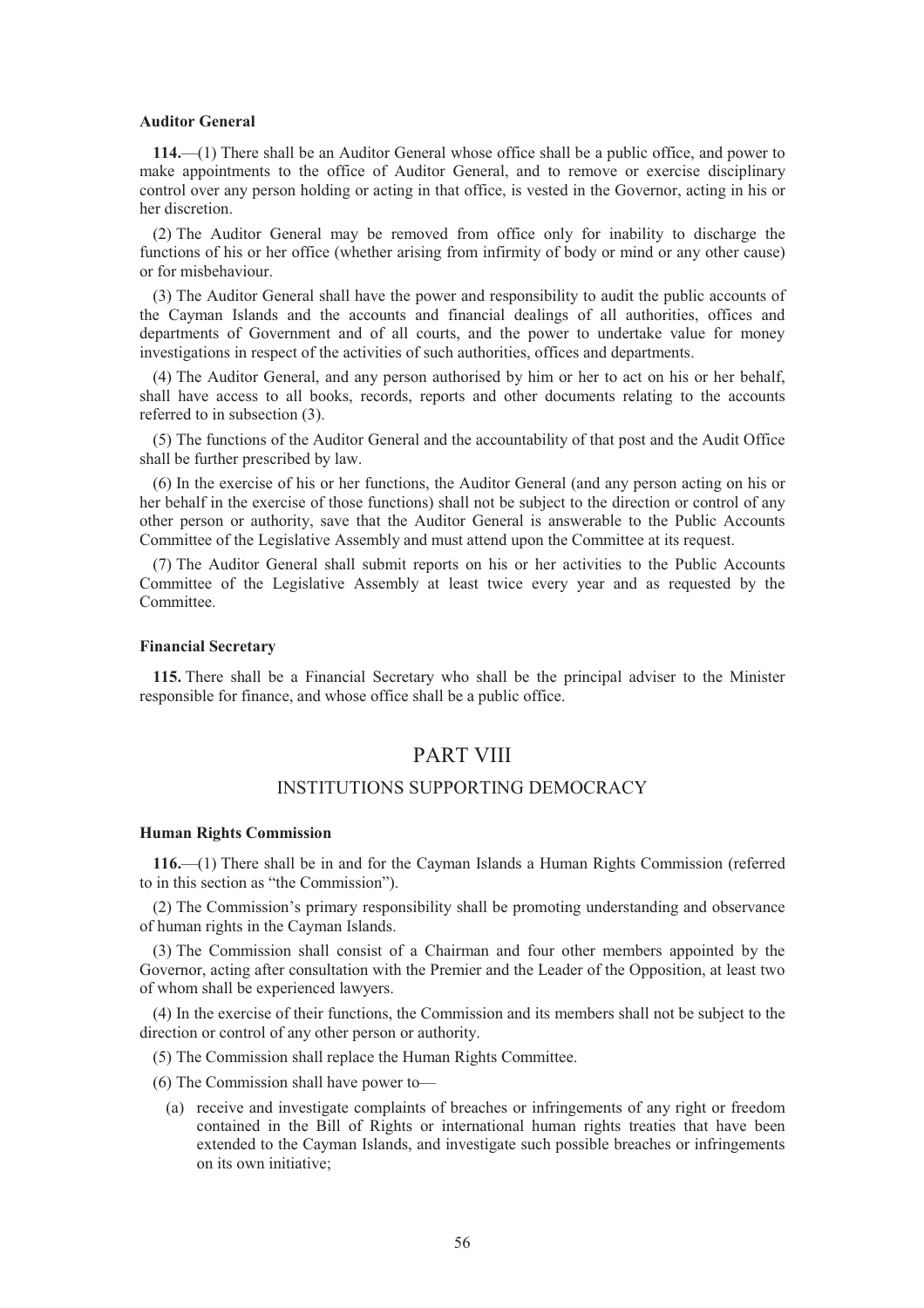- (b) provide advice to persons who consider that their rights or freedoms have been infringed;
- (c) provide a forum for dealing with complaints by mediation or conciliation or by making recommendations;
- (d) issue guidance on procedures for dealing with any complaints of breaches or infringements of rights and freedoms;
- (e) contribute to public education about human rights;
- (f) issue reports relating to human rights issues on its own initiative;
- (g) undertake such other functions, for the purpose of fulfilling its primary responsibility under subsection (2), as may be conferred on it by a law enacted by the Legislature.

(7) The Commission shall have no power to—

- (a) represent or provide representation to parties to litigation;
- (b) act in a judicial capacity or make binding determinations as to whether any right or freedom contained in the Bill of Rights or any international human rights treaty or instrument has been breached;
- (c) compel any person to do anything against his or her will;

but any public official to which the Commission addresses a recommendation must respond in writing within a reasonable time, and such responses shall be published by the Commission unless there is a good reason to withhold publication.

(8) The Commission shall make an annual report to the Legislative Assembly about its activities.

(9) Further provision relating to the establishment and operation of the Commission may be made by the Legislature, but such legislation shall not derogate from any provision of this section.

(10) Nothing contained in or done pursuant to this section or any law made under subsection (9) shall—

- (a) oblige a person to refer any complaint of a breach or infringement of any right or freedom referred to in the Bill of Rights to the Commission; or
- (b) prevent a person from seeking redress directly from the Grand Court in relation to any breach or infringement of a right or freedom referred to in the Bill of Rights, and the fact that such person had previously sought the assistance of the Commission with respect to such breach or infringement shall not prejudice any legal action.

#### **Commission for Standards in Public Life**

**117.**—(1) There shall be in and for the Cayman Islands a Commission for Standards in Public Life (referred to in this section as "the Commission").

(2) The Commission shall consist of a Chairman and not less than two nor more than four other members, who shall be appointed by the Governor, acting after consultation with the Premier and the Leader of the Opposition, and who shall be people of the highest integrity with knowledge of practice in the private or public sector.

(3) At least one member of the Commission shall be a chartered or certified accountant of at least ten years' experience.

(4) At least one member of the Commission shall be a legal practitioner who has practised in the Commonwealth for at least ten years.

(5) A person shall not be appointed as a member of the Commission if—

- (a) he or she is a member of the Legislative Assembly;
- (b) he or she holds, or has at any time during the preceding three years held, a public office;
- (c) he or she has at any time during the preceding five years held office in a political party; or
- (d) he or she is not a Caymanian.
- (6) The office of a member of the Commission shall become vacant—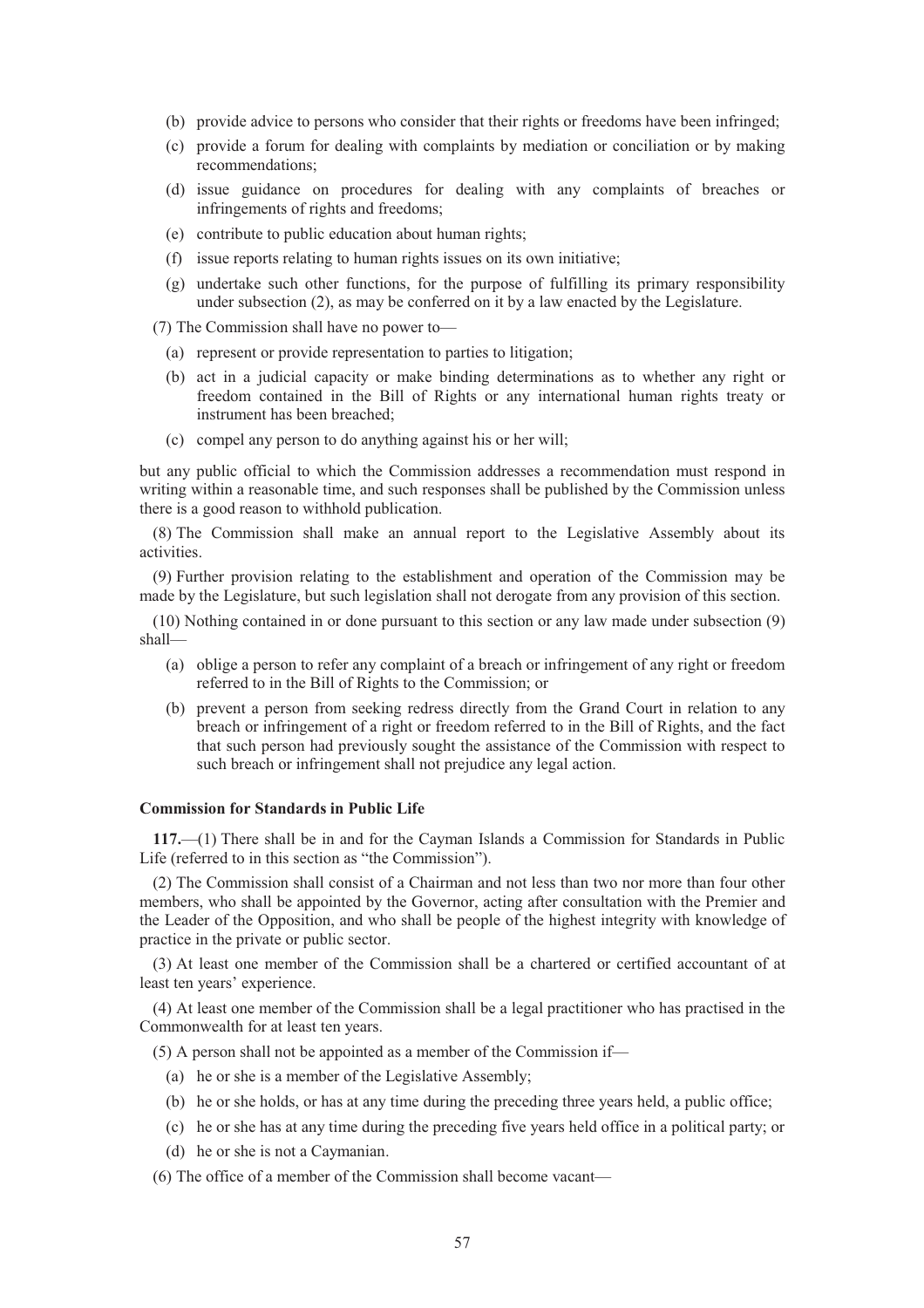- (a) at the expiration of four years from the date of his or her appointment;
- (b) if the member is absent from three consecutive meetings of the Commission, unless the absence is approved by the Governor;
- (c) if the member resigns office by writing under his or her hand addressed to the Governor;
- (d) if the member is removed from office by the Governor for inability to discharge the functions of his or her office (whether arising from infirmity of body or mind or any other cause) or for misbehaviour; or
- (e) if the member with his or her consent is nominated for election to the Legislative Assembly or is appointed to any public office.

(7) If the office of a member of the Commission is vacant or a member is for any reason unable to perform the functions of his or her office, the Governor, acting in accordance with subsection (2), may appoint a person who is qualified for appointment as a member of the Commission to act as a member of the Commission, and any person so appointed shall, subject to subsection (6), continue so to act until the expiration of his or her term of office.

(8) In the exercise of their functions, the Commission and its members shall not be subject to the direction or control of any other person or authority.

(9) The functions of the Commission shall be—

- (a) to assist in the setting of the highest standards of integrity and competence in public life in order to ensure the prevention of corruption or conflicts of interest;
- (b) to monitor standards of ethical conduct in the Legislative Assembly, the Cabinet, and on the part of public authorities and public officers;
- (c) to supervise the operation of registers of interest and to investigate breaches of established standards;
- (d) to review and establish procedures for awarding public contracts;
- (e) to review and establish procedures for appointing members to public authorities, and the terms of their appointment;
- (f) to recommend codes of conduct to prevent any Minister, public authority or public officer employing their power for any personal benefit or advantage, and to recommend legislation to provide appropriate sanctions;
- (g) to report to the Legislative Assembly at regular intervals, and at least every six months; and
- (h) to exercise such other functions as may be prescribed by a law enacted by the Legislature.

#### **Constitutional Commission**

**118.**—(1) There shall be in and for the Cayman Islands a Constitutional Commission.

(2) The Constitutional Commission shall consist of a Chairman and two other members appointed by the Governor, acting after consultation with the Premier and the Leader of the Opposition, at least one of whom shall be an experienced lawyer.

(3) The functions of the Constitutional Commission shall be—

- (a) to advise the Government on questions concerning constitutional status and development in the Cayman Islands;
- (b) to publish reports, discussion papers, information papers and other documents on constitutional matters affecting the Cayman Islands;
- (c) to promote understanding and awareness of this Constitution and its values; and
- (d) to exercise such other functions as may be prescribed by a law enacted by the Legislature.

(4) In the exercise of their functions, the Constitutional Commission and its members shall not be subject to the direction or control of any other person or authority.

(5) Subject to this Constitution, further provision relating to the establishment and operation of the Constitutional Commission may be made by the Legislature.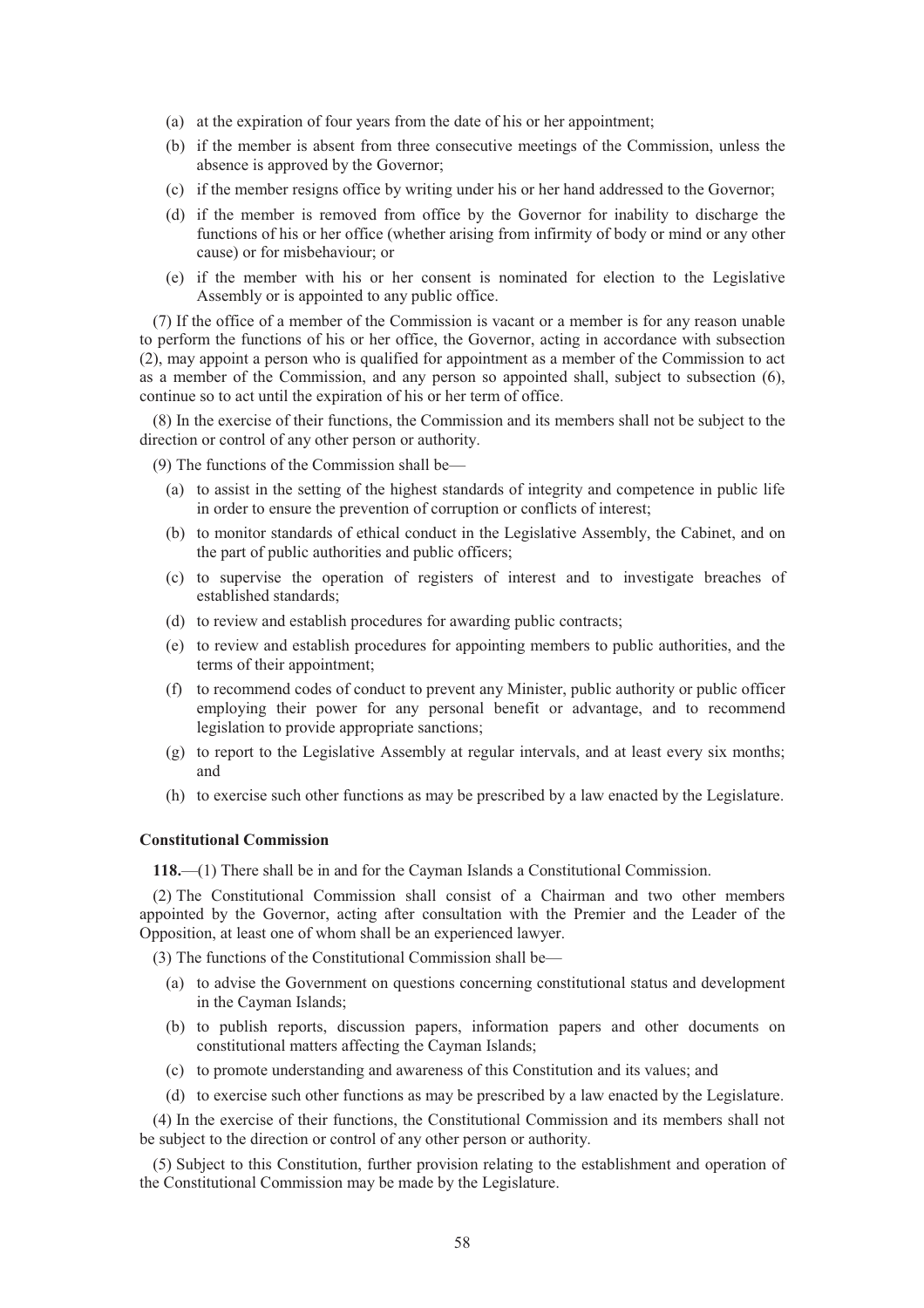#### **Advisory District Councils**

**119.** Subject to this Constitution, a law enacted by the Legislature shall provide for the establishment, functions and jurisdiction of Councils for each electoral district to operate as advisory bodies to the elected members of the Legislative Assembly.

#### **Complaints Commissioner**

**120.**—(1) Subject to this Constitution, a law enacted by the Legislature may make provision for the office, functions and jurisdiction of a Complaints Commissioner, otherwise called an Ombudsman.

(2) The Complaints Commissioner shall be appointed by the Governor, acting after consultation with the Premier and the Leader of the Opposition, by instrument under the public seal.

(3) No person shall be qualified to be appointed as Complaints Commissioner if he or she is or has been within the preceding three years—

- (a) an elected member of the Legislative Assembly; or
- (b) the holder of any office in any political party.

(4) The office of the Complaints Commissioner shall become vacant—

- (a) at the expiration of the period specified in the instrument by which he or she was appointed;
- (b) if he or she resigns office by writing under his or her hand addressed to the Governor;
- (c) if he or she becomes an elected member of the Legislative Assembly or the holder of any office in any political party; or
- (d) if the Governor, acting in his or her discretion, directs that he or she shall be removed from office for inability to discharge the functions of the office (whether arising from infirmity of body or mind or any other cause) or for misbehaviour, or for contravention of subsection  $(5)$ .

(5) Subject to such exceptions as the Governor, acting in his or her discretion, may authorise by directions in writing, the Complaints Commissioner shall not hold any other office of emolument either in the public service or otherwise nor engage in any occupation for reward other than the duties of his or her office.

(6) In the exercise of his or her functions, the Complaints Commissioner shall not be subject to the direction or control of any other person or authority.

#### **Register of Interests**

**121.**—(1) There shall be for the Cayman Islands a Register of Interests, which shall be maintained by the Commission for Standards in Public Life.

(2) It shall be the duty of any person to whom this section applies to declare to the Commission for Standards in Public Life, for entry in the Register of Interests, such interests, assets, income and liabilities of that person, or of any other person connected with him or her, as may be prescribed by law.

(3) A person shall make a declaration under subsection (2) upon assuming the functions of his or her office and at such intervals thereafter (being no longer than twelve months) as may be prescribed by law.

(4) This section applies to all members of the Legislative Assembly and the holders of such other offices (except that of the Governor) as may be prescribed by law.

(5) A law enacted by the Legislature shall make provision for giving effect to this section, including the sanctions which may be imposed for a failure to comply with subsection (2) or (3) and, notwithstanding any provision of Part IV of this Constitution, the sanctions which may be imposed may include the suspension of a member of the Legislative Assembly from sitting in it for such period as may be prescribed in such a law.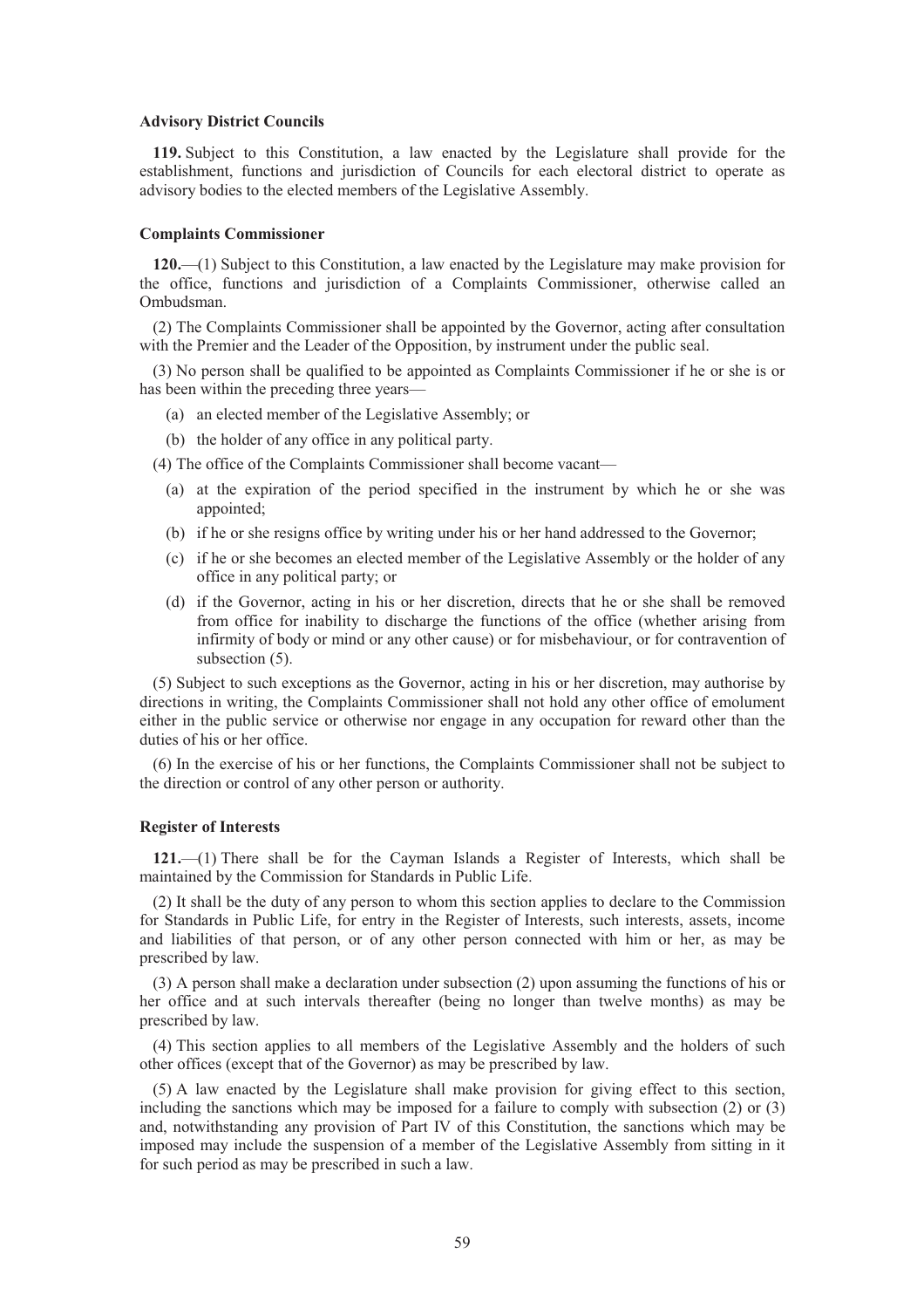#### **Freedom of information**

**122.** A law enacted by the Legislature shall provide for a right of access to information held by public authorities, for the conditions for the exercise of that right, and for restrictions and exceptions to that right in the interests of the security of the Cayman Islands or the United Kingdom, public safety, public order, public morality or the rights or interests of individuals.

## PART IX

#### **MISCELLANEOUS**

#### **Official language of the Cayman Islands**

**123.** The official language of the Cayman Islands is English.

#### **Interpretation**

**124.**—(1) In this Constitution, unless it is otherwise provided or required by the context—

"Assembly" means the Legislative Assembly;

"Bill of Rights" means the Bill of Rights, Freedoms and Responsibilities set out in Part I of this Constitution;

"Caymanian" has the meaning ascribed to it in the laws of the Cayman Islands for the time being in force;

"Court of Appeal" means the court established by section 99;

"functions" includes jurisdiction, powers and duties;

"Government" means the Government of the Cayman Islands;

"Government Notice" means a Cayman Islands Government Notice;

"Governor" means the person for the time being holding the office of Governor of the Cayman Islands, and includes any person for the time being lawfully performing the functions of that office and, to the extent to which a person appointed under section 36 is authorised to act (but except where the word "Governor" appears in that section), that person;

"Grand Court" means the court established by section 94;

"high judicial office" means the office of judge of a court having unlimited jurisdiction in civil and criminal matters in some part of the Commonwealth or in Ireland or a court having jurisdiction in appeals from such a court;

"Judicial and Legal Services Commission" means the Commission established by section 105;

"law" includes any instrument having the force of law made in exercise of a power conferred by law;

"Leader of the Opposition" means a Leader of the Opposition appointed under section 68;

"Legislature" means the Legislature established by section 59(1);

"Minister" means a member of the Cabinet who is appointed as the Premier or other Minister; "oath" includes affirmation;

"political party" means a group of persons who have united to contest election for membership of the Legislative Assembly;

"Premier" means a Premier appointed under section 49;

"public office" means, subject to subsection (2), an office of emolument in the public service;

"public officer" means the holder of any public office, and includes a person appointed to act in any public office;

"the public service" means the service of the Crown in a civil capacity in respect of the government of the Cayman Islands;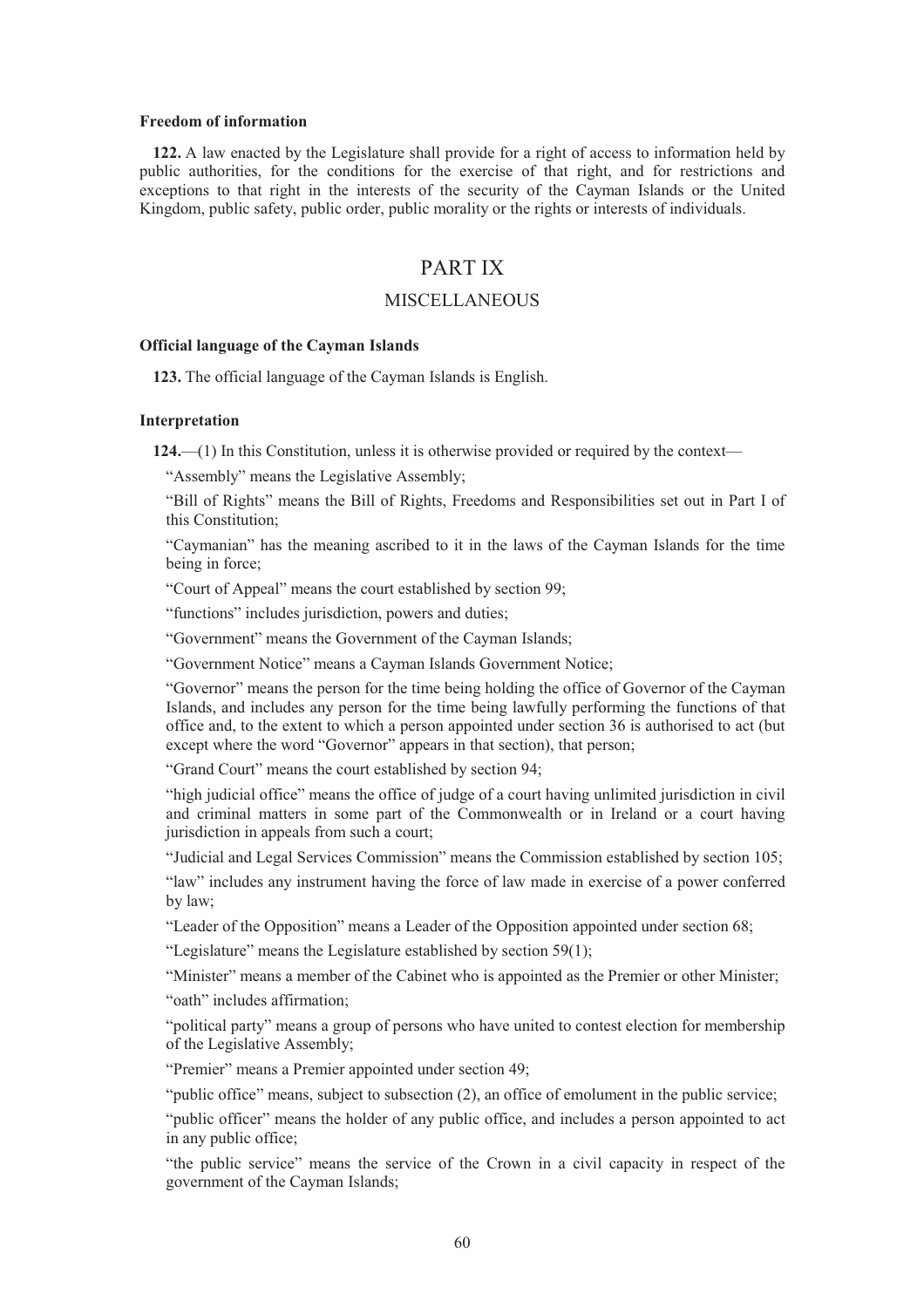"session" means the meetings of the Legislative Assembly commencing when the Assembly first meets after being constituted under this Constitution, or after its prorogation or dissolution at any time, and terminating when the Assembly is prorogued or is dissolved without having been prorogued;

"sitting" means a period during which the Legislative Assembly is sitting continuously without adjournment and includes any period during which the Assembly is in committee.

(2) For the purposes of this Constitution, references to public offices shall not be construed as including—

- (a) references to the office of Speaker, Deputy Speaker or elected member of the Legislative Assembly, Premier or other Minister, or Leader of the Opposition;
- (b) except in section 110, references to the office of judge of the Grand Court or the Court of Appeal;
- (c) references to a member of the Judicial and Legal Services Commission, the Human Rights Commission, the Commission for Standards in Public Life, the Constitutional Commission, an Electoral Boundary Commission, or the Advisory Committee on the Prerogative of Mercy, or to the Complaints Commissioner;
- (d) references to any office the holder of which is declared by any law in force in the Cayman Islands not to be disqualified for election as a member of the Assembly,

and a person shall not be considered as holding a public office by reason only that he or she is in receipt of a pension or other like allowance in respect of service under the Crown.

(3) Any person who has vacated his or her seat in any body, or has vacated any office established by this Constitution, may, if qualified, again be appointed or elected as a member of that body or to that office, as the case may be, from time to time.

(4) A reference in this Constitution to the holder of an office by the term designating his or her office shall be construed as a reference to any person for the time being acting in that office or otherwise lawfully performing the functions of that office.

(5) Without prejudice to subsection (4)—

- (a) where the holder of any office constituted by or under this Constitution is on leave of absence pending the relinquishment of that office, the person or authority having power to make appointments to that office may appoint another person to it; and
- (b) where two or more persons concurrently hold the same office by virtue of paragraph (a), the person last appointed shall in respect of any function conferred on the holder of that office be deemed to be the sole holder of it.

(6) Any power conferred by this Constitution to make any proclamation, rules, regulations or order or to give any directions shall be construed as including a power exercisable in like manner to amend or revoke any such proclamation, rules, regulations, order or directions.

(7) Where a person is required by this Constitution to make an oath he or she shall, if he or she so desires, be permitted to comply with that requirement by making an affirmation in accordance with the Schedule to this Constitution.

(8) For the purposes of this Constitution, the resignation of a member of any body or the holder of any office established by it that is required to be addressed to any person shall, unless otherwise expressly provided, be deemed to have effect from the time at which it is received by that person.

(9) For the purposes of this Constitution, a person shall not be regarded as absent from the Cayman Islands or as unable to perform any of his or her functions under it by reason only that he or she is in passage between any one of the Cayman Islands and another or from one part of any Island to another part.

#### **Power reserved to Her Majesty**

**125.** There is reserved to Her Majesty full power to make laws for the peace, order and good government of the Cayman Islands.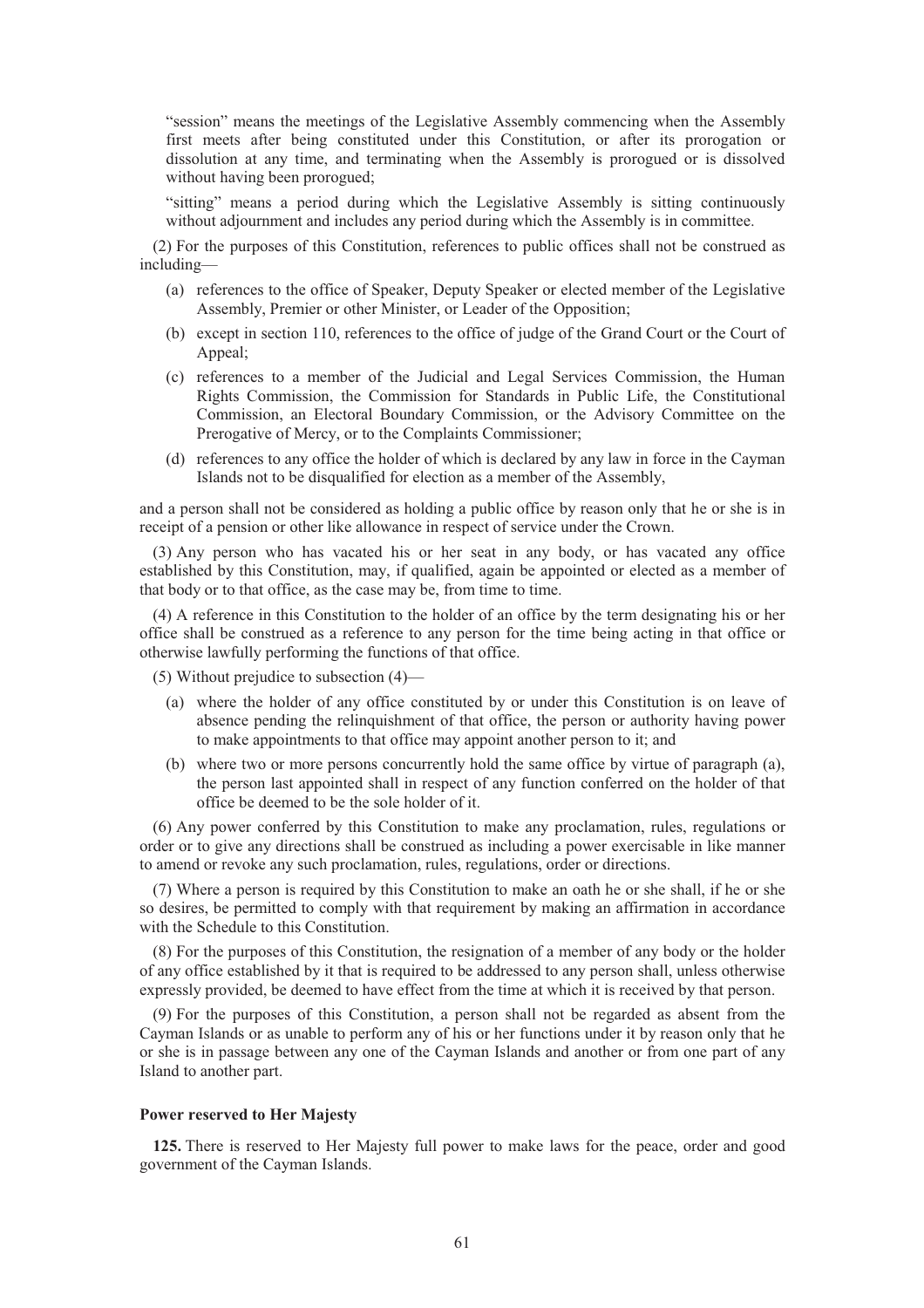# SCHEDULE TO THE CONSTITUTION FORMS OF OATHS AND AFFIRMATIONS

#### **126.** Oath of Allegiance

I………………..do swear that I will be faithful and bear true allegiance to Her Majesty Queen Elizabeth the Second, Her Heirs and Successors, according to law. So help me God.

#### **127.** Oath for due execution of office

I………………..do swear that I will well and truly serve Her Majesty Queen Elizabeth the Second, Her Heirs and Successors, and the people of the Cayman Islands in the office of (here insert the description of the office). So help me God.

#### **128.** Oath for due execution of judicial office

I………………..do swear that I will well and truly serve Her Majesty Queen Elizabeth the Second, Her Heirs and Successors, and the people of the Cayman Islands in the office of (here insert the description of the office) and that I will do right to all manner of people according to the law without fear or favour, affection or ill-will. So help me God.

#### **129.** Affirmations

In the forms above respectively set forth, for the word "swear" there shall be substituted the words "solemnly and sincerely affirm and declare", and the words "So help me God" shall be omitted.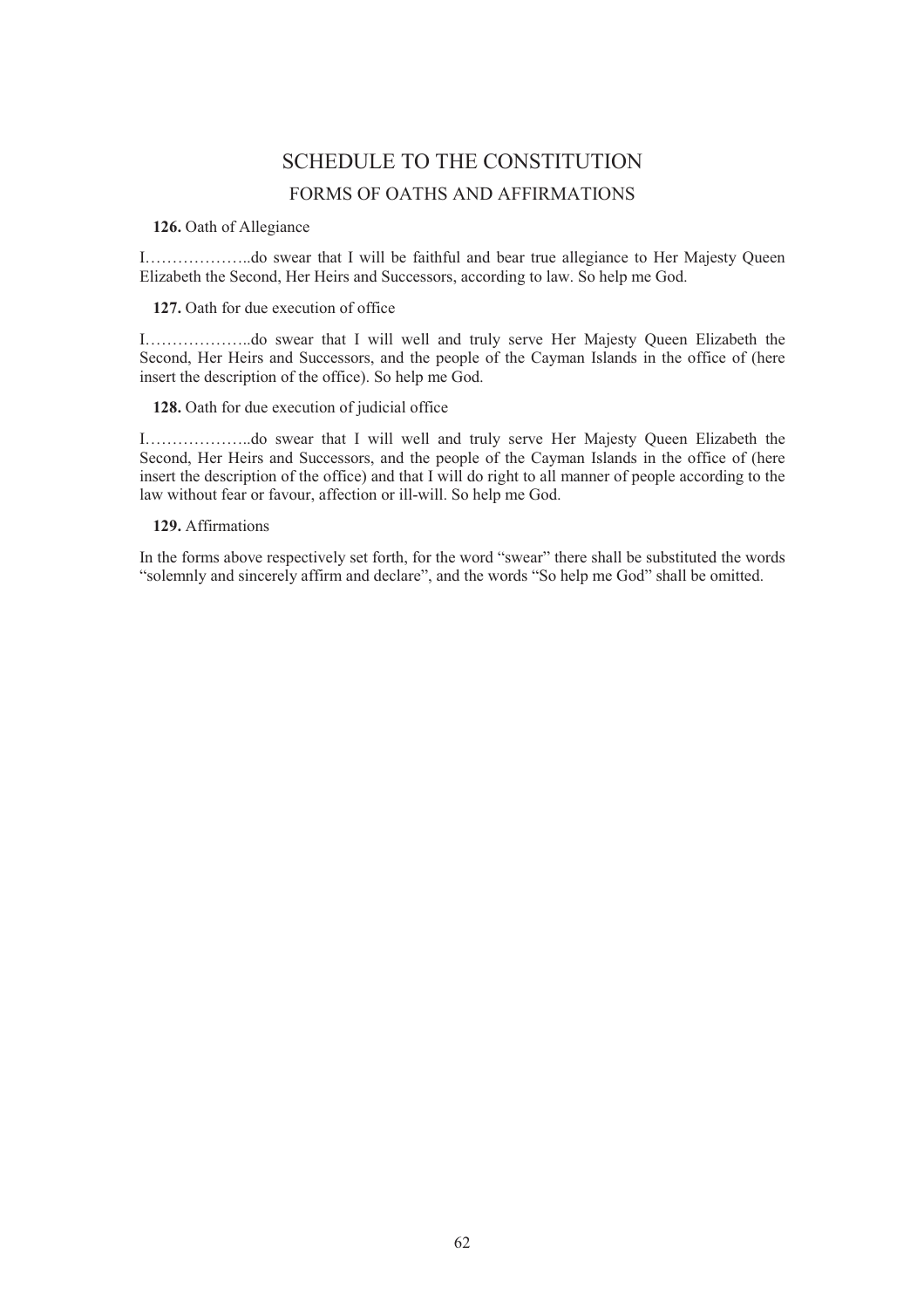#### **EXPLANATORY NOTE**

#### *(This note is not part of the Order)*

This Order establishes a new Constitution for the Cayman Islands, to replace the Constitution of 1972. The new Constitution includes, for the first time, a Bill of Rights setting out the fundamental rights and freedoms of the individual and provisions for their enforcement. It provides for a Governor as Her Majesty's representative in the Islands, and for a Premier and other Ministers who form a Cabinet together with the Deputy Governor and the Attorney General. It provides for an elected Legislative Assembly, which together with Her Majesty forms the Legislature. It provides for a Grand Court and a Court of Appeal as superior courts, and a Judicial and Legal Services Commission to advise on judicial and senior legal appointments. Provision is also made for a Human Rights Commission, a Commission for Standards in Public Life, and a Constitutional Commission. A new National Security Council is established, as is the new office of Director of Public Prosecutions. Provision is also made for the public service, public finance, a Complaints Commissioner, a Register of Interests, and freedom of information.

 $©$  Crown copyright 2009

Printed and published in the UK by The Stationery Office Limited under the authority and superintendence of Carol Tullo, Controller of Her Majesty's Stationery Office and Queen's Printer of Acts of Parliament.